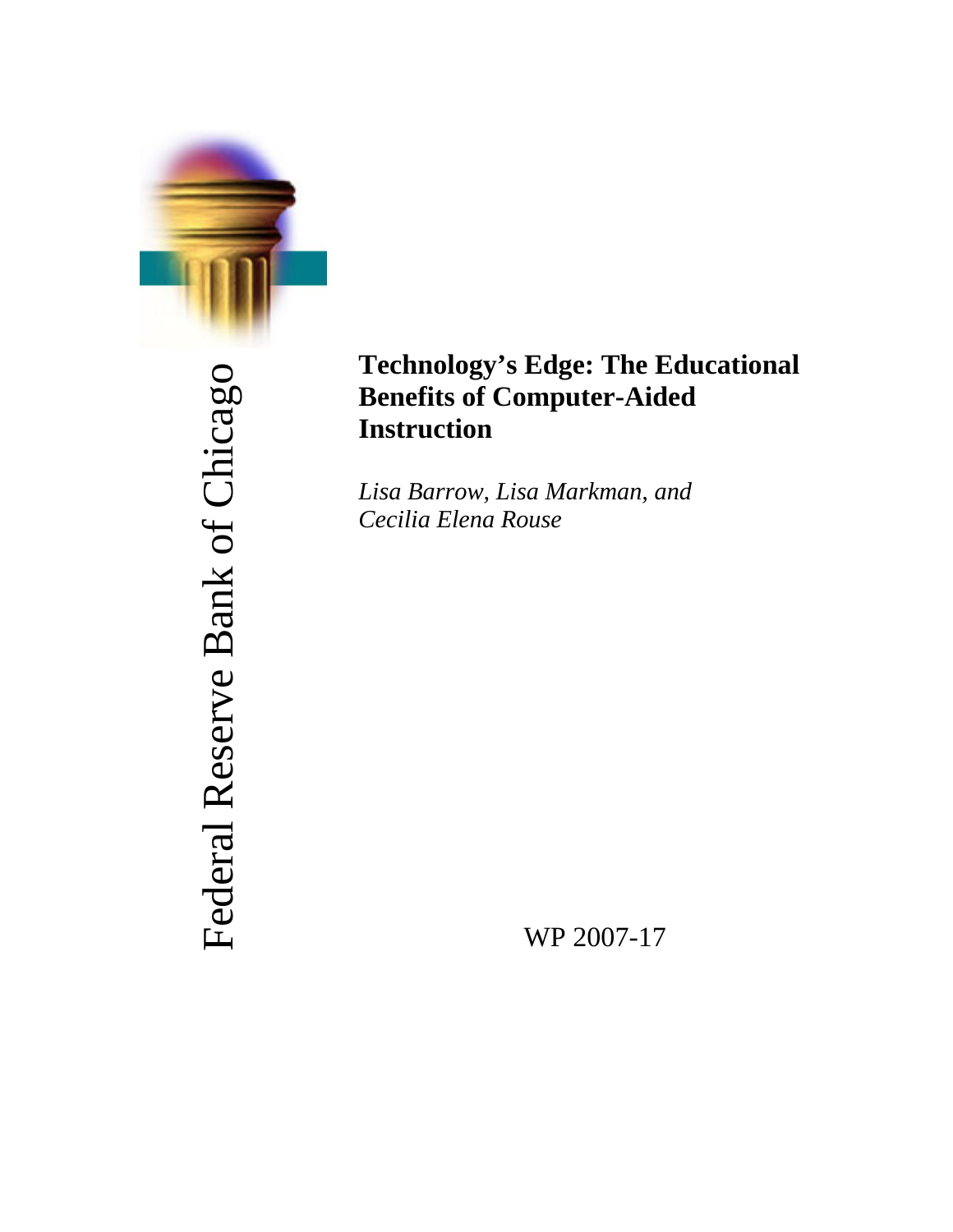Comments Welcome

# **Technology's Edge: The Educational Benefits of Computer-Aided Instruction**

By

Lisa Barrow Federal Reserve Bank of Chicago

> Lisa Markman Princeton University

Cecilia Elena Rouse Princeton University and NBER

October, 2007

We thank the many dedicated principals, teachers and staff of the school districts that participated in this project as well as Gadi Barlevy, Thomas Cook, Jonas Fisher, Jean Grossman, Brandi Jeffs, Alan Krueger, Lisa Krueger, Sean Reardon, Jesse Rothstein, Pei Zhu, and seminar participants at Columbia University, Duke University, the Federal Reserve Bank of Chicago, McMaster University, Queens University, and the University of Notre Dame for helpful conversations and comments. Benjamin Kaplan, Katherine Meckel, Kyung-Hong Park, Ana Rocca, and Nathan Wozny provided expert research assistance. Funding for this project was generously provided by the Education Research Section at Princeton University. Any views expressed in this paper do not necessarily reflect those of the Federal Reserve Bank of Chicago or the Federal Reserve System. Any errors are ours.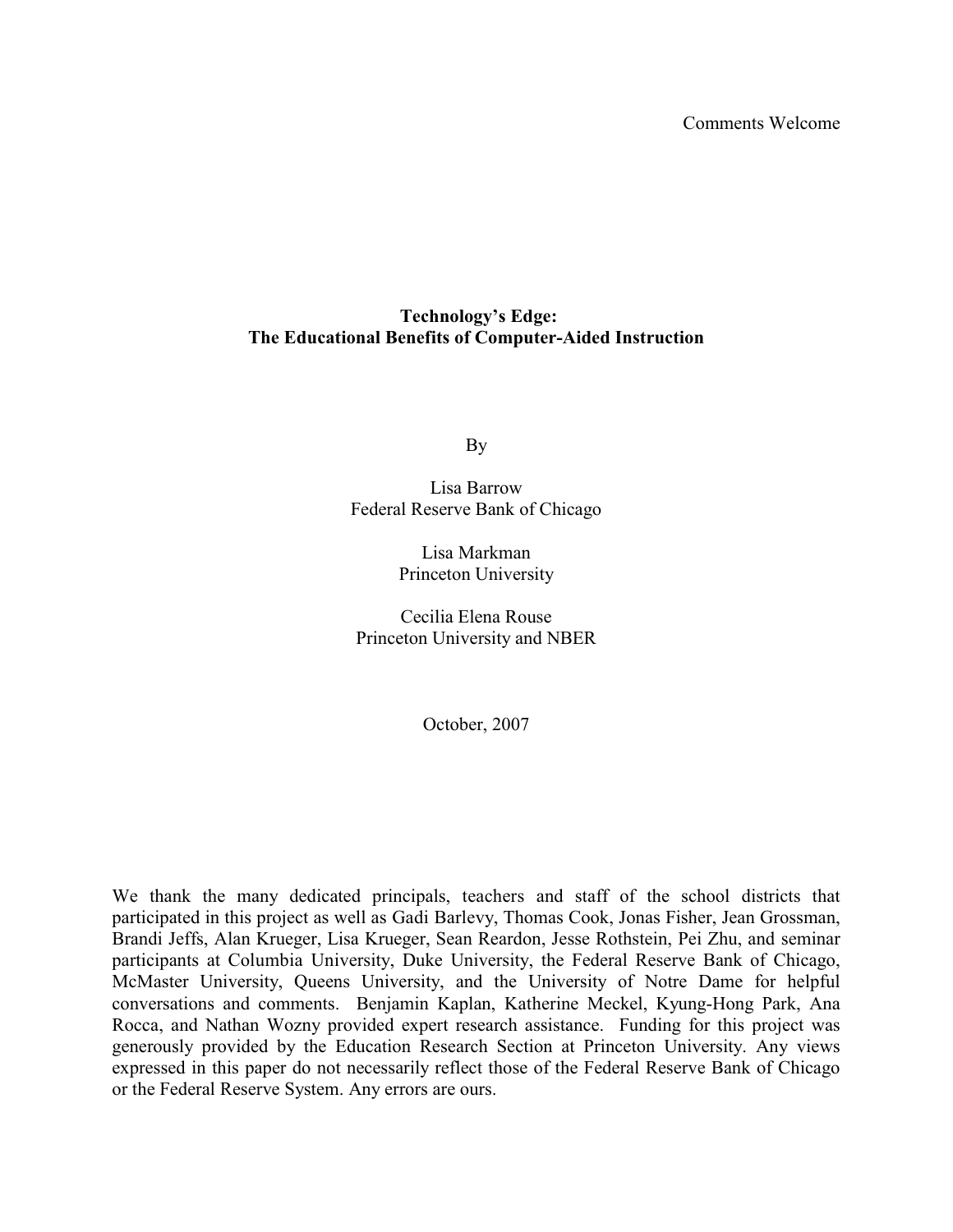## **Abstract**

Because a significant portion of U.S. students lacks critical mathematic skills, schools across the country are investing heavily in computerized curriculums as a way to enhance education output, even though there is surprisingly little evidence that they actually improve student achievement. In this paper we present results from a randomized study in three urban school districts of a welldefined use of computers in schools: a popular instructional computer program which is designed to teach pre-algebra and algebra. We assess the impact of the program using statewide tests that cover a range of math skills and tests designed specifically to target pre-algebra and algebra skills. We find that students randomly assigned to computer-aided instruction score at least 0.17 of a standard deviation higher on a pre-algebra/algebra test than students randomly assigned to traditional instruction. We hypothesize that the effectiveness arises from increased individualized instruction as the effects appear larger for students in larger classes and those in classes in which students are frequently absent.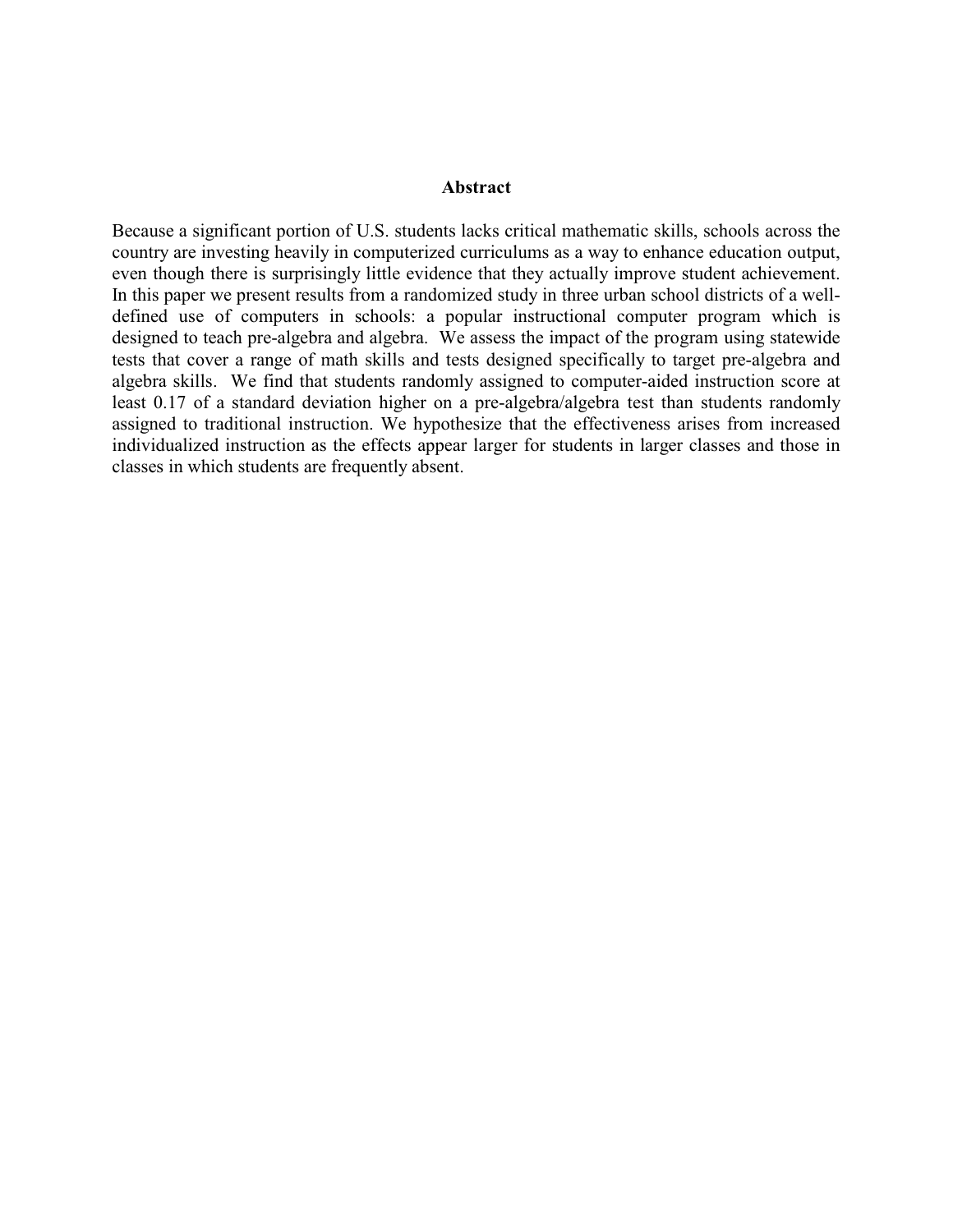#### **I. INTRODUCTION**

Mathematical achievement is arguably critical both to individuals and to the future of the U.S. economy. For example, research by Grogger (1996) and Murnane, Willet, and Levy (1995) suggests that math skills may account for a large portion of wage inequality including the African-American-white wage gap. And yet, in spite of recent progress, levels of proficiency remain dramatically low (U.S. Dept. of Education, 2006 – *National Assessment of Educational Progress* (NAEP) report). Compounding the problem of poor mathematics performance is the fact that many school districts report difficulty recruiting and retaining teachers, particularly in the fields of math and science, where schools must compete with (non-education) private sector salaries (Murnane and Steele 2007). While the evidence on the importance of teacher qualifications on student achievement is mixed in many subjects, the students of more qualified math teachers appear to perform better (See, e.g., Braswell et al. 2001, Boyd et al 2007).

In response policymakers, parents, and schools are actively seeking creative and effective approaches to improving students' math skills. And, not surprisingly, many school districts are turning to advances in computer technology.By 2003 nearly all public schools had access to the internet, and the number of public school students per instructional computer with internet access had fallen from 12.1 in 1998 to 4.4.<sup>1</sup> Despite this trend, research on the success of computer technology in the classroom has yielded mixed evidence at best. In economics most studies have focused on the impact of subsidies for schools to invest in computer technology. For example, Angrist and Lavy (2002) show a decrease in math achievement among  $8<sup>th</sup>$  graders after the introduction of a computer adoption program in Israeli schools. Goolsbee and Guryan  $(2006)$  study the impact of the E-rate – a program to subsidize school investment in the internet –

<sup>&</sup>lt;sup>1</sup> Table 416 of the *Digest of Education Statistics*: 2006.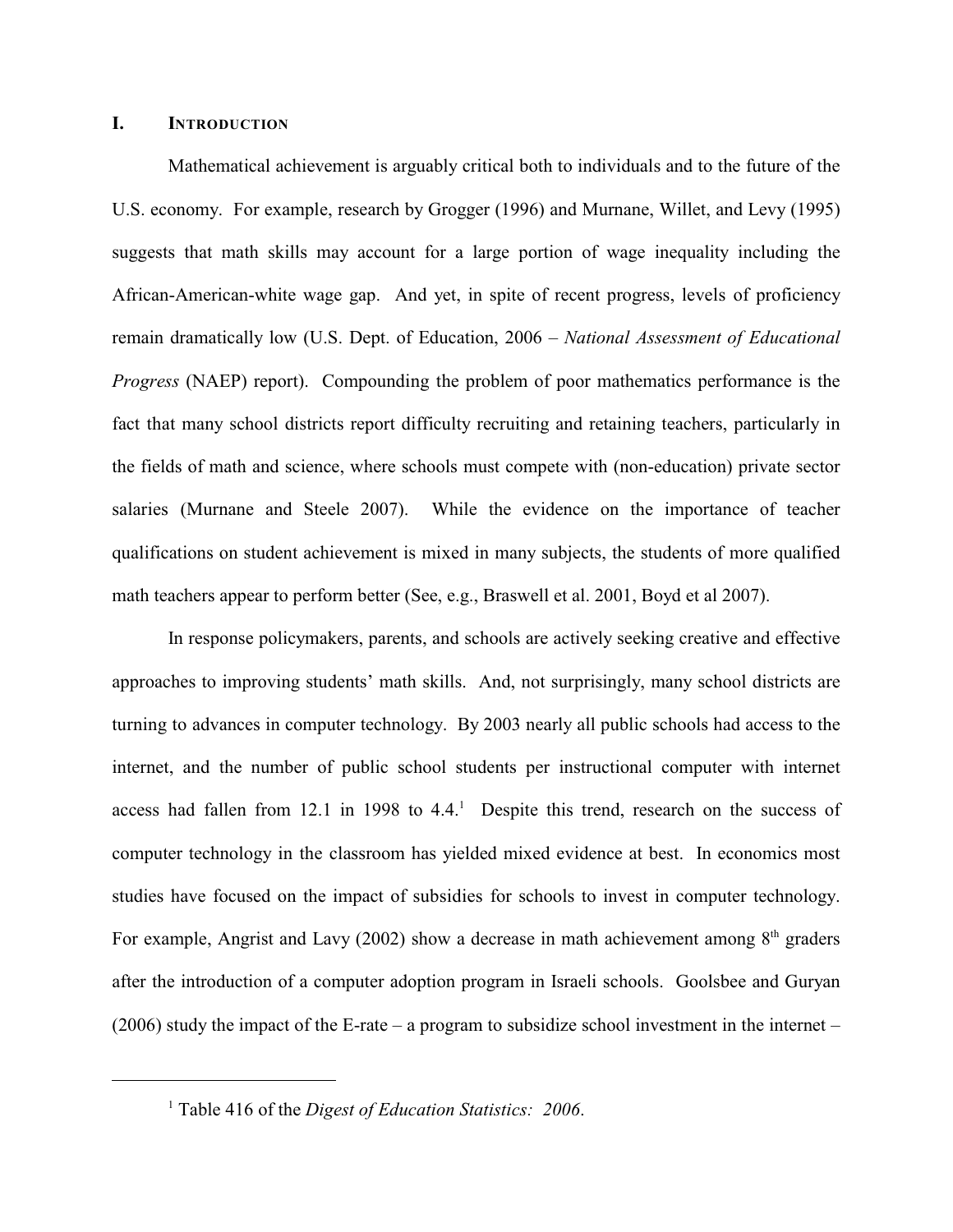and conclude that while it has substantially increased internet investment, it has had no significant impact on student achievement thus far. In contrast, Machin, McNally, and Silva (forthcoming) find that a government program to encourage investment in information and computer technology in schools in the United Kingdom led to improved performance in English and possibly science but not in math in primary schools. While it is important to understand whether and how public subsidies are used and whether they achieve their intended goals, because the use of computers by the schools in these studies is either unknown or vaguely defined, they do not provide direct evidence on the effectiveness of computer technology as an input in the education production function.

Other literature has studied the impact of computer technology on student achievement more directly.<sup>2</sup> A relatively recent study of the NELS88 data showed that multimedia and calculating aids had a strong positive correlation with math achievement while it had little to no effect in any other subject (Wang, Wang, and Ye 2002). In contrast, Wenglinsky (1998) finds that, on average, computer use in math instruction is negatively related to student math achievement in the  $8<sup>th</sup>$  grade. A potential problem with this second group is that there are few studies that use a randomized controlled study design, or employ a credible strategy for controlling for factors such as individual teacher effects and student ability, that might be

 $\frac{2}{3}$  Kirkpatrick and Cuban (1998) define three uses of computers in instruction: computerassisted instruction (CAI), computer-managed instruction (CMI), and computer-enhanced instruction (CEI). CAI provides drill exercises and tutorials. CMI is more elaborate in diagnosing areas in which students need more instruction, guiding students in their own learning, and recording progress for the teacher. CEI uses the Internet or other computer programs, such as graphics or wordprocessing, to enhance lessons and projects directed by the teacher. The type of computerized instruction we study is best characterized as computer-aided instruction, although it also contains elements of computer-managed instruction. We use the terms computer-aided instruction and computerized instruction interchangeably.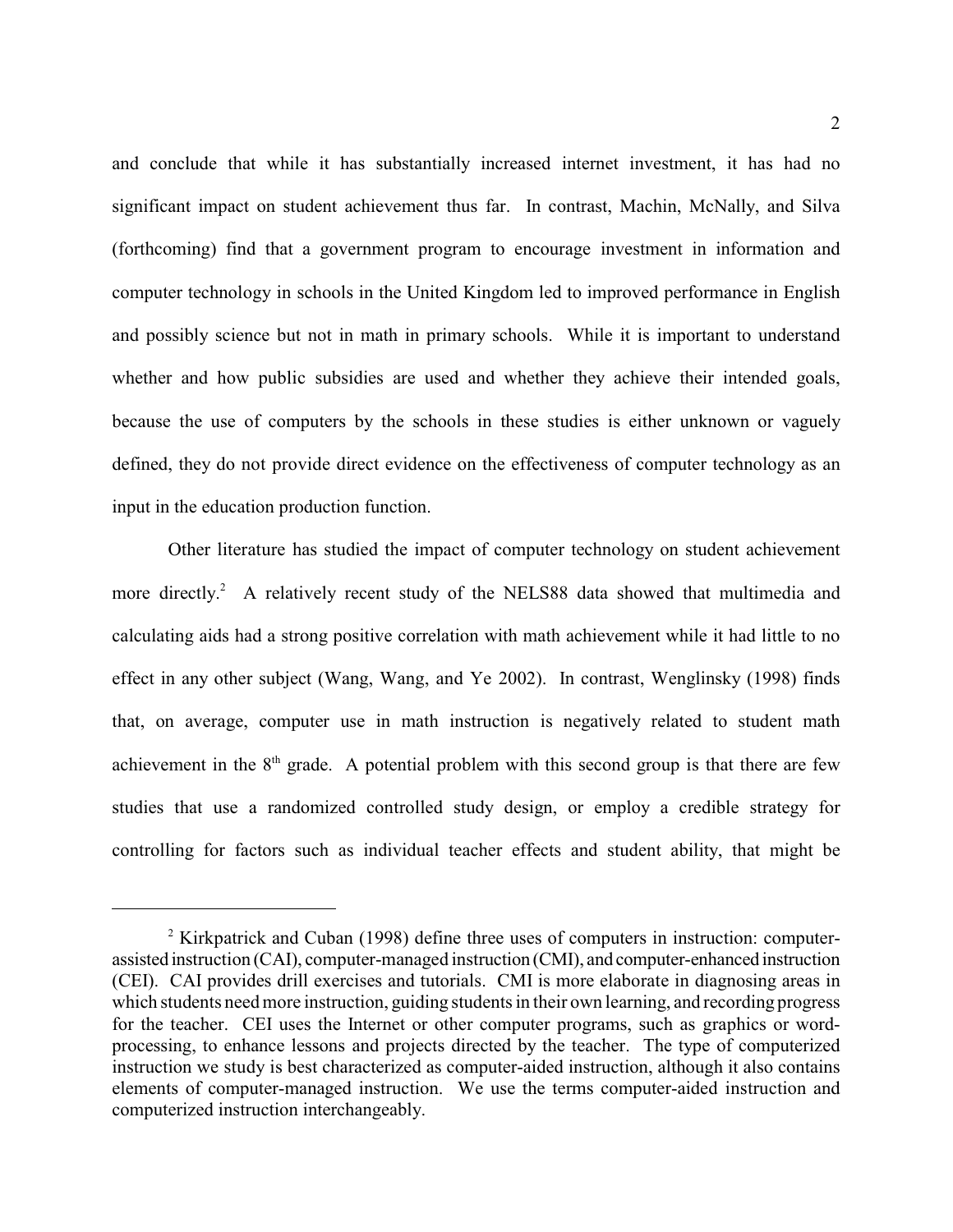correlated with both use of computers in the classroom and student outcomes.<sup>3</sup> For example, given that computer technology may be used either to help poorly performing students or to enhance the learning of high achievers, it is unclear whether selection bias would generate upward or downward biased estimates of the average impact of computers technology on student achievement in poorly designed studies.

Three notable exceptions include a randomized evaluation of computer-assisted instruction conducted in the late 1970s by the Educational Testing Service and the Los Angeles Unified School District that consisted of drill and practice sessions in mathematics, reading, and language arts (Ragosta et al., 1982); the study found educationally large effects in math and reading. More recently, using a randomized study design Banerjee et al. (2005) conclude that computer-assisted mathematics instruction boosted the math scores of fourth-grade students in Vadodara, India. In contrast, after randomly assigning students to be trained using a computer program known as *Fast ForWord*, which is designed to improve language and reading skills, Rouse and Krueger (2004) conclude that while use of the computer program may have improved some aspects of students' language skills, such gains did not appear to translate into a broader measure of language acquisition or into actual reading skills. Overall, one can conclude that this literature is also mixed, although there may be more support for the effectiveness of computer technology in the instruction of math than in reading. Notably, however, few studies offer

 $3\,$  In an oft-cited, and somewhat controversial, review of the literature, Cuban (2001) concludes, "When it comes to higher teacher and student productivity and a transformation of teaching and learning … there is little ambiguity. Both must be tagged as failures. Computers have been oversold and underused, at least for now." (p. 179). Others argue for a more nuanced view of the literature that computers can be effective in certain situations, such as when used by teachers with skill and experience in using computers themselves (see, e.g., Brooks (2000)).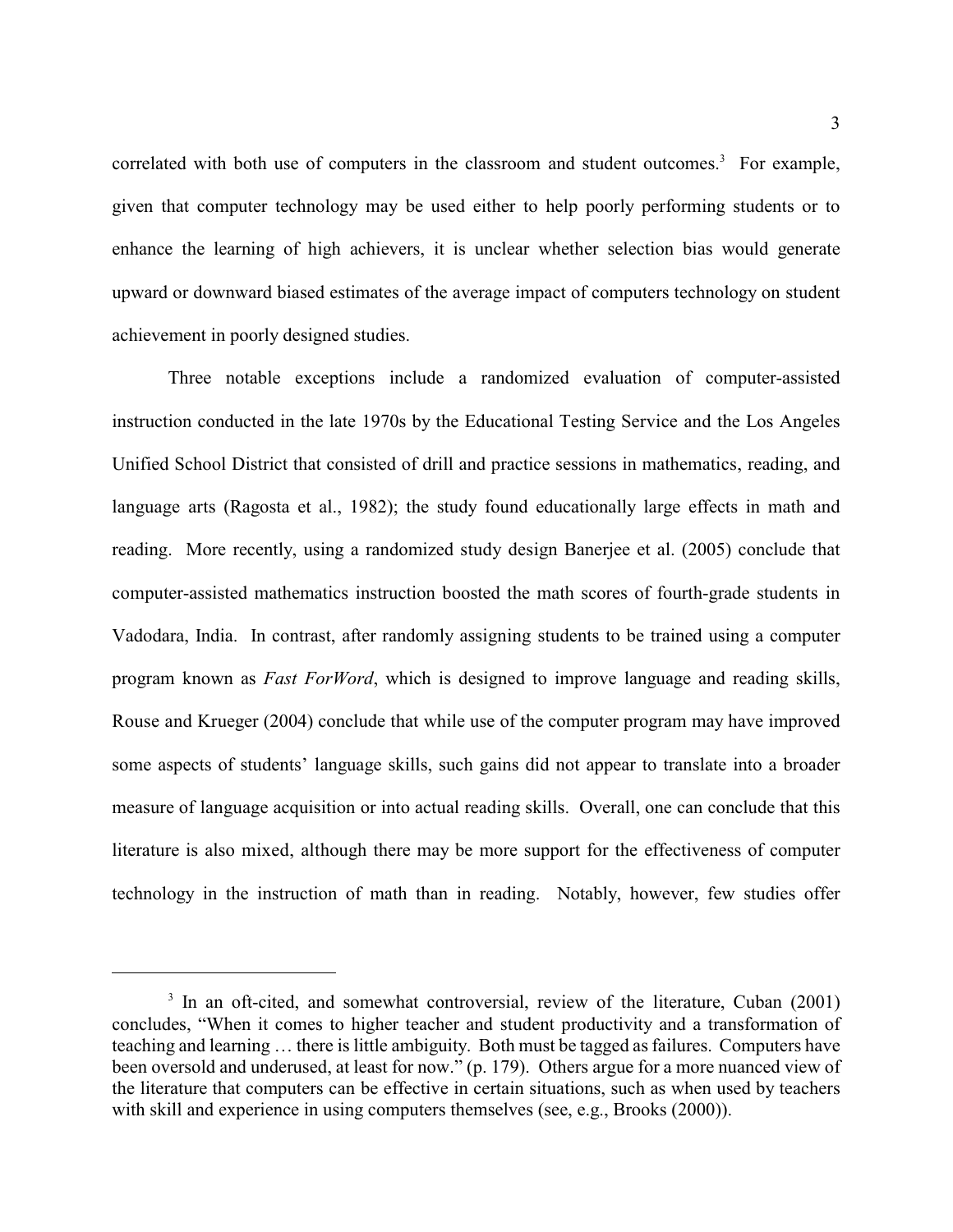evidence on why the technology may help or hinder student achievement and the most recent evidence for math may not apply to U.S. students.

In this paper we present results from a new randomized study in three urban school districts in the U.S. of a well-defined use of computers in schools: a popular instructional computer program which is designed to improve pre-algebra and algebra skills. We assess the impact of the program using both statewide tests that cover a range of math skills and tests designed specifically to target pre-algebra and algebra skills. We find that students randomly assigned to classes using the computer lab score at least 0.17 of a standard deviation higher on tests of pre-algebra and algebra achievement than students assigned to traditional classrooms. The estimated effect rises to 0.25 of a standard deviation when we estimate the effect for students who actually use the computer-aided instruction. We find some evidence for the hypothesis that the effectiveness arises from increased individualized instruction as the effects appear larger for students in larger classes and those in classes in which students have poor attendance records.

In the next section we discuss why and in which circumstances CAI may be more effective than traditional instruction. Section III presents the empirical model, research design and data. Section IV presents the results, in Section V we evaluate the cost effectiveness of CAI, and Section VI concludes.

#### **II. WHY MIGHT CAI BE MORE EFFECTIVE THAN TRADITIONAL INSTRUCTION?**

A key question is why CAI may be more effective than traditional classroom teaching, on average. Some classroom research suggests computers can offer highly individualized instruction and allow students to learn at their own pace (e.g. Lepper and Gurtner 1989, Means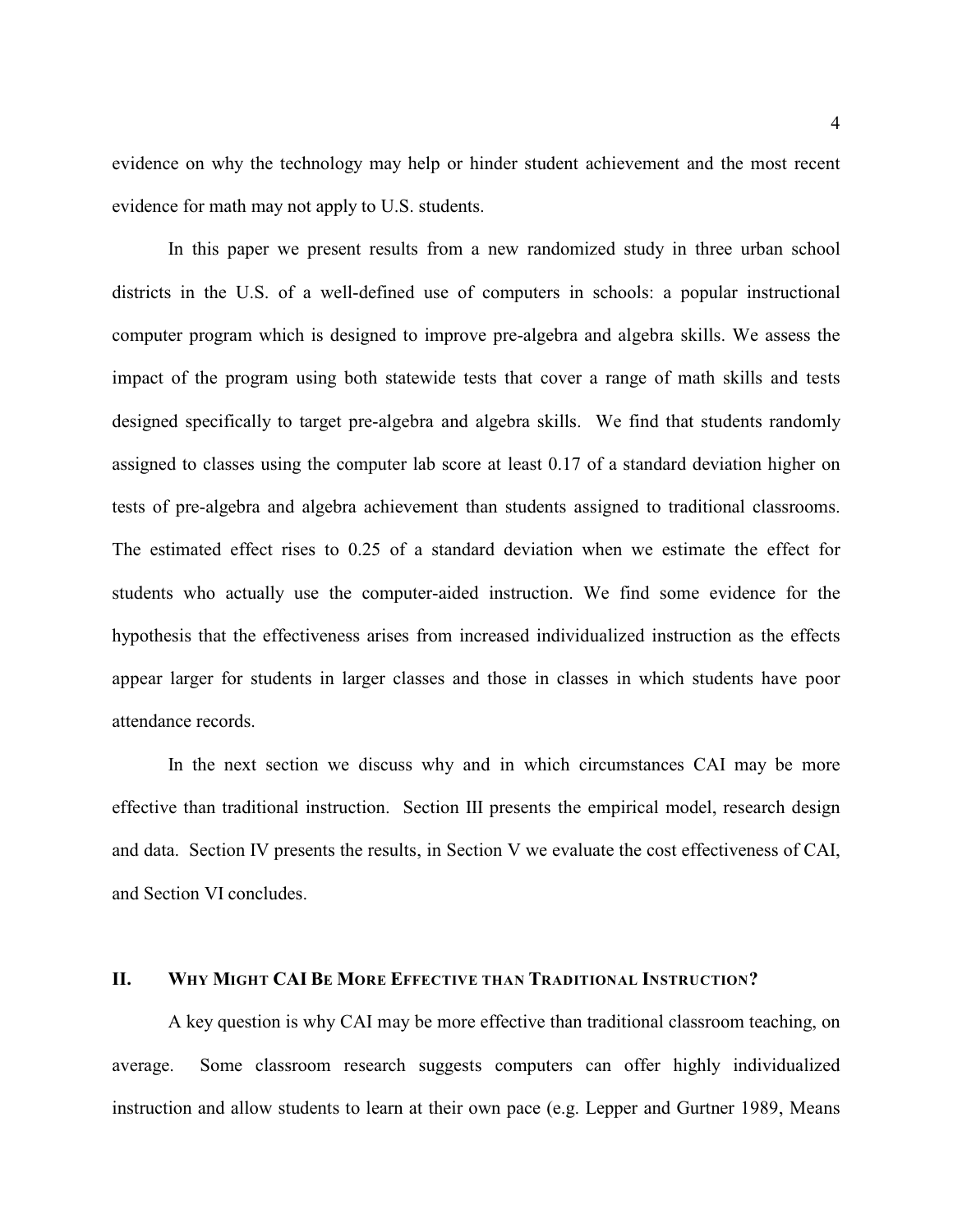and Olson 1995, Sandholz et al 1997, Heath and Ravits 2001). While we do not have a direct test, we hypothesize that if CAI allows for more individualized instruction, then it may be more beneficial for struggling students who cannot keep up with the pace of the lectures in traditional classrooms or for more advanced students who could progress faster at their own pace.<sup>4</sup> Further, we might expect CAI to be more effective for students with poorer rates of attendance. In a traditional classroom, students missing class will miss all of the material covered in class that day. In contrast, the computer always picks up where the student left off the last time she was in class regardless of whether it was the day before or 5 days before. Similarly, in classes in which many students have poor attendance records or in larger classes, we might expect a bigger effect of CAI as teachers would struggle to find the appropriate level at which to pitch lectures. Finally, one might think that individualized instruction provided by CAI avoids some of the disruption effects of having peers with poor attendance rates or being in larger classes as modeled by Lazear (2001).

More formally we can follow Brown and Saks (1984) and think of the teacher as allocating class time to different types of instruction. In the traditional classroom, the teacher divides class time between group instruction time,  $T<sub>G</sub>$ , and individual instruction time,  $T<sub>i</sub>$ , such that,

$$
T_G + \sum_i T_i \leq \overline{T},\tag{1}
$$

<sup>&</sup>lt;sup>4</sup> Other forms of self-paced instruction may offer a similar educational advantage. However, a very small, older, literature suggests that computerized self-paced instruction is more effective than other self-paced instruction. See, e.g., Enochs, Handley, and Wollenberg (1986) and Surber et al (1977) for randomized studies involving college-age students.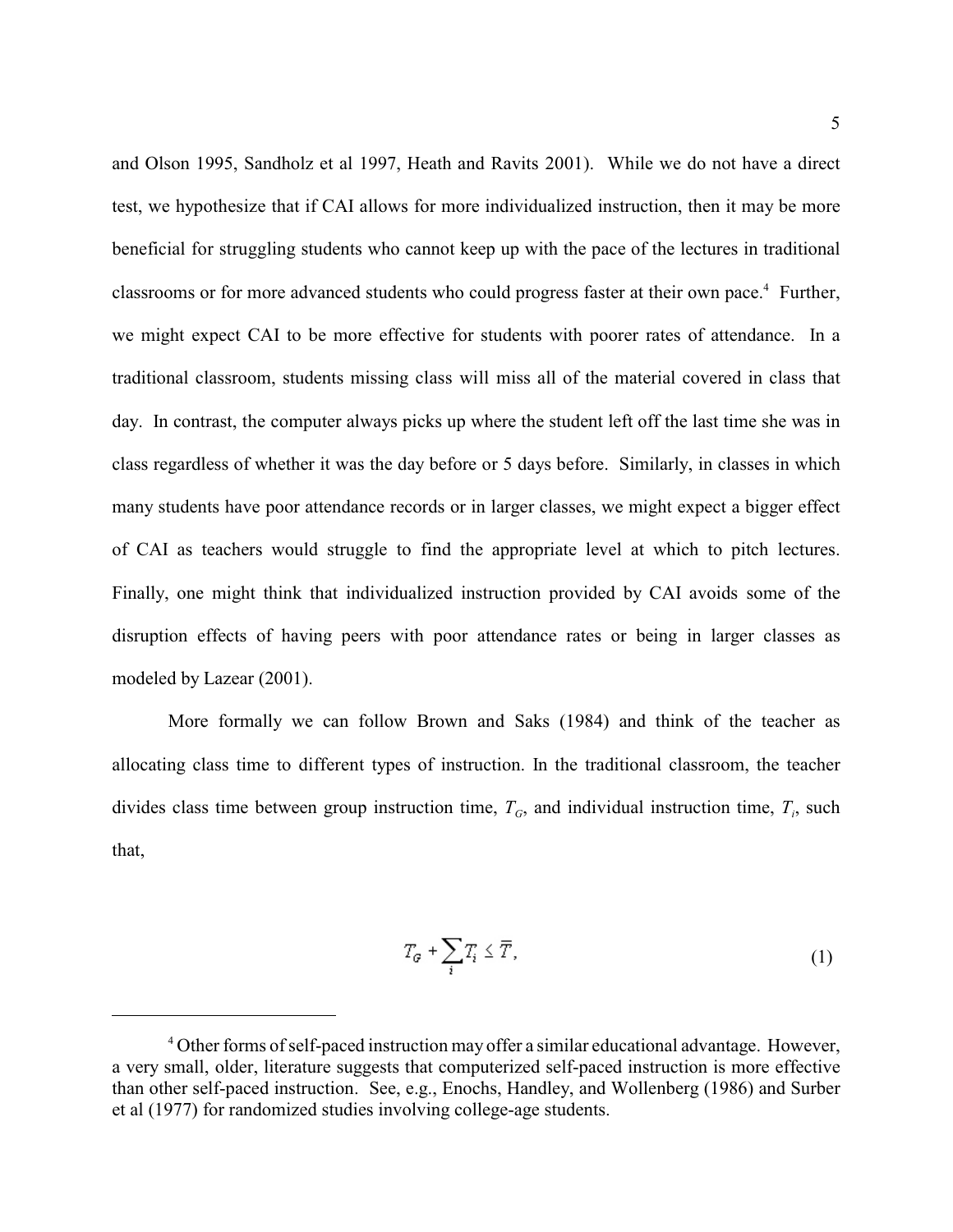where  $\overline{T}$  is the total class time available. Thus, total instruction time for student *i* equals

$$
T_{\sigma} + T_i \leq \overline{T} \tag{2}
$$

As long as other students in the class receive some individual instruction time, the total instruction time for student *i* is strictly less than the total class time available.

In the CAI classroom, the teacher also allocates class time between group and individual instruction, but computer-aided instruction effectively increases the productivity of individual instruction time. Namely, while the teacher spends time working with student *j*, student *i* can be working on the computer and receiving additional instruction. In contrast to individual instruction time, student *i* can receive an additional minute of CAI time  $(C_i)$  without reducing the total amount of instruction time available to student *j*. Total instruction time for student *i* equals

$$
T_G + T_i + C_i \leq \overline{T} \tag{3}
$$

Let student achievement,  $S_i$ , be a function of instruction time and individual characteristics,  $Z_i$ , so that

$$
S_i = f(T_G, T_i, C_i, Z_i),\tag{4}
$$

and  $f_1 \geq 0$ ,  $f_2 \geq 0$ , and  $f_3 \geq 0$ . Since  $f_3 \geq 0$ , student *i*'s achievement in the CAI classroom will be greater than or equal to student *i*'s achievement in the traditional classroom for any given allocation of  $T_i$  and  $T_G$ , i.e.,

$$
f\left(T_i, T_{\sigma}, C_i, Z_i\right) \ge f\left(T_i, T_{\sigma}, 0, Z_i\right). \tag{5}
$$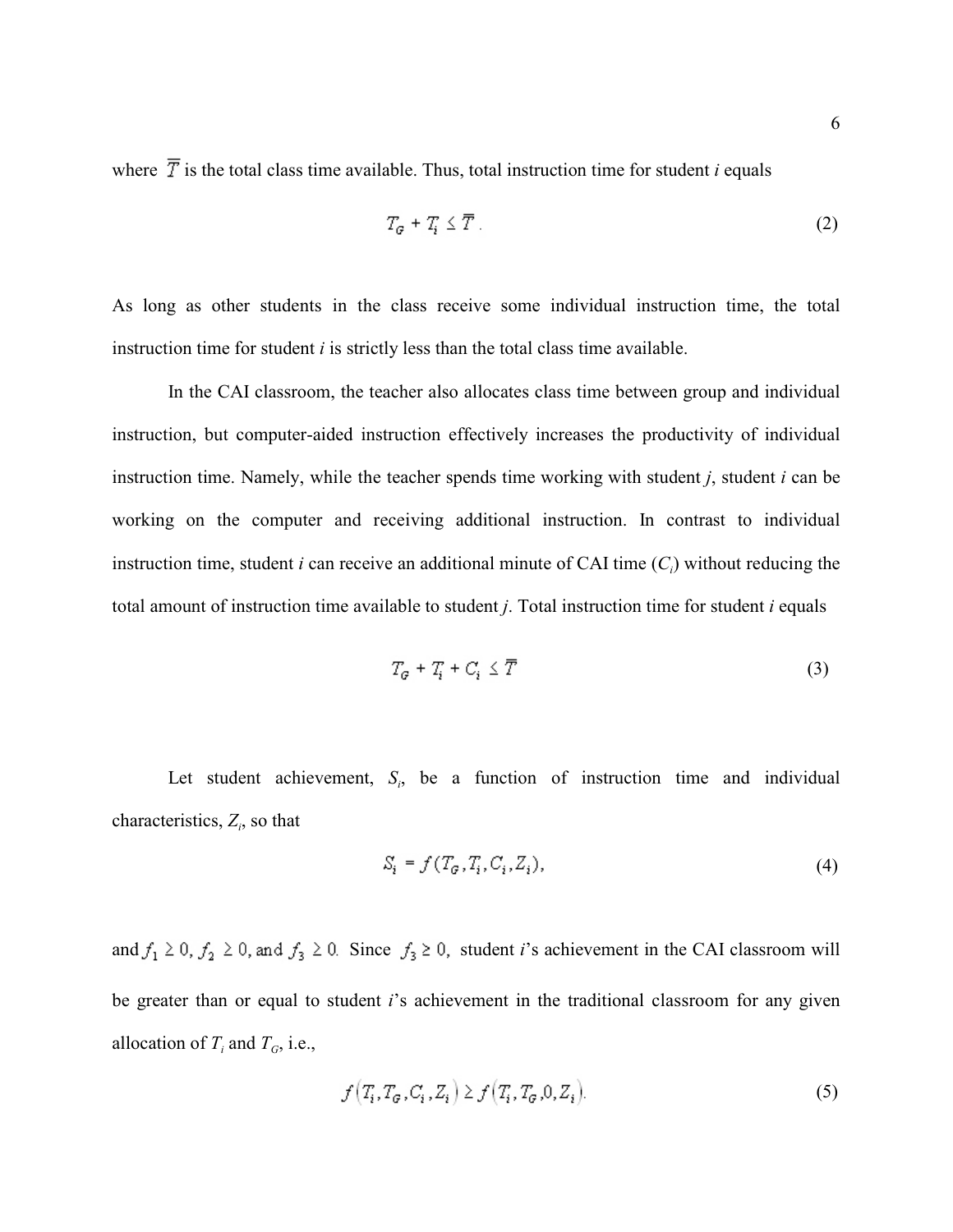Note that the relative advantage of computerized instruction will depend on the suitability of the curriculum for the students in question which will affect the magnitude of  $f_3$ . Suppose further that the teacher maximizes her utility by allocating each student the same amount of individual instruction time. For a class of *N* students,

$$
T_i \le \frac{\left(\overline{T} - T_{\alpha}\right)}{N}.
$$
\n<sup>(6)</sup>

Thus, for a given time allocation to group instruction,  $T_G$ ,  $T_i$  decreases as class size increases. In the CAI class this means that  $C_i \nleq \frac{(N-1)}{N} (\overline{T} - T_{\sigma})$  so the potential gain in total instruction time

for student *i* of moving from a traditional class to a CAI class is increasing in class size *N*.

Similarly, one might assume instead that individual instruction time (or at least some of it) is non-productive and related to the teacher needing to deal with individual student behavioral problems. Assuming that student *j*'s disruptive behavior reduces group instruction time and/or individual instruction time but does not also disrupt student *i*'s ability to work on the computer, the gain in total instruction time for student *i* of moving from a traditional class with a disruptive student to a CAI class with a disruptive student is greater than the gain from changing classroom types with a class with no disruptive students.

#### **III. EVALUATING COMPUTER-AIDED INSTRUCTION (CAI)**

#### A. The Empirical Model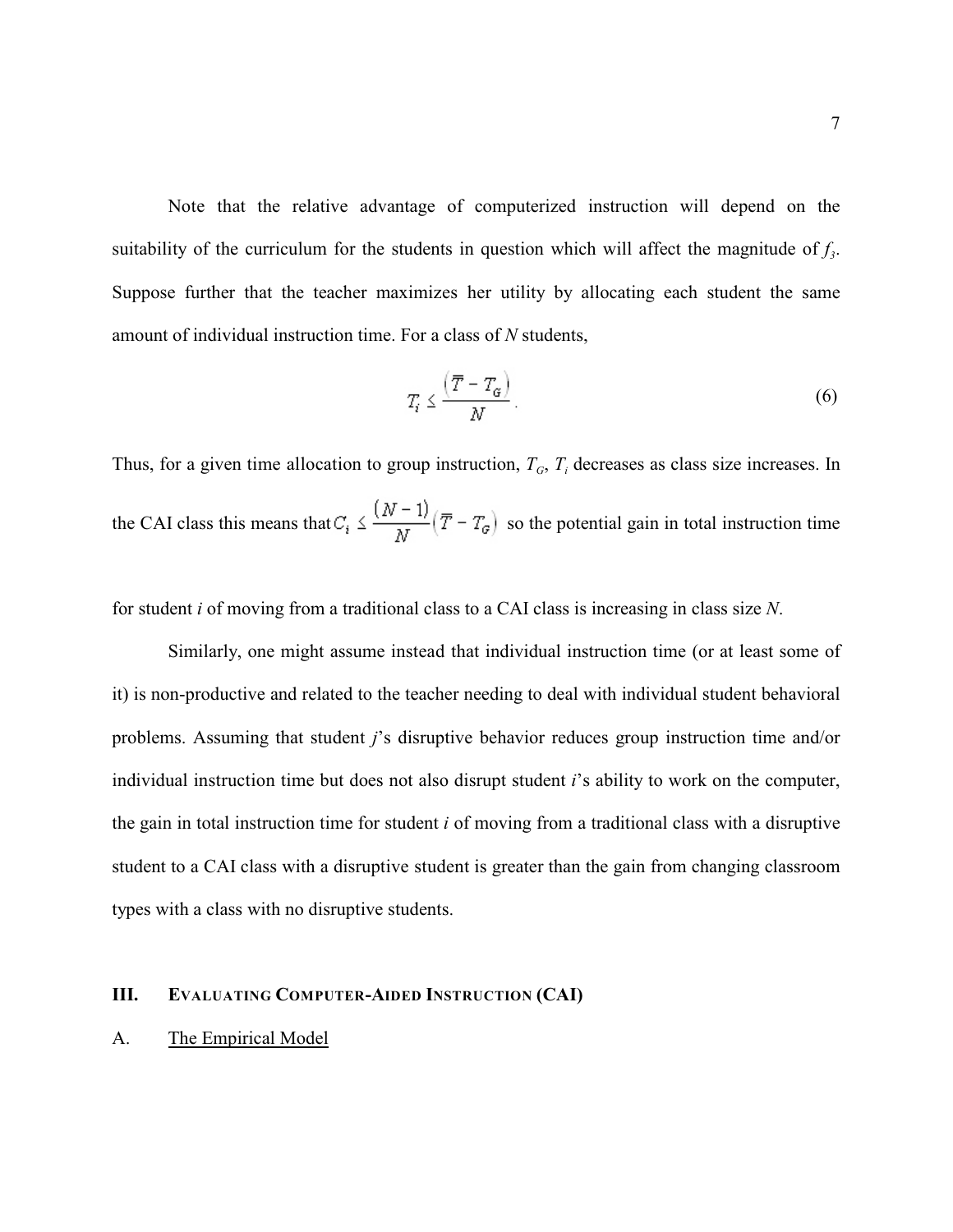The primary research question we examine is whether mathematics instruction is more effective when delivered via computer programs or using traditional ("chalk and talk") methods. In designing the study, we were concerned about two sources of bias that might arise using observational data in which we simply compared the outcomes of students taught using CAI to those taught using more traditional methods. The first is that principals and/or teachers may choose to put students they believed would particularly benefit from computerized instruction into the labs. This bias would overstate the effect of CAI relative to traditional instruction.

A second source of bias is that more (or less) motivated teachers may be more willing to try computerized instruction than their less (or more) motivated peers who would prefer to continue teaching using traditional methods. Thus, a key concern with the existing literature on the effectiveness of computer-aided instruction is that the students taught by teachers willing to teach using the computerized instruction would have outperformed their classmates who were taught by other teachers, regardless of whether or not the students had been in the computer lab. That is, the previous researchers may have confounded a teacher effect with the effectiveness of the computer program.

To control for both types of selection bias, we implemented a within-school random assignment design at the classroom level. We randomly assigned classrooms of students (in which the classroom is the group of students taught by a particular teacher during a particular class period in a particular school) to be taught in the computer lab or using "chalk and talk."5

<sup>&</sup>lt;sup>5</sup> Note that randomly assigning *students* to be taught in the computer lab or not answers a slightly different question: whether being taught in the computer lab – regardless of how classes are typically formed within schools – would generate improvement relative to traditional instruction. Our approach of randomly assigning classes comes much closer to the policy question faced by school principals and superintendents, which is whether instruction for a particular class should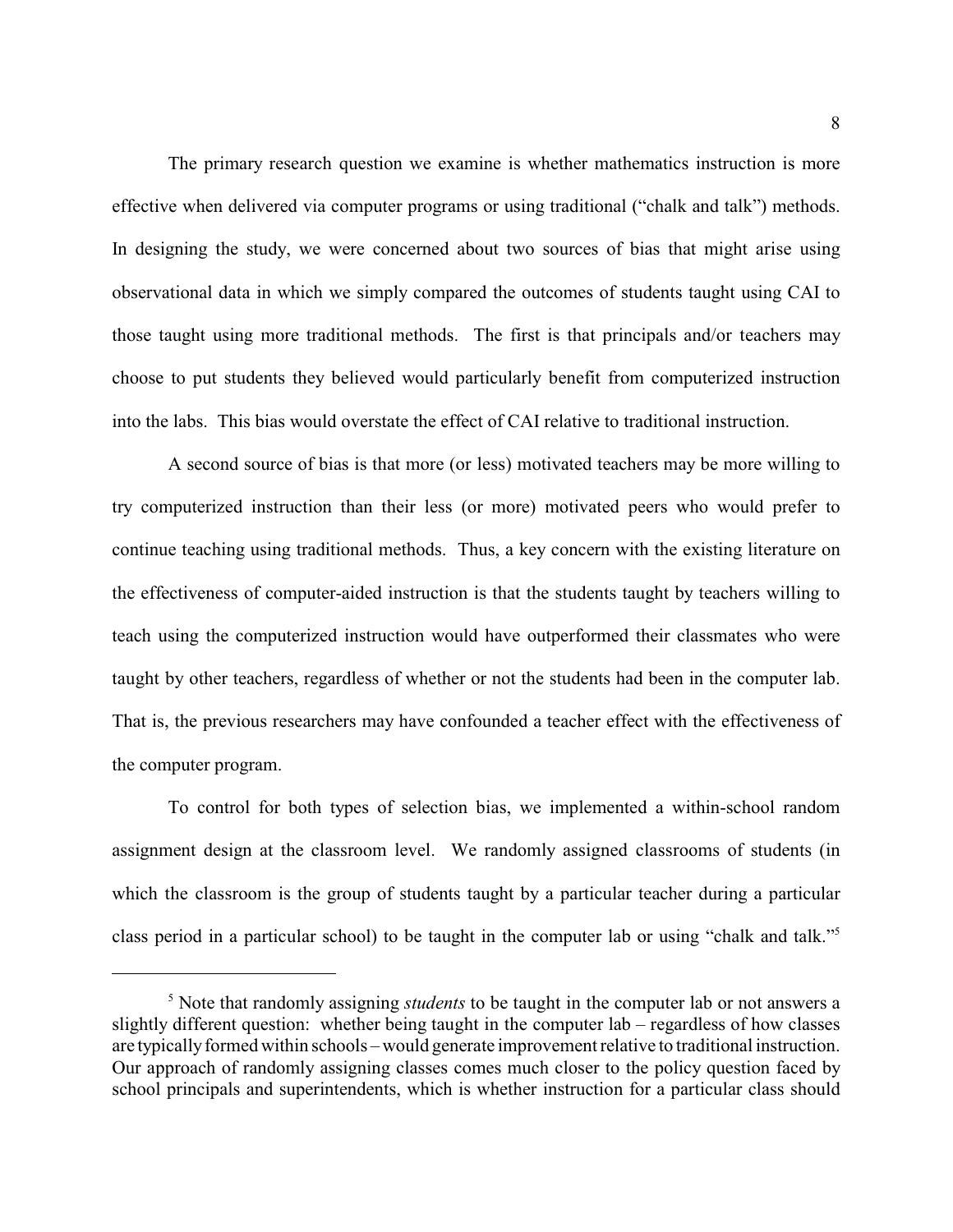Because classes (with the assigned teacher) will have been randomly assigned, the observed – and unobserved – characteristics of the students and teachers assigned to the computer lab will be identical to those that were not, on average.

Our first empirical model that takes advantage of the randomization generates estimates of the "intent to treat" effect of using computerized instruction. In these models, the test scores of students in classes randomly assigned to the computer lab are compared to the test scores of students in classes randomly assigned to the control group, whether or not the students remained in their original class assignments. To estimate the intent-to-treat effect, we estimate ordinary least squares (OLS) regressions of the following model:

$$
Y_{ikj} = \alpha + X_i \beta + \gamma R_{ikj} + \rho_j + \epsilon_{ikj}
$$
 (7)

where  $Y_{ikj}$  represents student *i* with teacher *k* in period *j*'s score on one of the follow-up tests,  $R_{ikj}$ indicates whether the student was assigned to a class that was randomly assigned to a computer lab,  $X_i$  represents a vector of student characteristics (including, in most specifications, the student's baseline test scores),  $\rho_j$  is the randomization pool<sup>6</sup>,  $\epsilon_{ikj}$  is a random error term, and  $\alpha$ ,  $\beta$ , and  $\gamma$  represent coefficients to be estimated. The coefficient  $\gamma$  represents the "intent to treat"

occur in the computer lab or in a traditional classroom. We also note that it would be a logistical nightmare to randomly assign students and teachers to classes at the middle or high school level irrespective of their other classroom scheduling needs. That said, the districts in which we conducted this study all use computer software to assign students to classes and they claim this assignment is basically random, as discussed in footnote 11 below.

 $6$  As described below, in most cases the randomization pool is the class period of the class (within a particular school).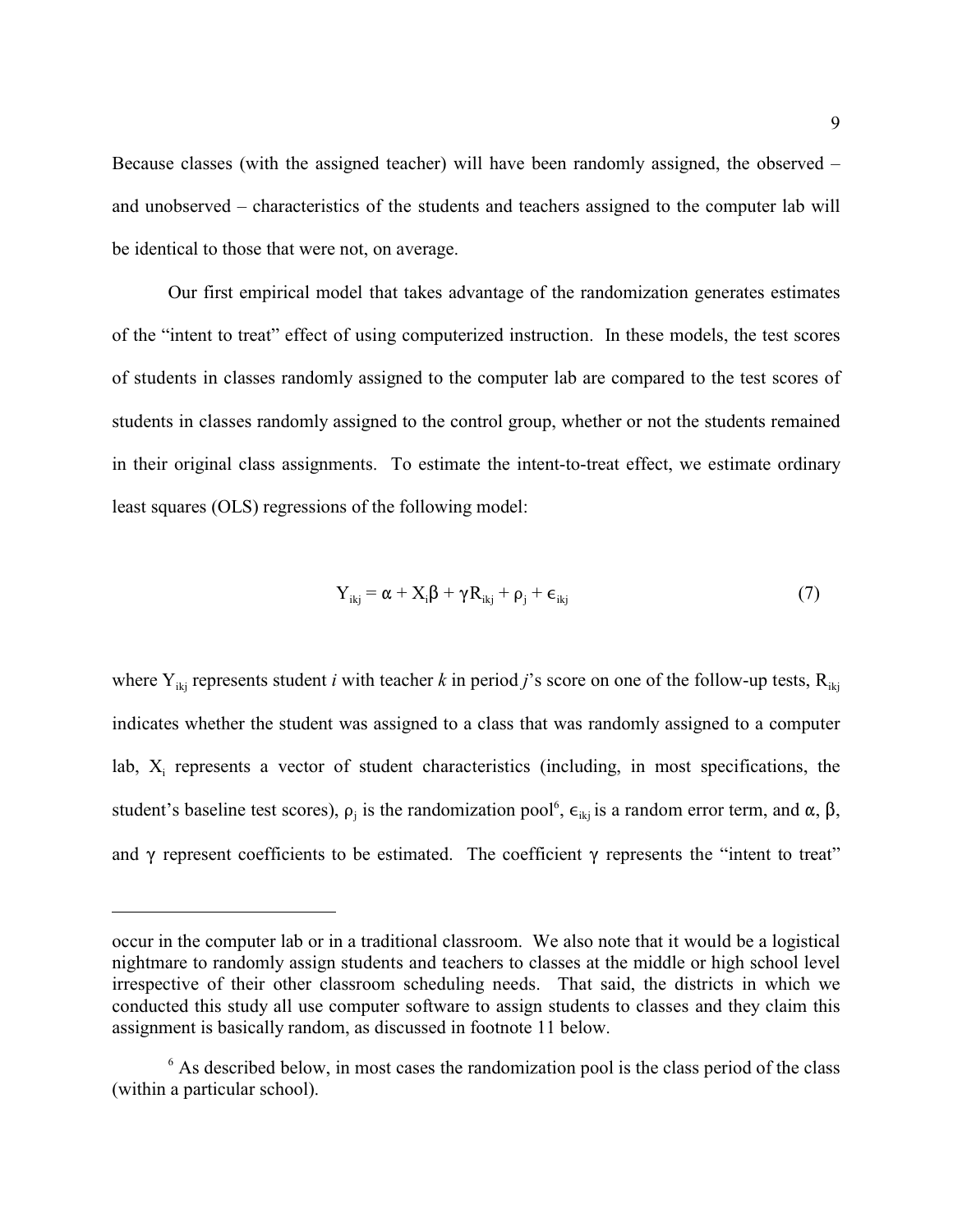effect and estimates the effect of assigning students to be taught using CAI on the outcome in question.

As noted, above, because we randomly select classrooms, our research strategy should generate estimates of the intent-to-treat effect that are not affected by potential self-selection of teachers into the lab. However, this is only strictly true in large samples and so one might also be concerned that – by chance – the more (or less) motivated teachers ended up in the computer lab. If more motivated teachers ended up being selected to teach in the computer lab, then OLS estimates of the effect of CAI on student outcomes will be biased upwards. One could control for this bias by comparing the achievement of students with teachers who teach both in and out of the lab. That is, one can control for a teacher fixed effect. Indeed, in their meta analysis of the research, Kulik and Kulik (1991) concluded that studies in which the same teacher taught both the computer-aided class and the comparison class, the differences in achievement were much lower than when the two types of classes had different teachers which is consistent with teacher selection bias.

At the same time, this result – that the effect of CAI is lower in the presence of teacher fixed effects – would also obtain if there are spillovers in teaching techniques such that teachers import lessons learned from the lab to their traditional classes. In this case, the spillover will attenuate the estimated impact of computerized instruction. In our study some of the participating teachers taught both in a computer lab and using traditional methods while others taught exclusively in the lab or exclusively out of the lab.<sup>7</sup> This variation allows us to control for

 $<sup>7</sup>$  An issue that can arise in studies of this kind is that the teachers and associated staff are</sup> unfamiliar with the intervention and therefore not properly trained to use it effectively. All three districts had been using this CAI program on a small scale before our study began (Districts 2 and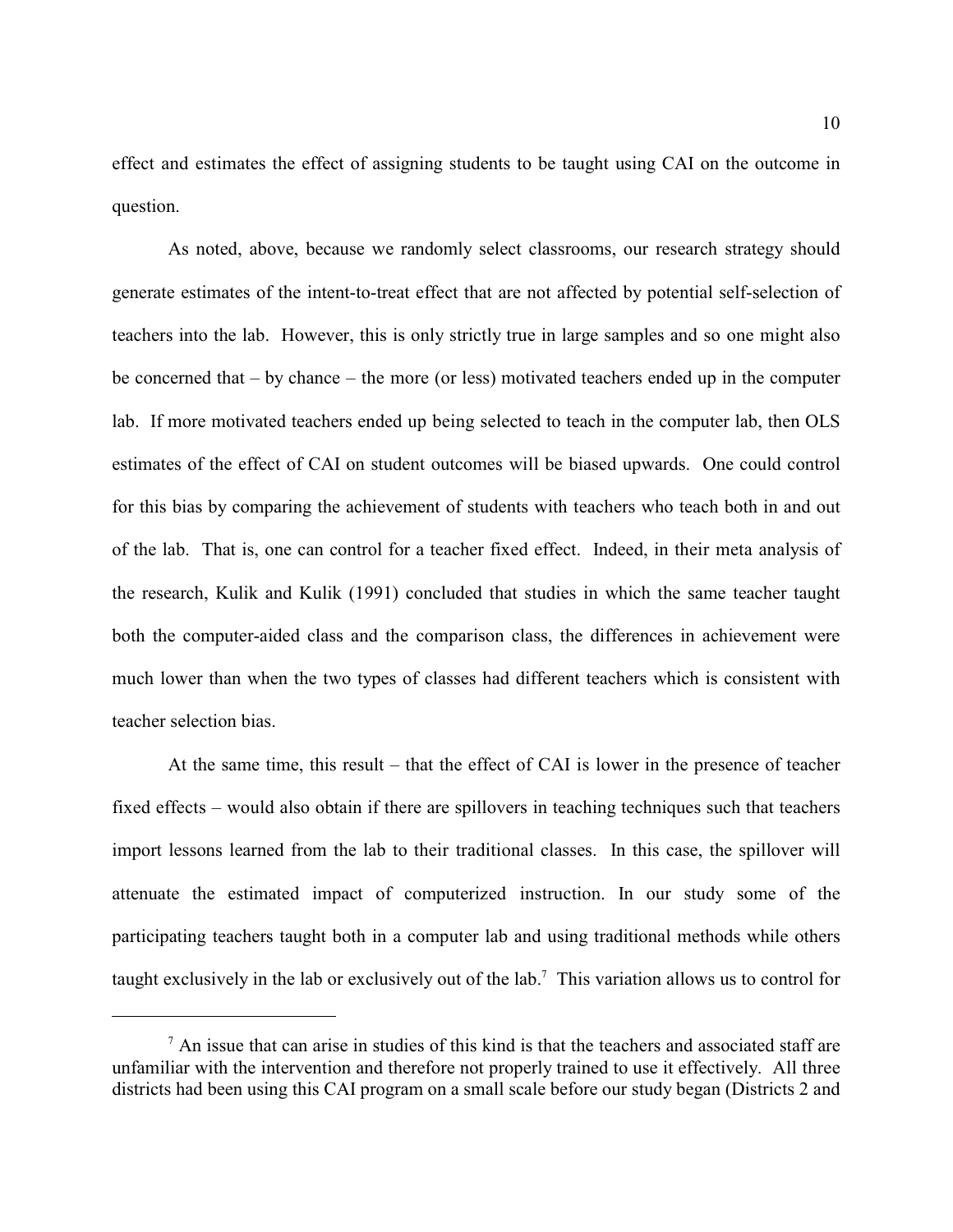the quality of the teacher (by including a teacher fixed effect) and to compare results with and without the teacher fixed effects.<sup>8</sup>

A potential problem with the intent-to-treat estimation is that school staff may "contaminate" the experiment by assigning students from the control group (or from outside of the study) to a CAI lab class. Or, they may assign students originally in a computerized class to a traditionally-taught class. While throughout the study we emphasized the importance of maintaining the original student assignments and the principals and teachers indicated that they understood this importance, some contamination did occur. While the intent-to-treat effect represents the gains that a policymaker can realistically expect to observe with the program (since one cannot fully control whether students initially assigned to a class in the lab actually remain in that class), it does not necessarily represent the effect of the program for those who actually complete it.

Therefore, we also implement instrumental variables (IV) models in which we used whether the student was in a class randomly assigned to a computer lab as an instrumental variable for actual participation. The random assignment is correlated with actual participation in a computer lab but uncorrelated with the error term in the outcome equation (since it was

<sup>3</sup> for at least one year before our study, and District 1 since 1995), and therefore some of the teachers had already been trained and were familiar with the program. Further, all CAI teachers received training and support from both the company and district support staff throughout the study.

Unfortunately, if we find that the estimated impact of CAI is smaller when we control for <sup>8</sup> fixed effects than when we do not, we will not be able to distinguish whether this is due to more motivated teachers having been selected to be in the lab or to the existence of spillovers from the CAI instruction to traditional instruction. Obviously, if we find that the impact is larger in the presence of teacher fixed effects, we might conclude that, at a minimum, the less motivated teachers were assigned to the lab, by chance, and that this effect was not outweighed by any potential spillovers.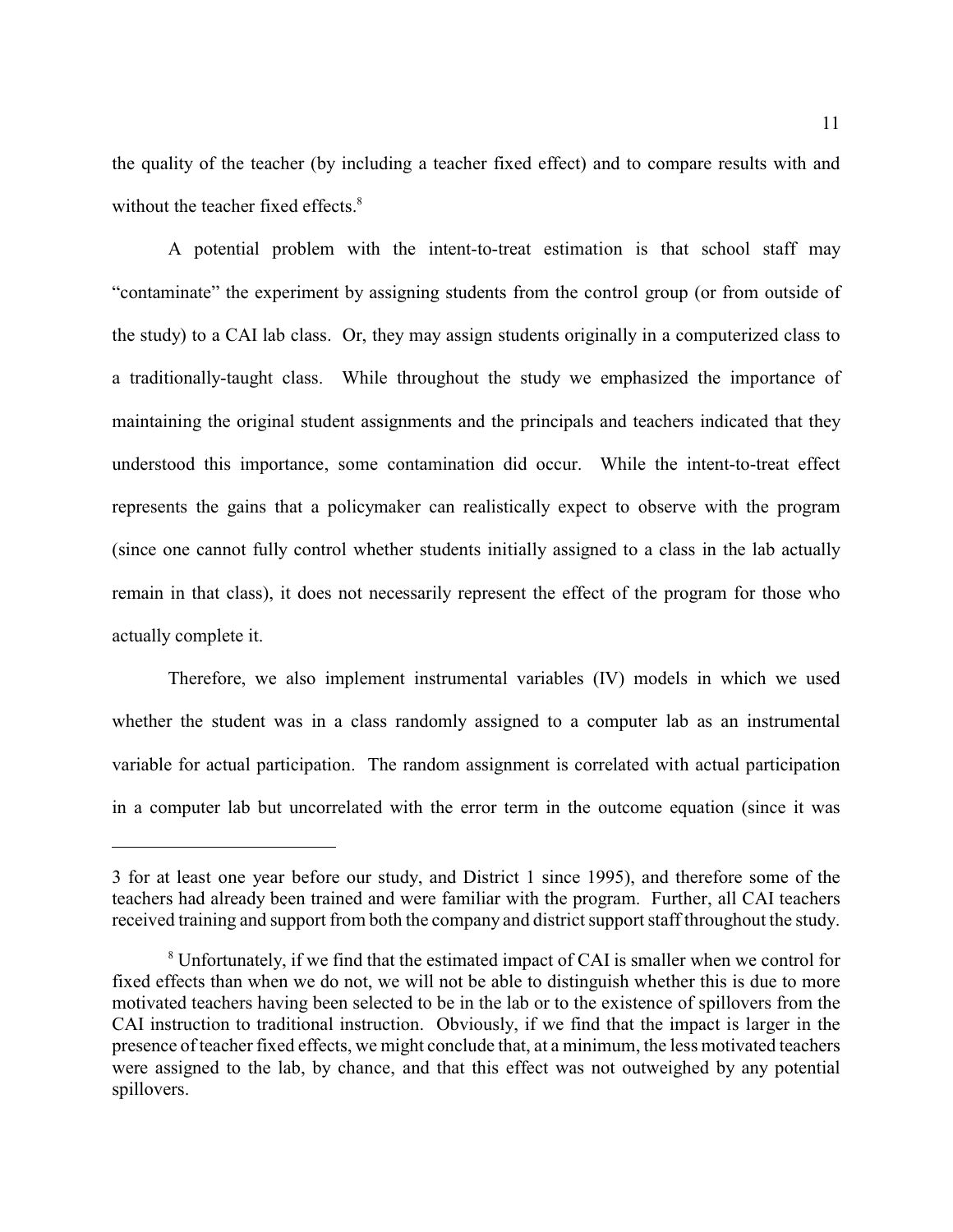determined randomly). In this case, the second-stage (outcome) equation is represented by models such as,

$$
Y_{ikj} = \alpha' + X_i \beta' + \delta C A I_{ikj} + \rho'_{j} + \epsilon'_{ikj}
$$
\n(8)

where CAI<sub>iki</sub> indicates whether the student completed at least one lesson in a computer lab,  $\delta$ indicates the effect of being taught through computerized instruction on student outcomes, and the other variables and coefficients are as before. Through the use of instrumental variables one can generate a consistent estimate of the effect of computerized instruction on student outcomes.

Note that random assignment occurred at the classroom level even though we have data available for each student. Therefore, we adjust our standard errors to account for the fact that the randomization occurred at the classroom level.<sup>9</sup>

#### B. Computer-Aided Instruction

We study the effectiveness of computer-aided instruction by focusing on a group of computer programs known as *I Can Learn*<sup>©</sup> (or "Interactive Computer Aided Natural Learning") distributed by JRL Enterprises. The system is composed of both a software and hardware computer package that is designed to deliver instruction through technology on a one-on-one basis to every student; the curricula is designed to meet the National Council of Teachers of Mathematics (NCTM) standards. In addition to the interactive teaching system, the software

<sup>&</sup>lt;sup>9</sup> In addition, we have estimated our models using data aggregated to the classroom level, and using classroom random effects, with similar results.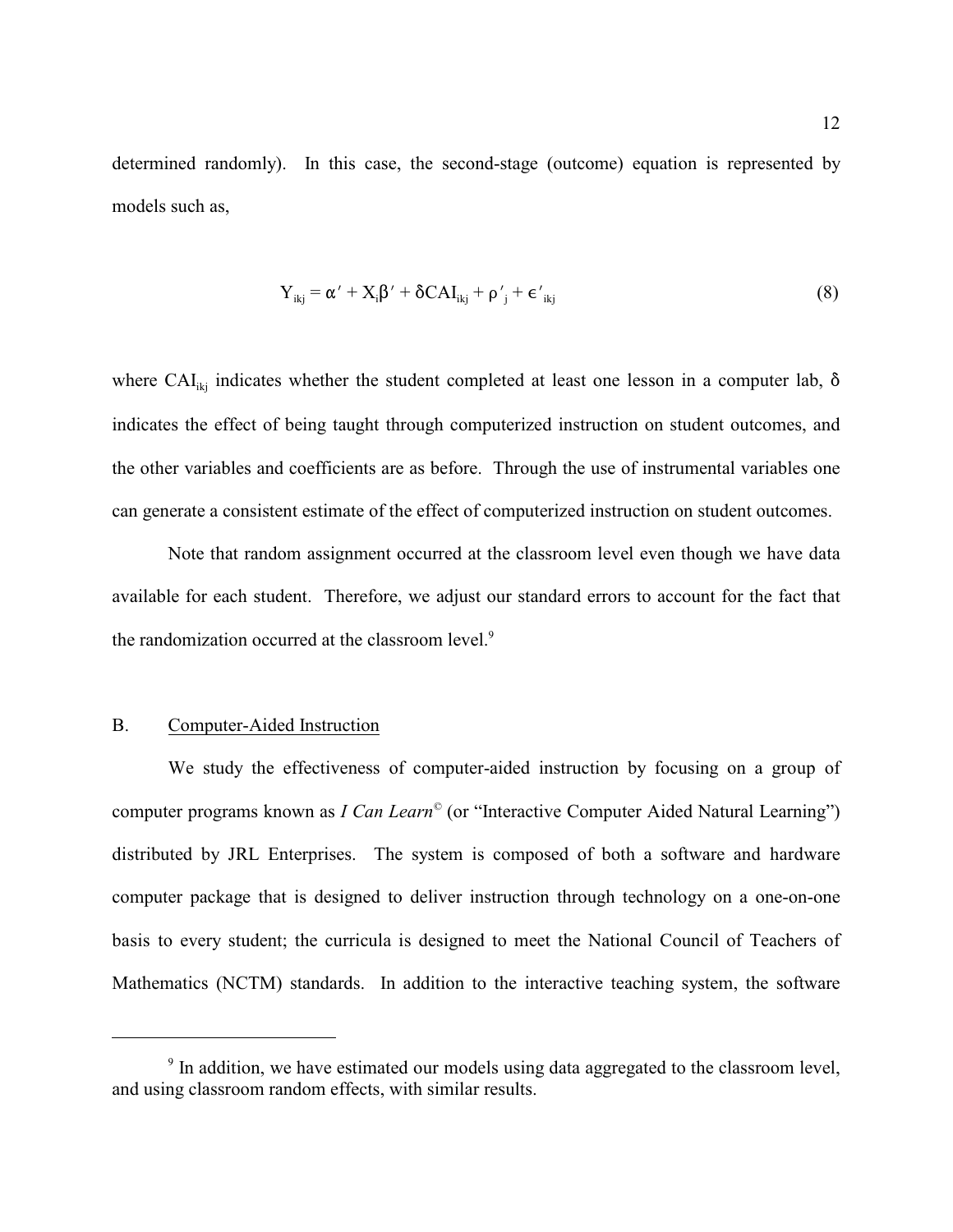package also includes a classroom management tool for educators and the company provides onsite support for administrators and teachers.

The CAI program allows students to study math concepts while advancing at their own pace, enabling them to spend the necessary time on each subject lesson. Each lesson has five independent parts – a pretest, a review (of prerequisites needed for the lesson), the lesson, a cumulative review, and comprehensive tests. Students that do not pass the pretest or review are made to repeat the lesson until they receive a certain degree of mastery. Each student's performance is recorded in a grade book and teachers can monitor students' progress through a series of reports. The teacher's role in this environment is to provide targeted help to students when they need additional assistance. In addition, the computer program covers many administrative aspects such as lesson planning, grading and homework assignment so that teachers may spend more time on individual instruction with struggling students. Previous quasi-experimental studies of the effectiveness of this group of computer programs have yielded mixed results (see, e.g. Brooks 2000, Kerstyn 2001, Kirby 1995, and Kirby 2004).

## C. The Research Design

#### 1. *The Sites*

We conducted the study in three large urban school districts: one in the northeast, one in the midwest and one located in the south. Each of these districts had slightly different demographics but suffer similar problems in the areas of underachievement and teacher recruitment. As shown in Table 1, these districts have a high proportion of minority students who are considerably poorer than the national average District 1 has a student enrollment of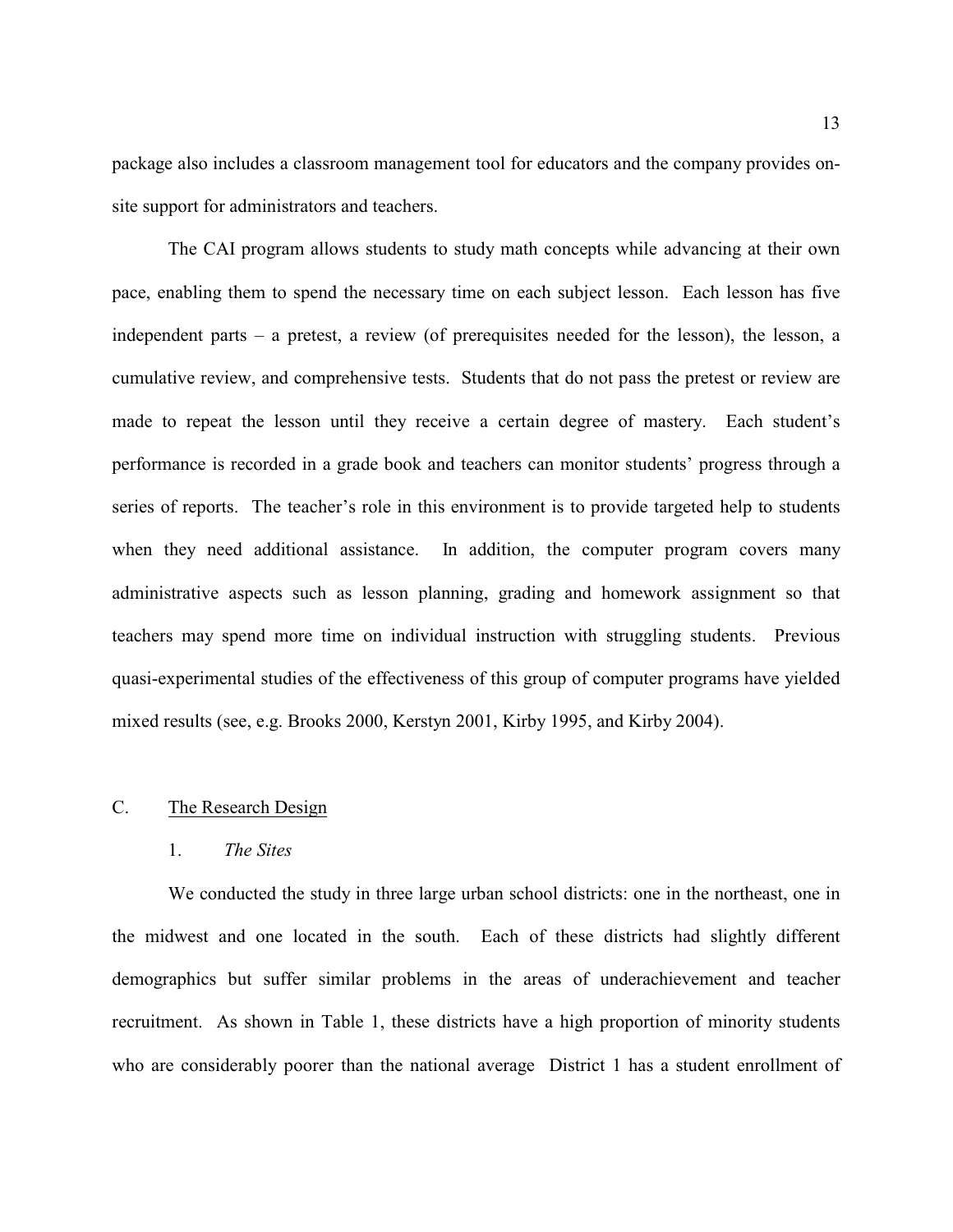nearly 68,000 students; 94 percent of whom are African American and 1% percent of whom are Hispanic. District 2 serves just over 22,000 students; 40% of whom are African American and 54% of whom are Hispanic. District 3 serves approximately 97,000 students, 59% of whom are African American and 18% of whom are Hispanic.

## 2. *Implementation*

To implement our randomized design, near the beginning of the academic year the participating schools provided us with their schedule of pre-algebra and algebra classes.<sup>10</sup> We then randomly selected the treatment classes (taught using CAI) and the control classes (taught traditionally). Officials in the schools were not informed of the outcome of our randomization until they had finished assigning students to classes to protect against students being assigned to classes on the basis of whether it would be taught using traditional methods or in the computer lab.<sup>11</sup> Once students were assigned to classes, we informed the schools which classes should use CAI and which should be taught using a traditional method.

We conducted the study during the 2004-2005 school year in 8 high schools and 2 middle schools in District 1; and during the 2003-2004 school year in 4 high schools in District 2 and in

 $10$  The schools were given the option of eliminating particular teachers and/or classes from the study before the randomization. The extent to which the schools exercised this option varied.

 $11$  That said, the schools claimed that the process by which they assigned students was basically random. We have assessed this claim by comparing the standard deviation of baseline test scores within the observed classes with the mean standard deviation that one would obtain if students were assigned to classes randomly (within a particular level). Consistent with the schools' claims, we found that the observed variation in baseline "ability" within classes was similar to that which would obtain if students were randomly assigned. Similarly, the spread of baseline test scores was much larger than what one would have expected if students were strictly "tracked."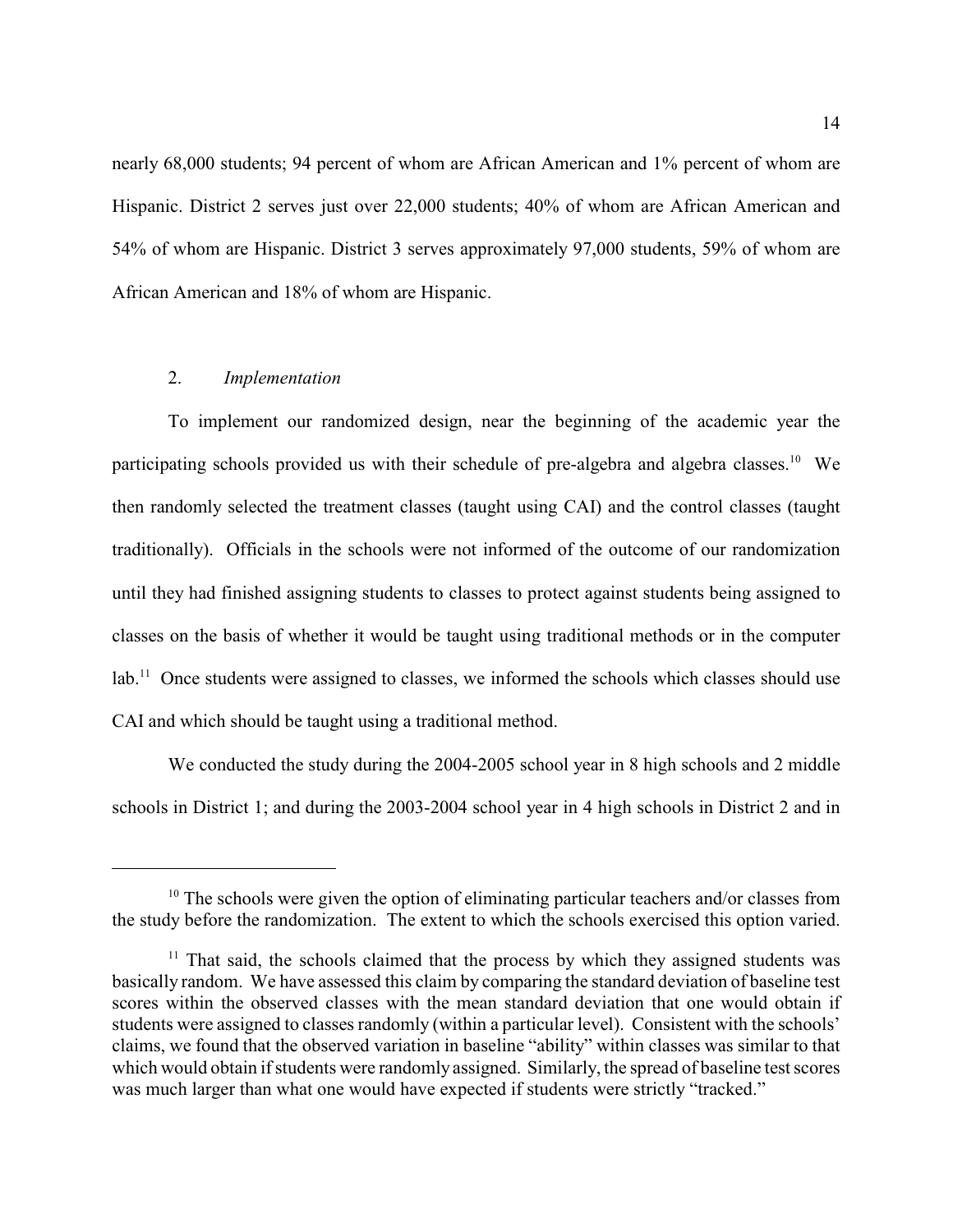3 high schools in District 3. As shown in Table 2, the demographic characteristics of students in the schools in our study in District 1 had a slightly higher percentage of African American students (97%) compared to the schools in the district; the study schools in District 2 were roughly similar to those in all schools in the district; and the schools in District 3 had a larger percentage of African American students (93%) and a smaller percentage of Hispanic students (1.2%) compared to the district average. In most cases, the students in the classes within the schools that participated in the study were representative of the students in the schools (with the exception that in District 1 the average percentage of students that were African American in the study was smaller than that in the schools (88% vs. 97%)).

As shown in Appendix Table 1, our study originally included a total of 17 schools, 147 classes, and 61 teachers. These 147 classes were grouped into 60 "randomization pools" which represented the groups of classes from which we randomly selected candidates for the treatment and control groups. These pools mostly represented a class period, although in a few cases, there were not enough classes from which to randomly pick one to go into the lab and so we combined classes from two periods.<sup>12</sup> Because of mobility, our analysis sample – which is limited to students with follow-up test scores using our main outcome (that on a specially designed algebra test, see below) – is comprised of 17 schools, 141 classes, 59 teachers, and 60 randomization pools. 13

 $12$  Typically there was only one or two computer labs in each school (one school had three labs) such that there were more math classes than labs available in any one period.

<sup>&</sup>lt;sup>13</sup> When we further limit the sample to students with baseline test scores on our main outcome we have 17 schools, 137 classes, 57 teachers, and 60 randomization pools, as shown in Appendix Table 1.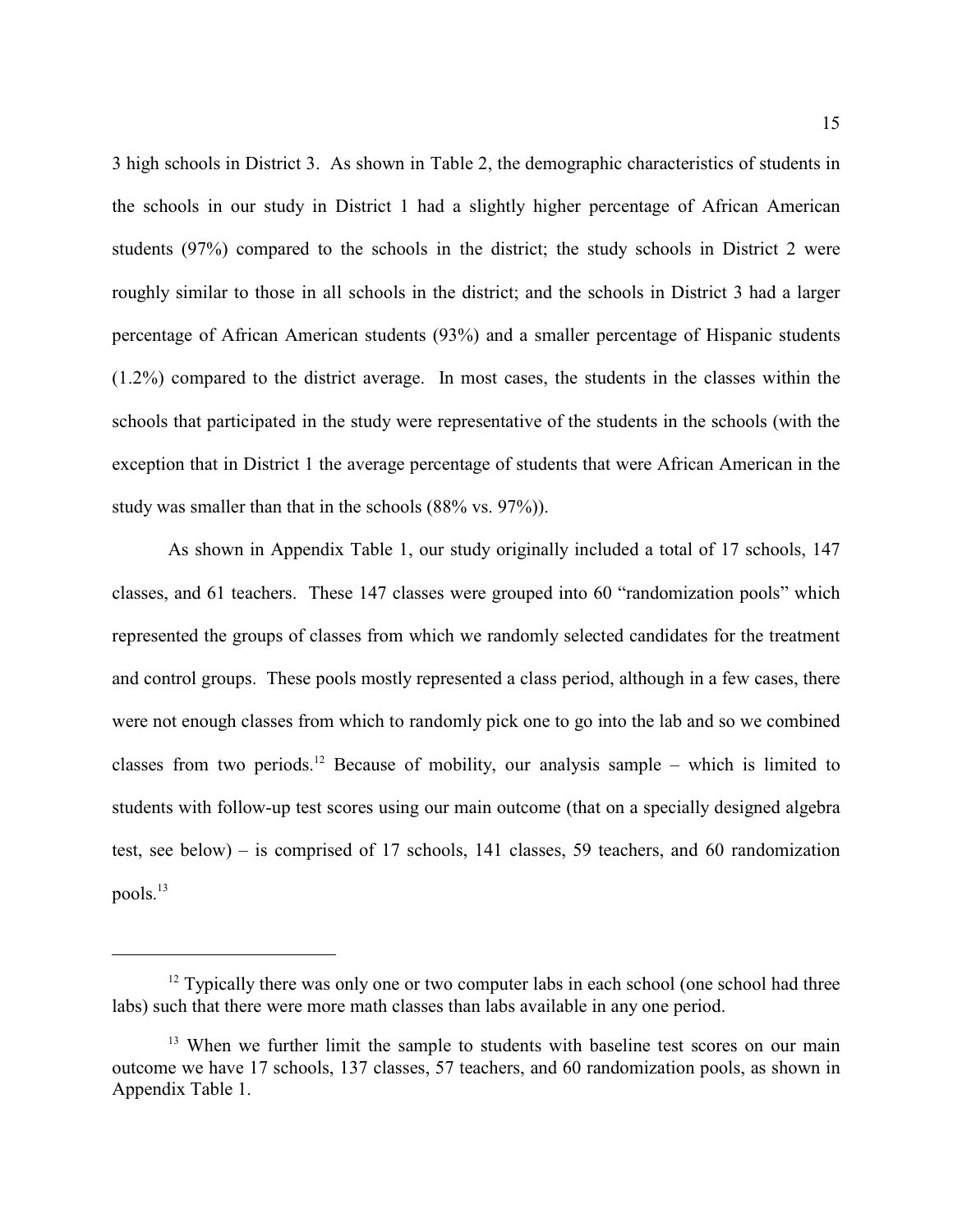## D. Data

#### 1. *Academic Outcomes*

We primarily assess the impact of CAI on student achievement using test instruments. First, we sought an exam that was closely aligned with the material in the mathematics courses.<sup>14</sup> Thus, we contracted with the Northwest Evaluation Association (NWEA), a non-profit organization that has partnered with more that 2,300 school districts (serving more that 2 million students) to provide assessments, reports, classroom resources and professional development. NWEA designed a customized paper and pencil exam that targeted specific pre-algebra and algebra skills outlined in the district's course objectives and the CAI curriculum. (In theory, the CAI curriculum was adapted to meet each district course objectives.) NWEA created a 30-item multiple choice exam for both pre-algebra and algebra. The same exams were created for Districts 2 and 3. Slightly different exams were created for District 1 to match the district's standards. However, the exams in District 1 were designed to match the exams used in the other two districts to allow for pooled analysis.

We observe post-test scores for 1,872 students across all three districts (1,165 in District 1, 477 in District 2, and 230 in District 3). However, in some analyses we also control for the student's pre-test. Thus, in the sample that includes both pre- and post-NWEA tests we have 1,585 students (973 in District 1, 412 in District 2, and 200 in District 3). Further, we convert

 $14$  Note that we did not administer the Terra Nova algebra test, a common nationally-normed mathematics test, because many of the district officials were concerned it does not contain sufficient items related to pre-algebra and lower-level algebra.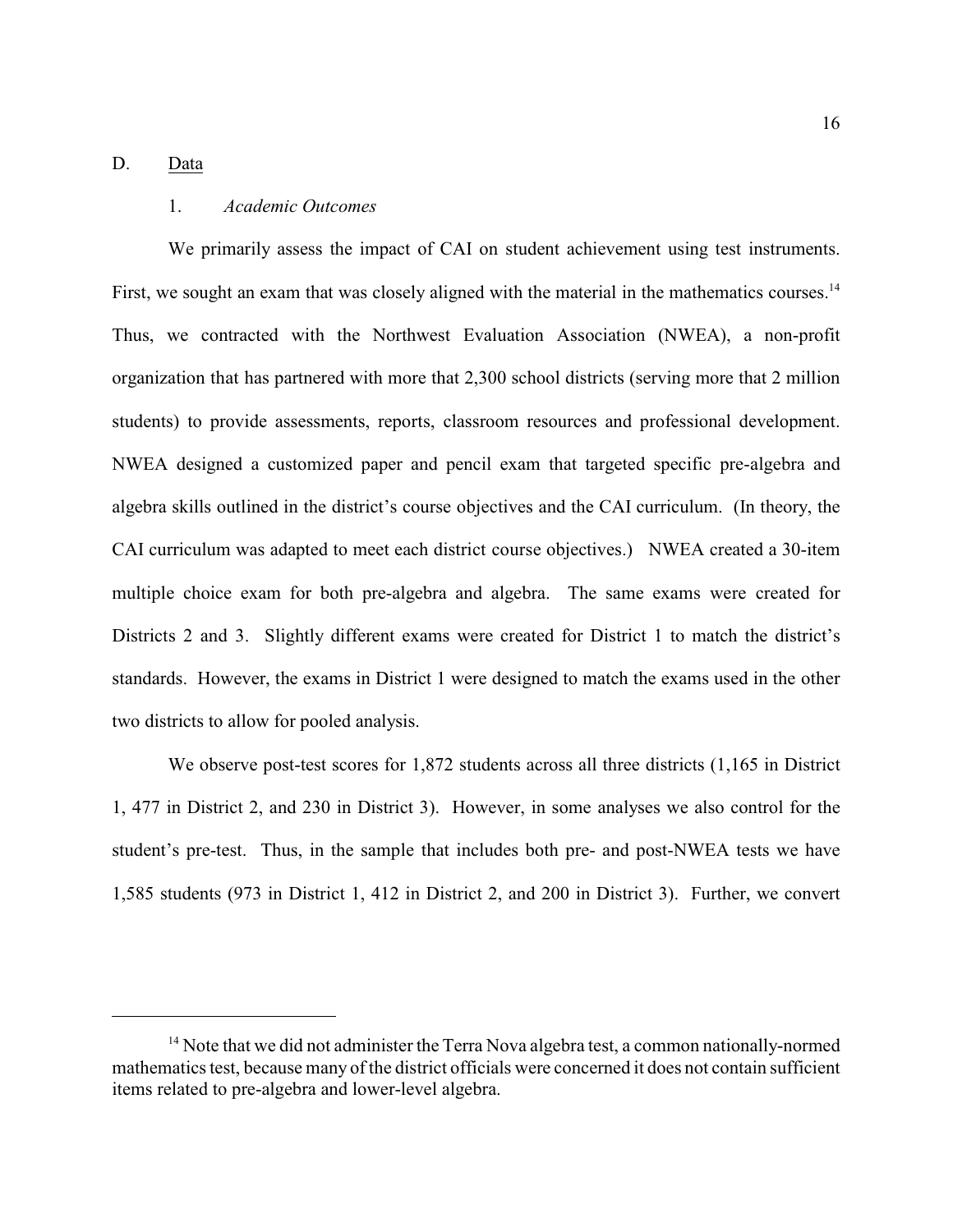the baseline and follow-up test scores to standard deviation units using the standard deviation of the baseline test score. 15

We also assess the impact of CAI using the statewide tests administered by each state. In District 1, we only have post-treatment state test data for the students in the  $8<sup>th</sup>$  grade; we use the district-administered Iowa Test of Basic Skills (ITBS) from the  $7<sup>th</sup>$  grade as the pretest. At the time of our study, students in Districts 2 and 3 were tested in mathematics on state-wide tests in  $4<sup>th</sup>$ ,  $8<sup>th</sup>$  and  $10<sup>th</sup>$  grades. Since in these districts the students in the study were primarily in  $9<sup>th</sup>$ grade, we use the  $8<sup>th</sup>$  grade statewide test as the pre-test and the  $10<sup>th</sup>$  grade test as the post-test. The mean of the (standardized) baseline statewide test in District 1 is 9.2; that in District 2 is 6.7; and that in District 3 is 16.7. Again, the test scores were standardized to have a baseline standard deviation of one within each district.<sup>16</sup>

<sup>&</sup>lt;sup>15</sup> We standardize using the standard deviation of the baseline test score for all students across the three districts which is 9.20. We have also used "national" standard deviations which range from 16.7 for  $8<sup>th</sup>$  grade students to 17.4 for grades 10 and higher. Not surprisingly, this cuts the estimated effect sizes by roughly one-half. We chose to present the effects using the standard deviation within the study for two reasons. First, we have also estimated the effects using "growth norm" gains – the effect of CAI on the expected one-year growth in test scores (this norming takes into account that initially-low scoring students typically make larger yearly gains than initially higher-scoring students). Translated, these estimates are more similar to the effect sizes using the district standard deviation than the national standard deviation, reflecting that our sample of students are by-and-large initially low achieving. As such, the study standard deviation better reflects the population in question. In addition, we only have district (or study) standard deviations for some of the outcomes such that the results are more consistently presented across outcomes when we use the district or study standard deviation. The results using both the growth-norms and national standard deviation are available on request.

 $16$  Before we standardize the test scores, the standard deviation of the baseline statewide test in District 1 is 23.3; that in District 2 is 31.7; and that in District 3 is 39.1. For District 1 we standardize the  $8<sup>th</sup>$  grade follow-up test score using the standard deviation of the  $8<sup>th</sup>$  grade test for the study 9<sup>th</sup> graders because the pre- and post tests are not the same test. The standard deviation of the 9<sup>th</sup> graders'  $8<sup>th</sup>$  grade test is 44.7.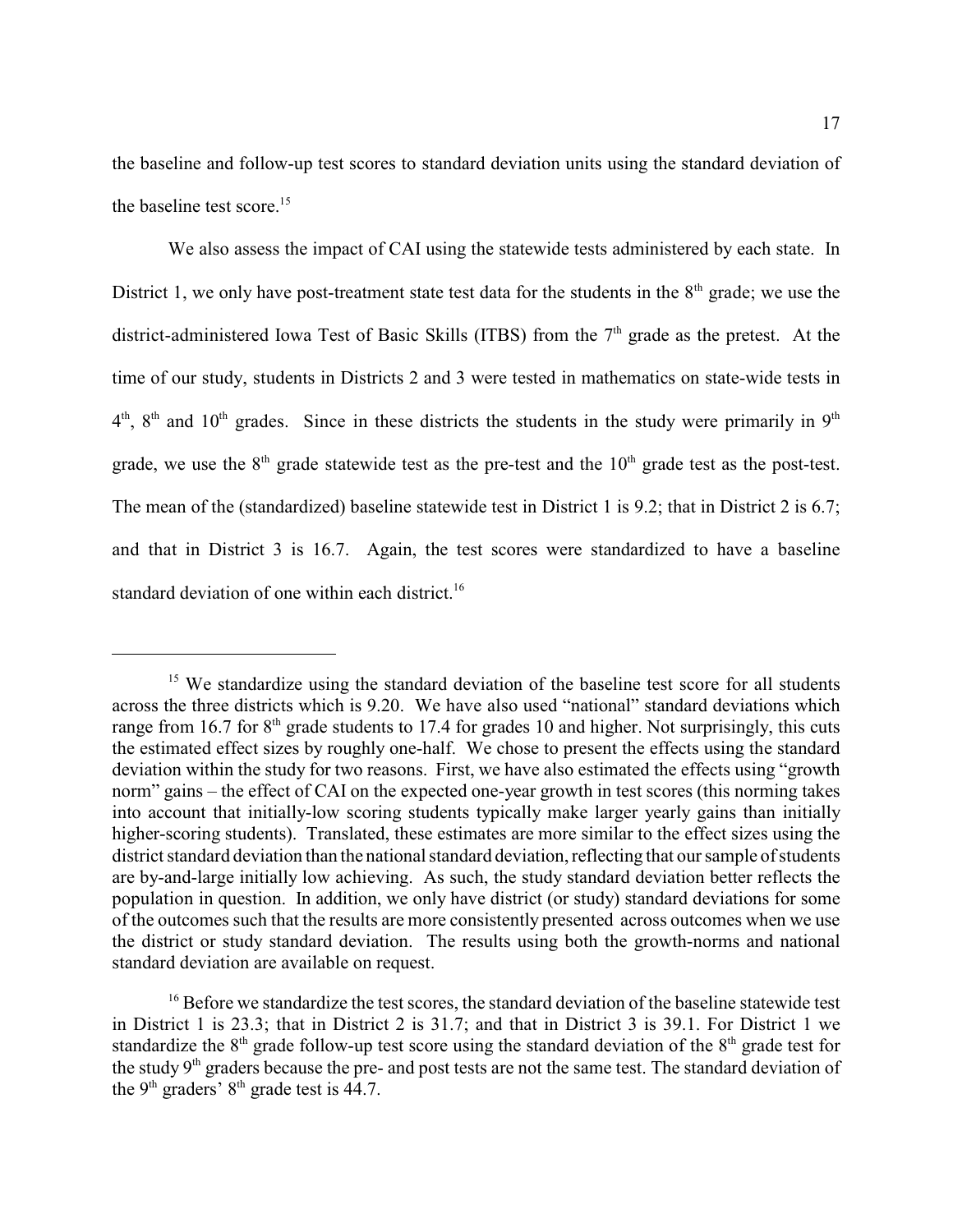In addition, pre-algebra students in District 1 took mini-math exams – benchmark prealgebra exams – throughout the semester. These tests were intended for use by the teacher and district to track students' progress. The initial benchmark test has a mean of 18.7 and a standard deviation of 5.7. We standardize the initial benchmark test to have a standard deviation of one and also standardized the  $2<sup>nd</sup>$  and  $3<sup>rd</sup>$  quarter benchmark tests using the initial test score standard deviation.

Because we do not have a way of standardizing the state tests across the districts, we analyze these data separately by district. The sample size of students in District 1 with both preand post-tests is 237; that in District 2 is 341, and that in District 3 is 199. Further, the sample size for the benchmark tests in District 1 is 230. We emphasize that while the state tests have the advantage of being high-stakes and therefore of great importance to the districts, as little as 10% of the state exams in mathematics contain test items related to pre-algebra and/or algebra. As such, they may have low power to detect effects of a pre-algebra/algebra intervention.<sup>17</sup>

Despite the fact that only a fraction of the state tests focuses on pre-algebra and algebra, the three test assessments are reasonably highly correlated. For example, the correlation between the baseline NWEA test and the state math tests range from 0.30 (in District 1) to 0.73 (in District 2). Further in District 1 the correlation between the baseline algebra test and the baseline benchmark test is 0.57 and that between the state math test and the baseline benchmark

 $17$  In one of the districts we were able to identify individual test items that were related to prealgebra and algebra. Not surprisingly, our estimates were quite noisy given that there were very few test items on which to measure the students' performance.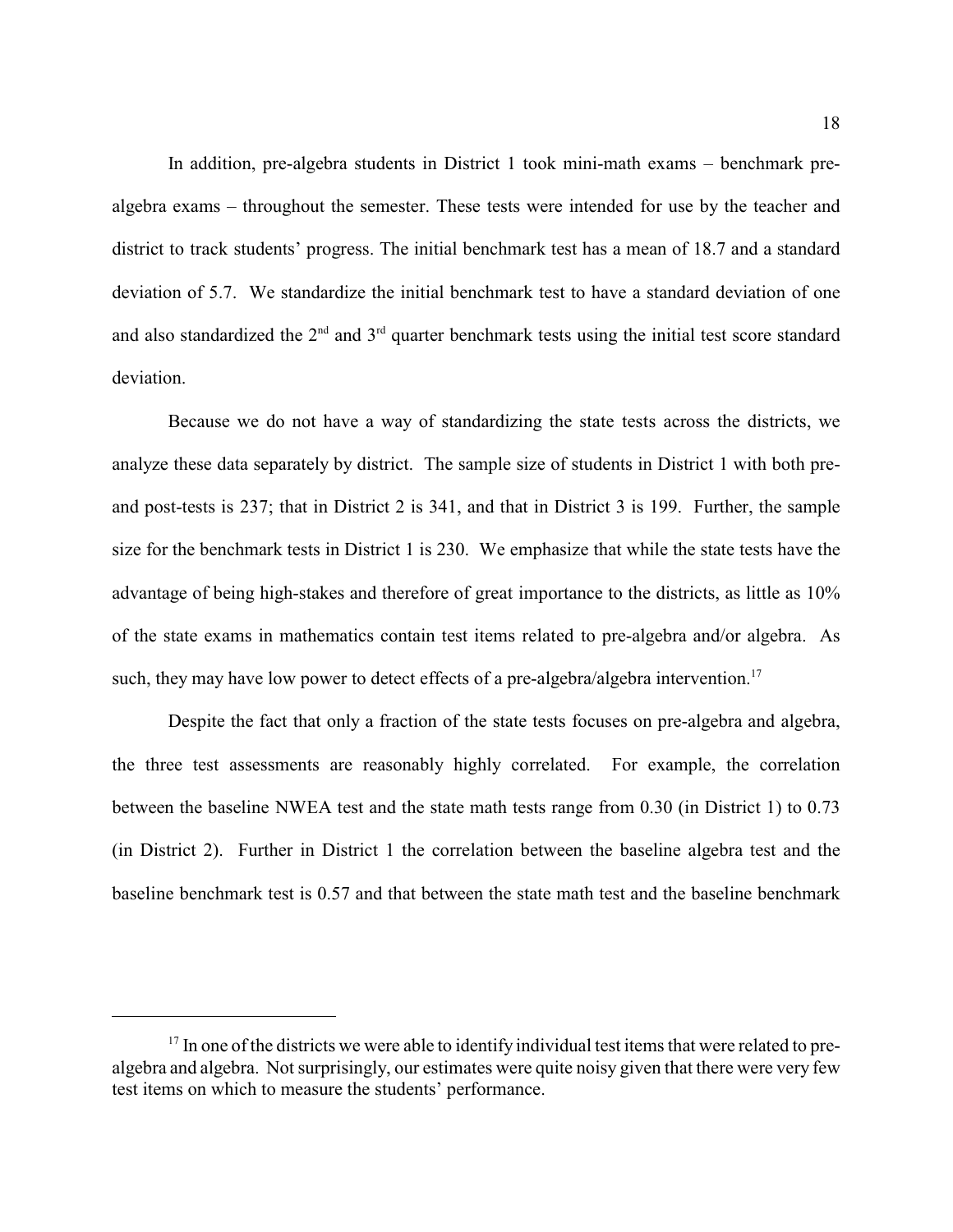pre-algebra test is 0.62. Thus, while two of our three assessments are not based on nationally normed exams, they nonetheless appear to be correlated with the high-stakes state tests.<sup>18</sup>

#### 2. *Other Data*

The statistical office in each district also provided us with administrative data on students. The data included student identifiers, limited characteristics (such as the student's sex, race/ethnicity, and eligibility for a free or reduced-price lunch). In two of the three districts we also obtained data on the number of days the students attended school the previous year and the year in which we conducted the study; and we have limited information on in- and out-of-school suspensions. In addition, we gauge each student's engagement with the program and the timeon-task through tracking data that comes with the computerized program. Importantly, these data allow us to determine which students ever actually trained in the computer lab versus in a traditional classroom for the analysis estimating the effect of the treatment on the treated.

#### **IV. RESULTS**

#### A. Descriptive Statistics

The first order of business is to determine if assignment to the computer lab appears random. Table 3 shows the mean of student characteristics by whether or not the student's class was assigned to the CAI lab or was assigned to receive traditional instruction. The top panel

 $18$  For comparison, Figlio and Rouse (2006) report that in a subset of Florida districts the correlation between student performance on a nationally-normed test (the NRT) and the FCAT curriculum-based assessments(known as the Sunshine State Standards (FCAT-SSS) examinations) is approximately 0.8.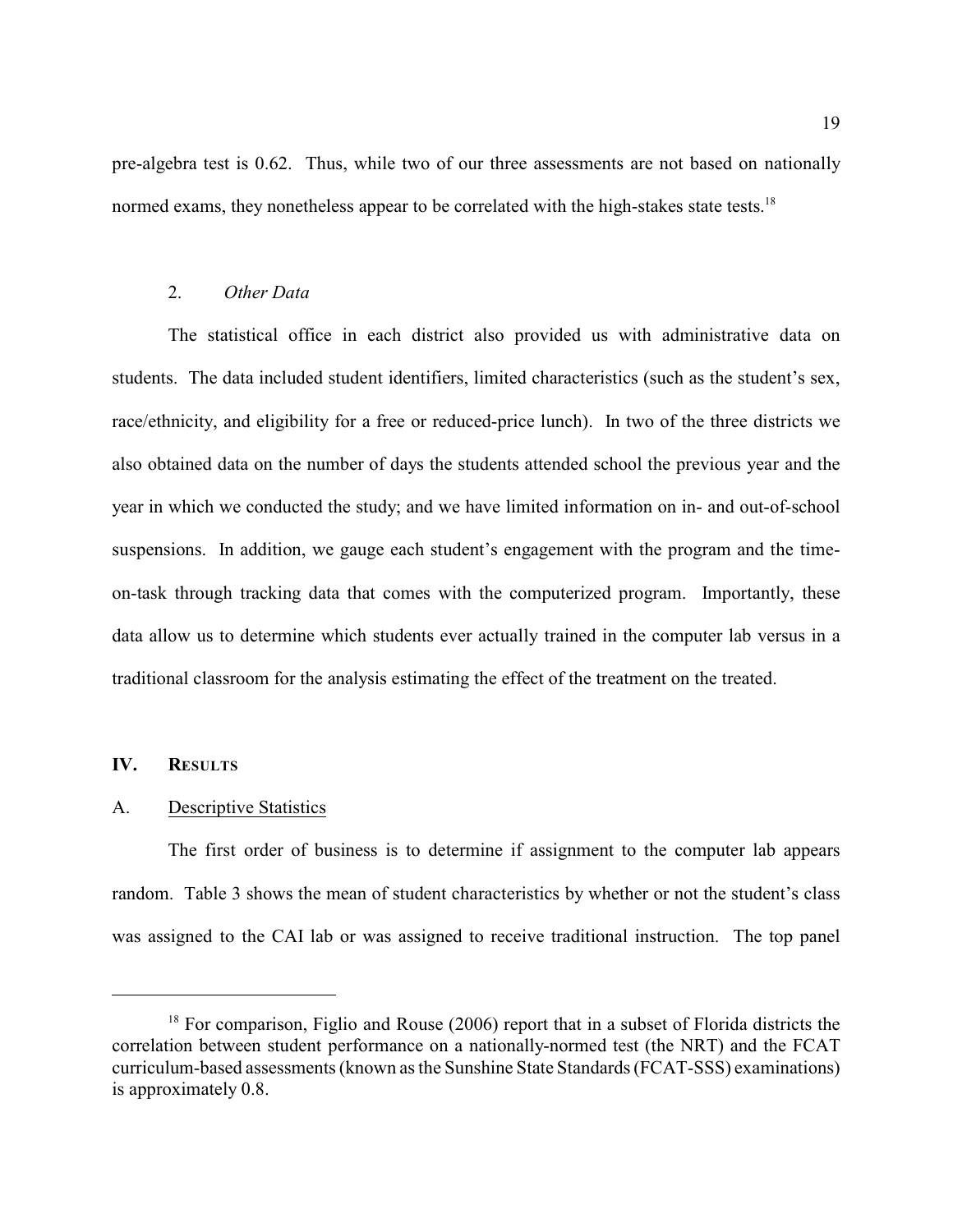uses the full sample of students who were randomly assigned at the beginning of the academic year. We see that the proportion of female, African American, and Hispanic students are quite similar using the full sample. Further, the baseline test scores are identical.

However, there is significant mobility among students in the districts such that we were unable to post-test all of the students. A major concern is that the attrition between the beginning and end of the study was uneven between the treatment group and the control group thereby introducing statistical bias into the analysis. We therefore compare the observable characteristics of the students in the treatment and control groups using the sample of students for whom we also have both the baseline and follow-up data on the NWEA test in the bottom panel. Again, there is no difference in the baseline pre-algebra/algebra test score, however there are small differences in the percentage of students that are African American and Hispanic that are statistically significant at the  $6\%$  level.<sup>19</sup> As a result, in most specifications we control for the sex, race and ethnicity of the student.

## B. Overall Intent-to-Treat and Treatment-on-the-Treated Estimates

Table 4a presents the OLS estimates of the intent-to-treat effects of CAI represented by equation (1) as well as an instrumental variables (IV) estimate of the effect of treatment-on-thetreated using the NWEA test as an outcome. Column (1) presents the straightforward mean difference in the post-test between students learning algebra using CAI and those learning in a traditional classroom adjusted only for dummy variables representing the randomization pool.

<sup>&</sup>lt;sup>19</sup> We note, however, that these differences in race and ethnicity arise in only one district (District 2).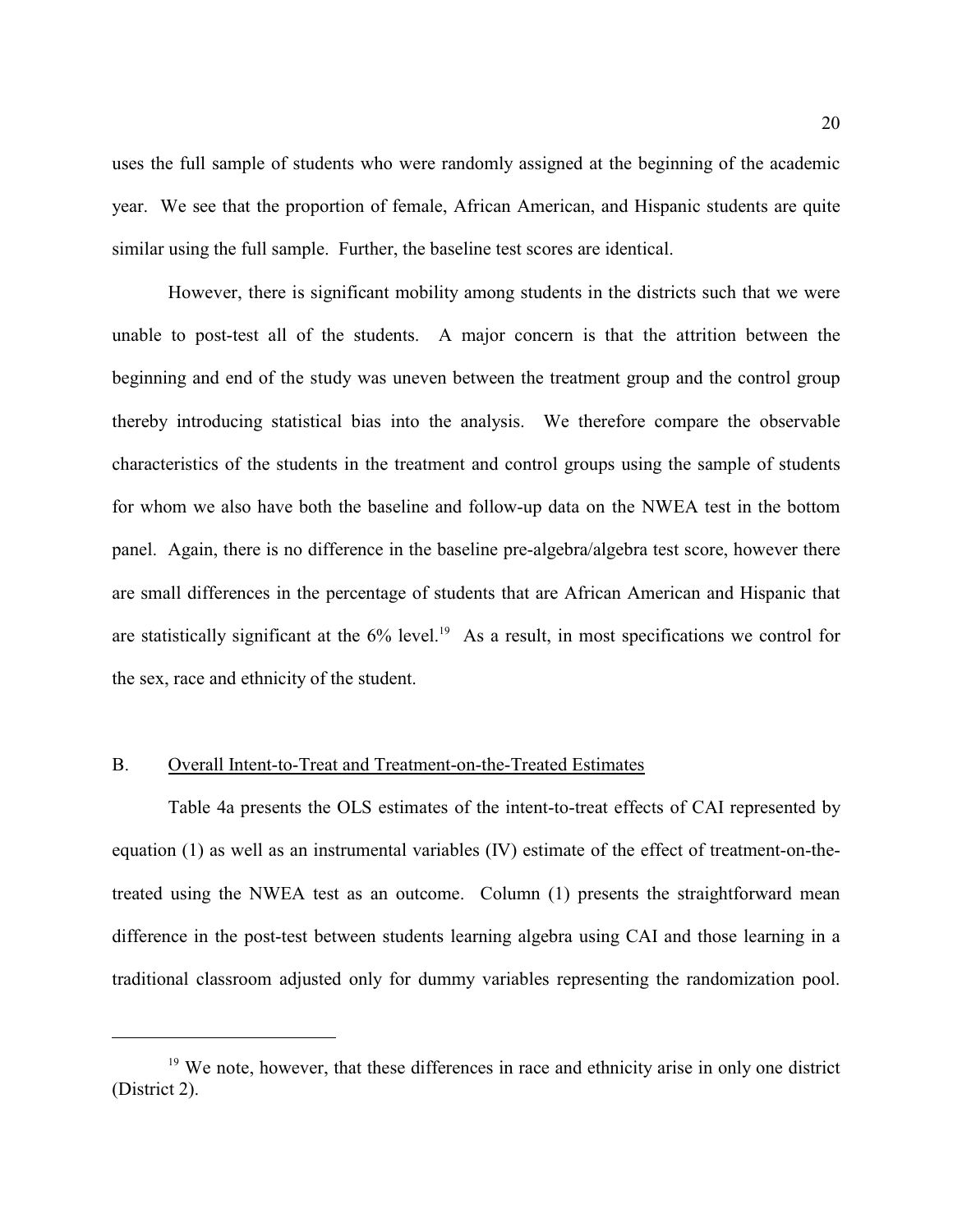The standard errors reported allow for within-classroom correlation. We estimate that, on average, students in CAI scored 0.17 of a standard deviation higher on the post-test than did those in a traditional classroom, and this difference is statistically significant at the 5% level. When we add controls for the sex and race/ethnicity of the student, in column (2), the random assignment effect does not change.

In column (3) we present the same specification as that in column (1) but restrict the sample to those students who also had a pre-test. The basic effect of CAI is slightly higher – 21% of a standard deviation – among the subset of students with baseline test scores, although the estimate is within a standard error of that in column  $(1)$ .<sup>20</sup> Note that the coefficient estimate falls slightly when we include the baseline test score (columns (4) and (5)), although this difference is not statistically different from that in column (3). Thus, we estimate that the effect of being placed in a CAI classroom relative to a traditional classroom is an educationally and statistically significant 0.17 of a standard deviation. To interpret this effect differently, when we use the growth-normed test scores, we find that students assigned to a CAI classroom achieve 26% of a grade-level more than their peers at the end of the semester.

However, if some contamination occurred in the study, these OLS estimates will understate the potential educational gains by students who are actually taught in the lab. To the extent that students assigned to classrooms to be taught using traditional methods spent time in the lab and students assigned to the lab did not receive their algebra instruction there, the intentto-treat estimates may be too small. Table 5 shows the number of lessons students were

 $^{20}$  Further, when we regress whether the student is missing the baseline test score on a variety of student characteristics, none of the characteristics significantly differ between those with and without baseline test scores.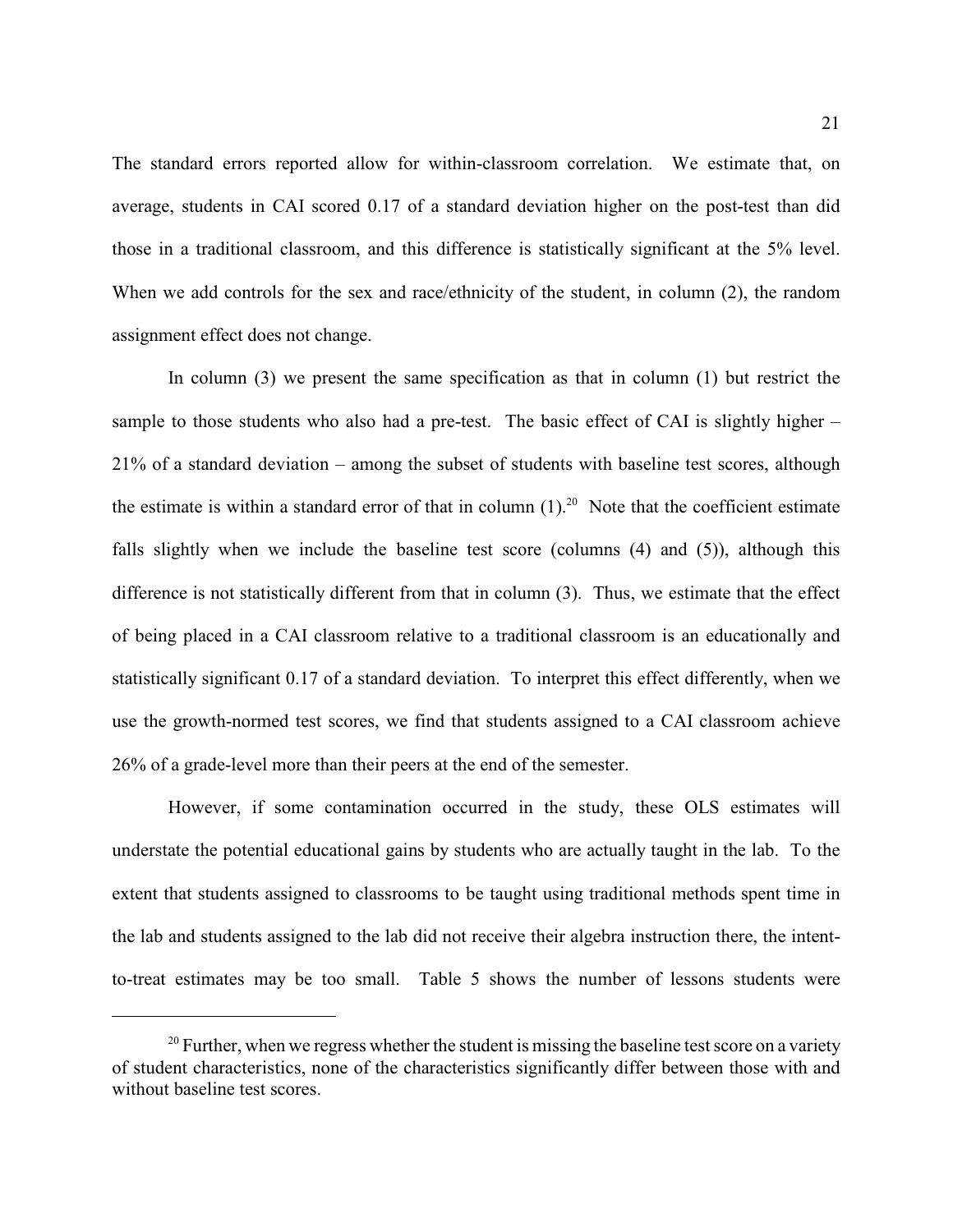expected to complete given the course taken; the percentage of students completing no lessons, more than 10 lessons and more than 20 lessons in the CAI; the number of lessons the student actually completed; and the number of lessons completed as a fraction of the CAI course expectations by whether the student was assigned to the treatment group or the control group.

Note, first, that there is no difference in the number of CAI lessons that students would have been expected to complete based on the level of their math class and the school's schedule. However, there is evidence of some, although not extensive, contamination. For example, 84% of students assigned to the lab completed at least 10 lessons in the lab; 15% of those assigned to classes to be taught using traditional instruction completed at least 10 lessons in the lab as well. Similarly, while treatment students completed an average of 33 lessons using CAI, the control group students completed an average of 5.6 lessons. And, while the treatment students appear to have completed about 64% of the lessons they would have been expected to complete using CAI, the control students completed 10%.

We address this contamination by using IV to estimate equation  $(2)$ , the results of which are in column (6). In this specification we identify students who were "treated" as those who completed at least one lesson in the computer lab and instrument for this indicator with the random assignment of the student's class.<sup>21</sup> This strategy provides a consistent estimate of the effect of "treatment-on-the-treated." We estimate that students who actually receive instruction using CAI score 0.25 of a standard deviation higher than those who received instruction in a traditional classroom, and the difference is statistically significant.

 $21$  We have used alternative definitions of students receiving treatment, such as whether the student completed at least 5 lessons in the lab and whether the student completed at least 10 lessons in the lab. The results were robust to these alternative definitions.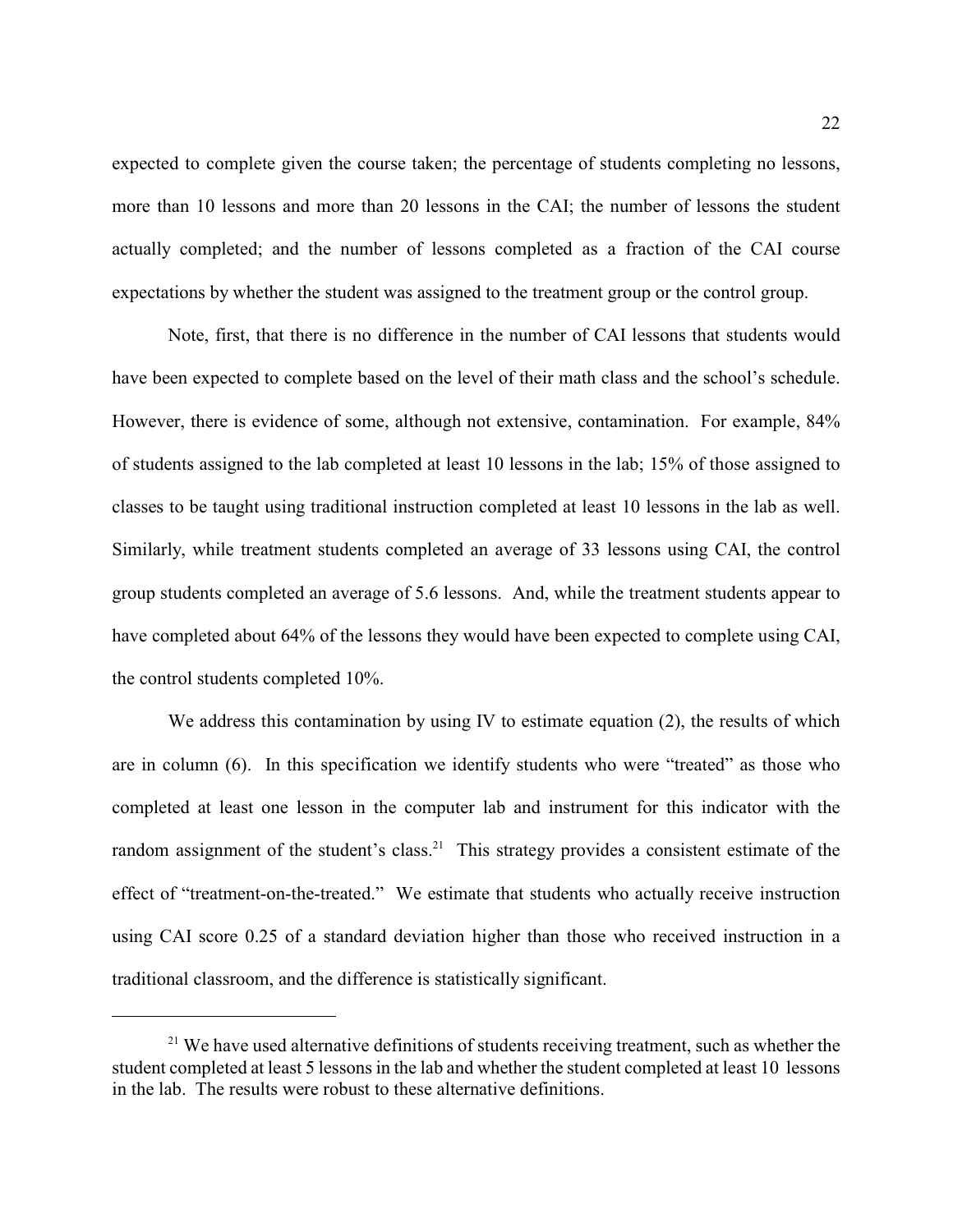As noted above, although we have nearly 60 teachers who participated in the analysis, we also sought to understand whether these impacts result because we, by chance, selected more motivated teachers to teach in the lab. Thus, we exploit the fact that just over one-half of the teachers taught both in and out of the computer lab and include teacher fixed effects in the analysis. These results are presented in Table 4b which is otherwise identical in layout to Table 4a. The within-teacher coefficient estimates are uniformly greater than those without teacher fixed effects. Thus, we estimate that, controlling for (time invariant) teacher quality, the effect of being assigned to a computer lab increases student math achievement. The intent-to-treat effect is nearly 30% of a standard deviation; when we adjust for non-compliance using IV the effect of CAI increases to 40% of a standard deviation. These effects are educationally large and statistically significant and (translated) suggest that students who actually completed lessons in the lab gained roughly 50 percent of a year more than those taught in a traditional classroom*.* 22

We next consider whether we detect similar effects of CAI on student math achievement using other math test instruments. Because these instruments were not standardized across the districts, we present the results separately by district. Table 6a shows the intent-to-treat effect of CAI in which we use four outcomes in District 1. The first (column (1)) is the pre-algebra and algebra test developed by NWEA that was also used as the outcome in Tables 4a and 4b; the second and third are the second and third quarter benchmark tests conducted by the district

 $22$  Part of the reason for the larger estimated coefficients in Table 4b derive from the fact that the intent-to-treat effect of CAI is larger when we limit the sample to the subset of teachers who taught both in- and out- of the lab (i.e., those observations from which the fixed effects analysis is identified). When we conduct the analysis on this subsample of teachers and do not include teacher fixed effects the intent-to-treat effect (similar to that in column (4) in Table 4a) is 0.27 and the IV estimate (similar to that in column (6) in Table 4a) is 0.44.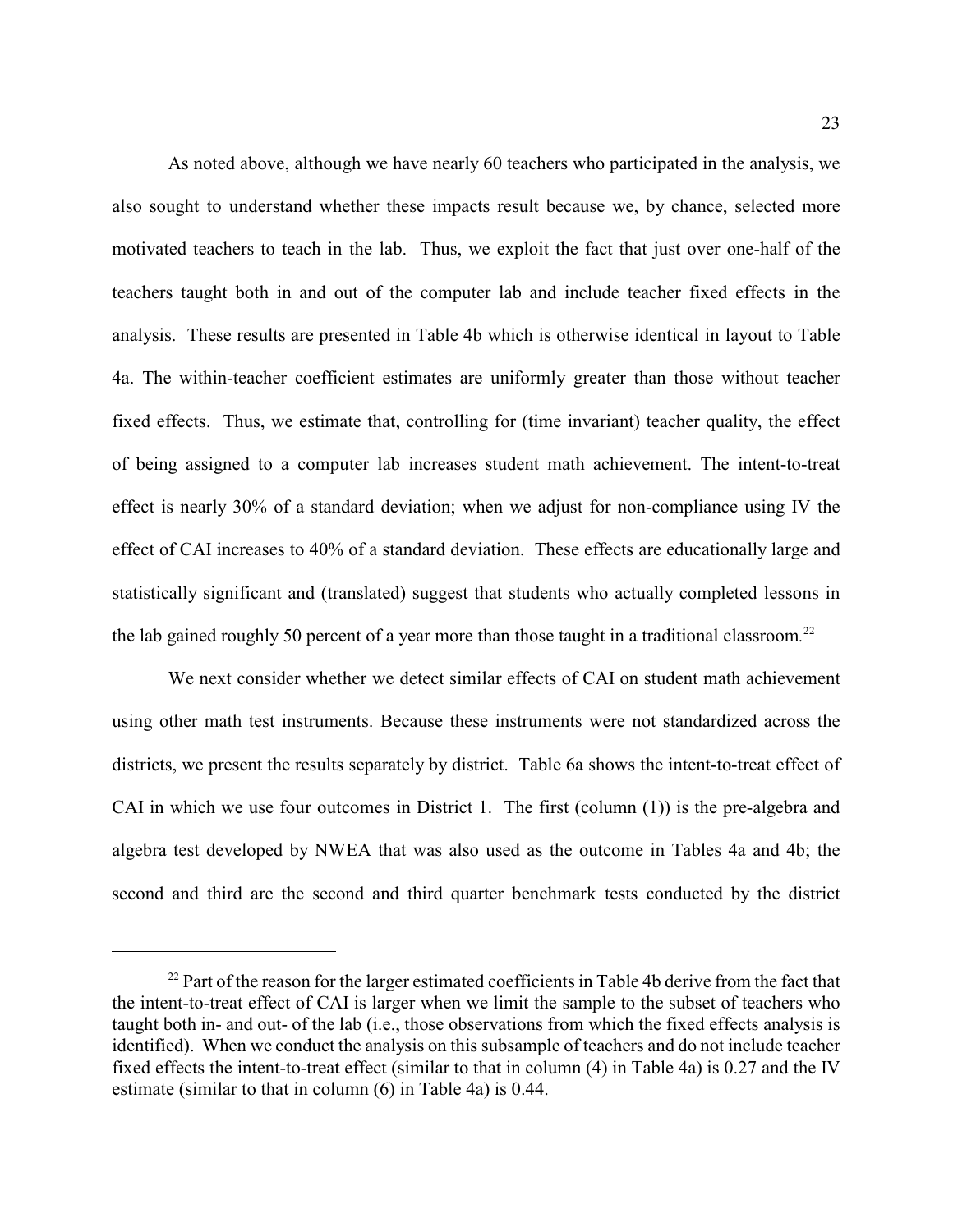(columns (2) and (3)); and the final column (column (4)) is the statewide math test. We present the results in two panels: the top panel uses the maximum available sample for each outcome and the lower panel constrains the sample to be constant across them.

In District 1, when we allow for the maximum possible sample, the intent-to-treat effect using the NWEA pre-algebra/algebra test is approximately 0.23 of a standard deviation. We see a larger gain of 0.4 of a standard deviation using the  $2<sup>nd</sup>$  quarter benchmark test and a gain of 0.6 of a standard deviation using the  $3<sup>rd</sup>$  quarter benchmark test. Importantly, we also detect an effect of 0.26 on the state mathematics test. All of these gains are educationally large and statistically significant at the 5% level. Further, the coefficient estimates in the bottom panel suggest that the gains are not simply driven by changes in the sample size across the specification as they are even larger.

Analogous results for Districts 2 and 3 are presented in Table 6b (note that benchmark tests were not administered in these districts). Columns (1) and (3) show the effect of CAI using the NWEA test; those in columns (2) and (4) report the effect using the statewide test for each of the districts. In District 2 we detect an effect of 0.2 of a standard deviation using the algebra test with a p-value of 0.13; the effect is much smaller on the state test – less than 10% of a standard deviation – and not statistically different from zero. That said, these results are not unexpected given that most of the state math test is not geared towards pre-algebra and algebra. Note that the results do not appear to depend on whether or not the sample is restricted to be the same in both specifications. In contrast, we estimate a negative intent-to-treat effect of CAI on student achievement in District 3 using both the NWEA test and the state math test, although neither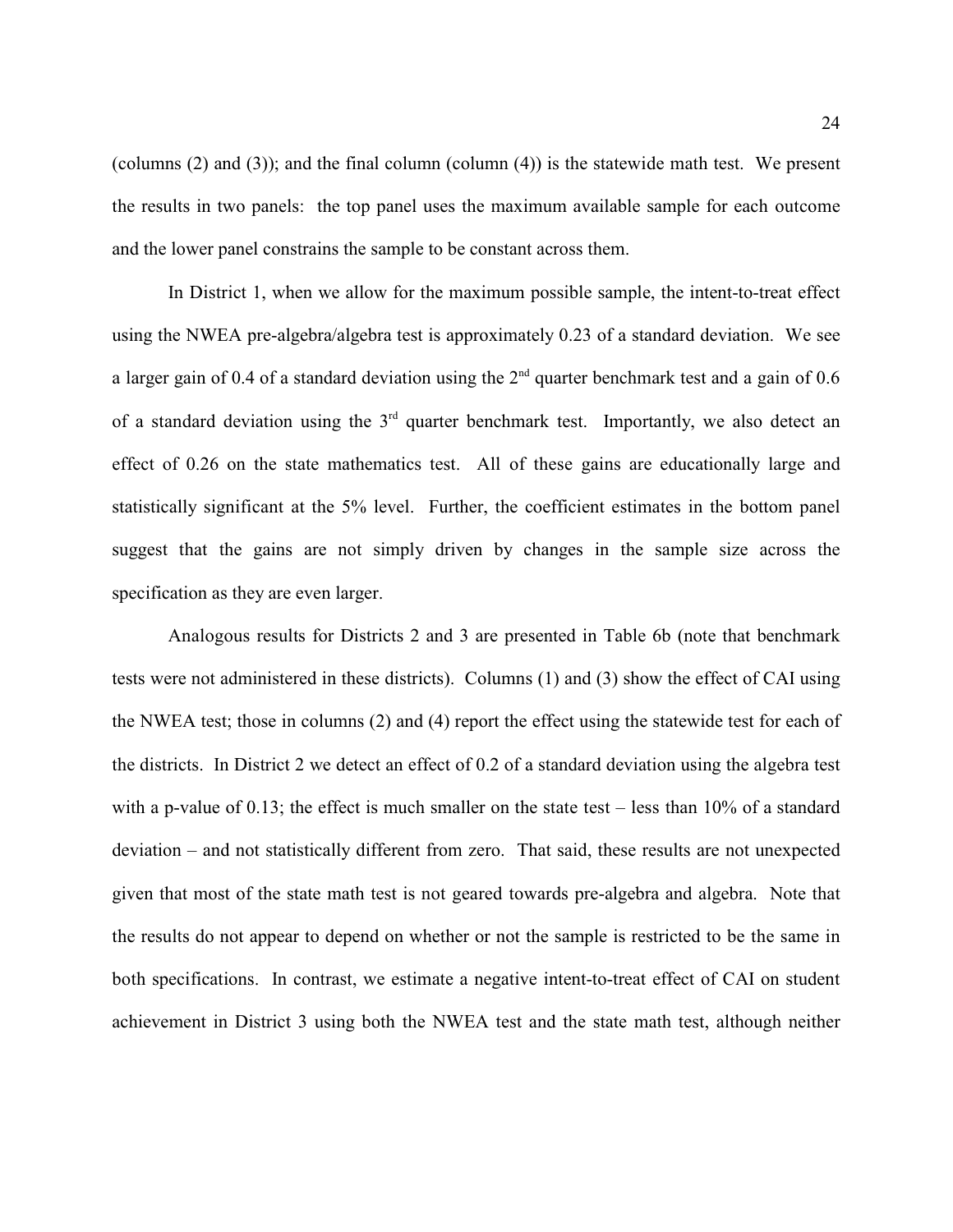coefficient estimate is statistically different from zero (in fact the standard errors are much larger than the coefficient estimates). $2<sup>3</sup>$ 

While the magnitude of the intent-to-treat effect is largest in District 1, the effect (based on the algebra test) is not statistically distinguishable from that in District  $2.^{24}$  Further, we note that the negative effect in District 3 is driven by the results from only one randomization pool. If we exclude this pool from the analysis the point estimate in column (3) of the top panel of Table 6b rises to 24 percent of a standard deviation and that in column (4) rises to 15 percent of a standard deviation. These estimates are not statistically different from those estimated in Districts 1 and  $2^{25}$  In addition, in the districts in which CAI appears most effective, the test improves student achievement on more than simply one math test.

#### C. Empirical Evidence on Why is CAI More Effective

The discussion in Section II suggested that CAI may more effective for some students than others and in classes in which individualized instruction may be particularly advantageous. In the following tables, we look for patterns of impacts that are consistent with this

 $23$  We have also estimated IV models by district for all of the outcomes. In general the coefficient estimates are larger but not qualitatively different from the OLS estimates. These results are available on request.

 $24$  This inference is based on a combined regression in which we interact the intent-to-treat effect with dummy variables indicating the school district.

 $25$  The subsequent results are qualitatively similar with or without this one randomization pool in District 3. A complete set ofresults without the randomization pool are available on request.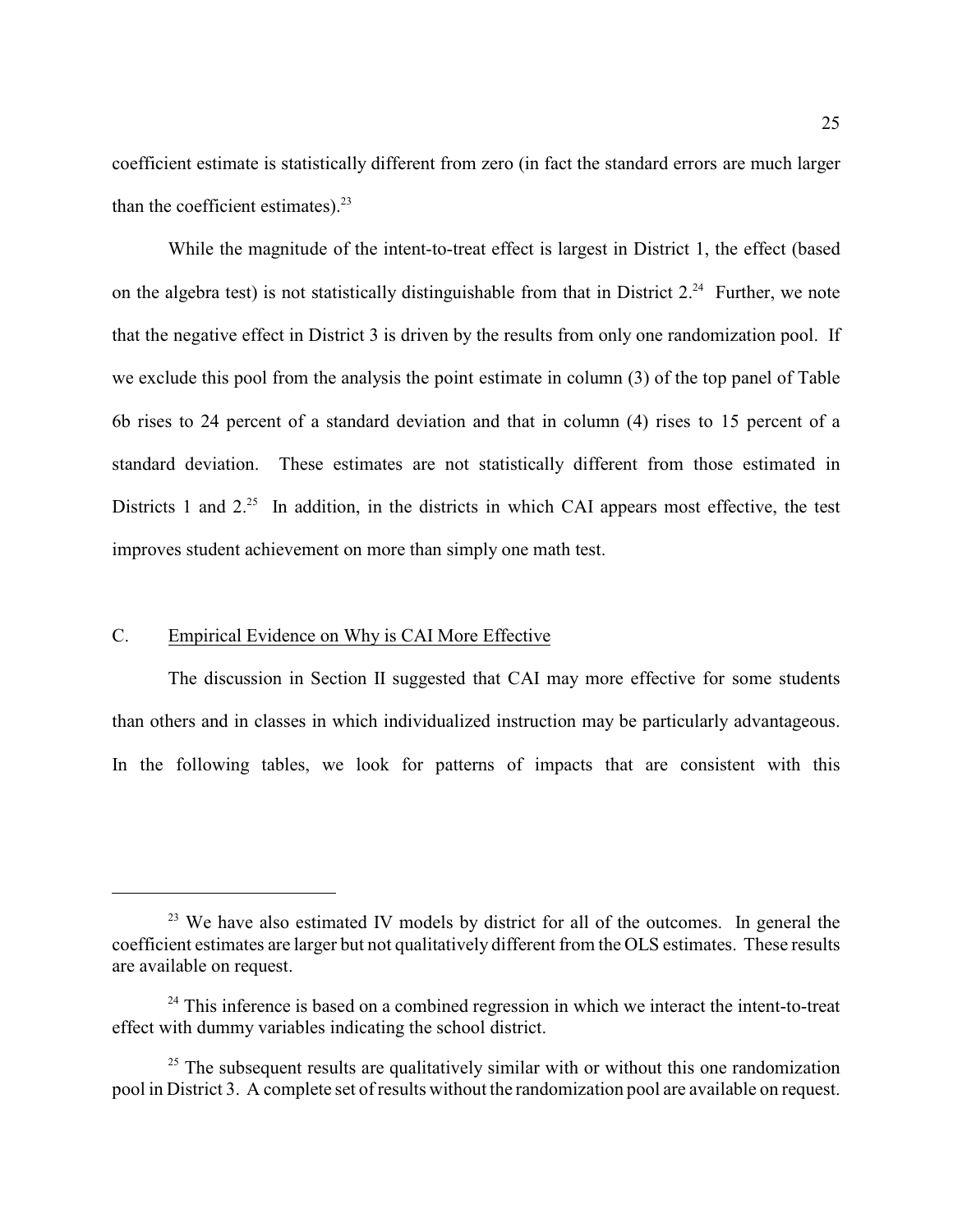interpretation.<sup>26,27</sup> In Table 7 we estimate whether the effect of CAI is different for pre-algebra versus algebra or students of different ability as measured by baseline (NWEA) test scores.<sup>28</sup> Each column of the table represents estimates of the effect of CAI for a different subset of the analysis sample. We present estimates for the three districts combined (column (1)), districts 1 and 3 combined (column (2)), and district 1, 2, and 3 separately in columns (3), (4), and (5), respectively. The top panel estimates differential effects by pre-algebra and algebra and the bottom panel estimates the CAI effect by student ability as measured by the baseline test score quartile.<sup>29</sup>

We have study students in algebra and pre-algebra classes in all three districts with roughly 23 percent in pre-algebra classes.<sup>30</sup> Pooling all three districts we estimate that the effect

 $26$  We have conducted all of the subsequent analysis using the statewide tests rather than the NWEA pre-algebra and algebra test designed for this study. The biggest problem is that the sample sizes are much smaller generating results that are quite imprecise. However, many of them are qualitatively similar to those presented in the paper. These results are available from the authors on request.

 $27$  We have also tested whether the effectiveness of CAI differs by sex or race/ethnicity and find no systematic differences. The results are available from the authors on request.

 $28$  Each column in each panel represents a separate regression.

 $29$  Test score quartiles for all specifications are defined within district and algebra level. All specifications additionally control for student demographic characteristics as described above and indicators for the randomization pool. The top panel also includes the baseline test score while the bottom panel includes, instead, indicators for the baseline test score quartile. We also include main effects for the level of math class in the top panel. We emphasize that these results are qualitatively similar when use growth-normed scores suggesting that they are not an artifact of the test score scaling and the possibility that students at different parts of the distribution would naturally have differential gains over the course of the year.

 $30$  In the analysis sample, 30 percent of District 1 students are in pre-algebra, 12 percent of District 2 students are in pre-algebra, and 9 percent of District 3 students are in pre-algebra.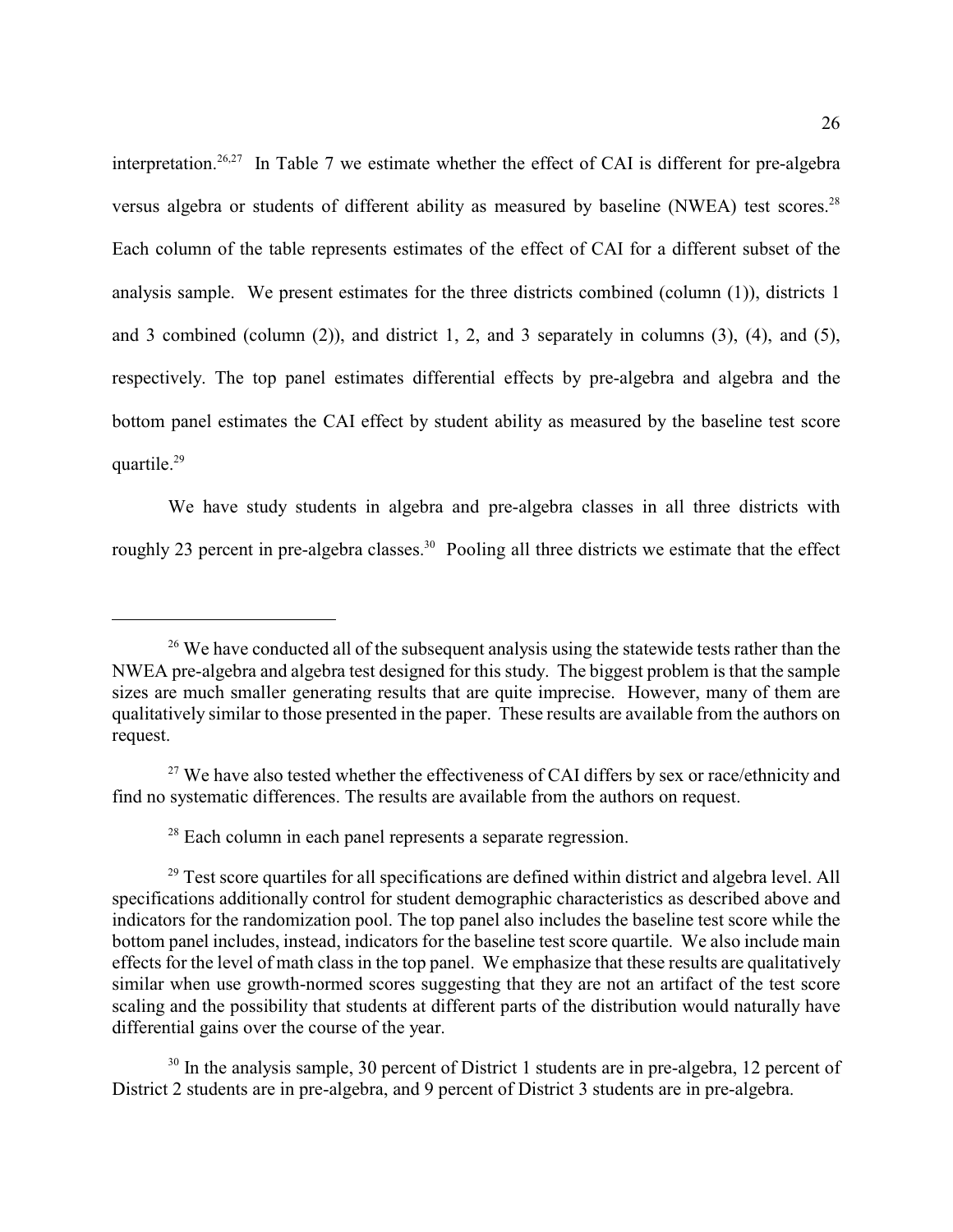of CAI for pre-algebra students is significantly larger than the effect for algebra students (the pvalue of the difference between the two effects equals 0.001). Pre-algebra students in CAI score 0.48 standard deviations higher than pre-algebra students in traditional classes while algebra students in CAI score less than 1 percent of a standard deviation higher and the effect is not statistically different from zero. Note, however, that the effect of CAI for algebra students is being driven toward zero by the negative effect of CAI for algebra students in districts 2 and 3. That said, even in District 1 we find evidence that CAI has a larger effect among pre-algebra students than algebra students. In District 1 we estimate that CAI pre-algebra students score 0.44 standard deviations higher than traditionally taught pre-algebra students while CAI algebra students score only 0.13 standard deviations higher than traditionally taught algebra students. For each district the p-value for the test that the pre-algebra effect of CAI equals the algebra effect of CAI is less than  $0.07<sup>31</sup>$ . Thus, this CAI treatment appears more effective for pre-algebra students than for algebra students.

In the bottom panel we allow the effect of CAI to differ by prior student math achievement.<sup>32</sup> A promised benefit of CAI is that the instruction is completely individualized in the sense that students can move at their own pace in covering the material. In contrast, students in a traditional classroom cover all lessons at the same pace. This could mean that CAI is

 $31$  Statistically, we can reject that the effectiveness of CAI for algebra students is the same in district 2 or 3 as in district 1. The effectiveness of CAI for pre-algebra students in district 2 is very similar to and not statistically different from that in district 1, and although the estimated CAI effect for pre-algebra students in district 3 is larger than in district 1, we also cannot reject that it is same as in district 1.

 $32$  In the bottom part of this table and in the subsequent tables we combine pre-algebra and algebra students to increase our statistical power. The results are qualitatively similar if we limit the sample to pre-algebra students. Such results are available on request.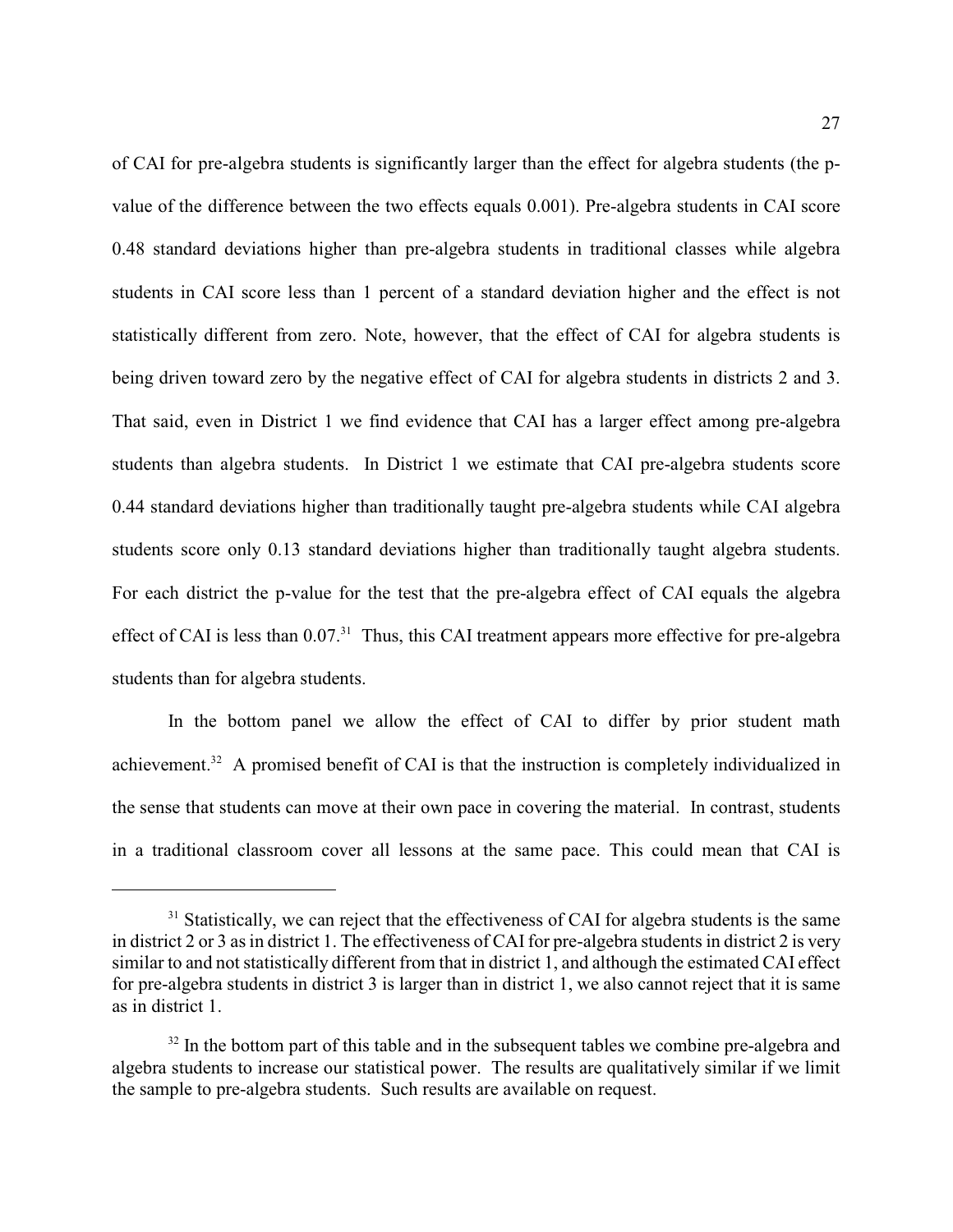differentially effective for students of different math ability. For example, suppose traditional classroom teachers always teach pre-algebra and algebra at the pace that is appropriate for the highest ability students in the class. In this case, we might expect to see that high ability students do equally well in CAI and traditional classrooms while those with lower math ability do better in CAI because they can take more time to cover each lesson and therefore learn the material better even if they do not cover as many lessons. Alternatively, if traditional classroom teachers always teach pre-algebra and algebra at the pace that is appropriate for the lowest ability students then high ability students may do better in CAI because they can cover more material than covered in a traditional classroom. While a possibility, when we pool either all three districts (column (1)) or Districts 1 and 2 (column (2)) we estimate that CAI is roughly equally effective for students with the lowest and highest prior math achievement students (pvalue>0.60). Thus, we find no evidence that CAI is more or less effective for students with stronger or weaker backgrounds in math as measured by the baseline algebra test.

Tables 8a and 8b test for different CAI effects by attendance characteristics of individual students and for the class based on attendance data from the prior academic year. As noted earlier, we only have data on student attendance for Districts 2 and 3. While the pooled data suggest that, indeed, CAI is more effective for students with worse attendance rates we cannot reject that there are no differences at standard levels of significance. We find some statistically significant differences by attendance quartile using District 3 alone, but the pattern of results are not fully consistent with hypothesis that the individualized instruction of CAI mitigates the negative effects of poor attendance rates.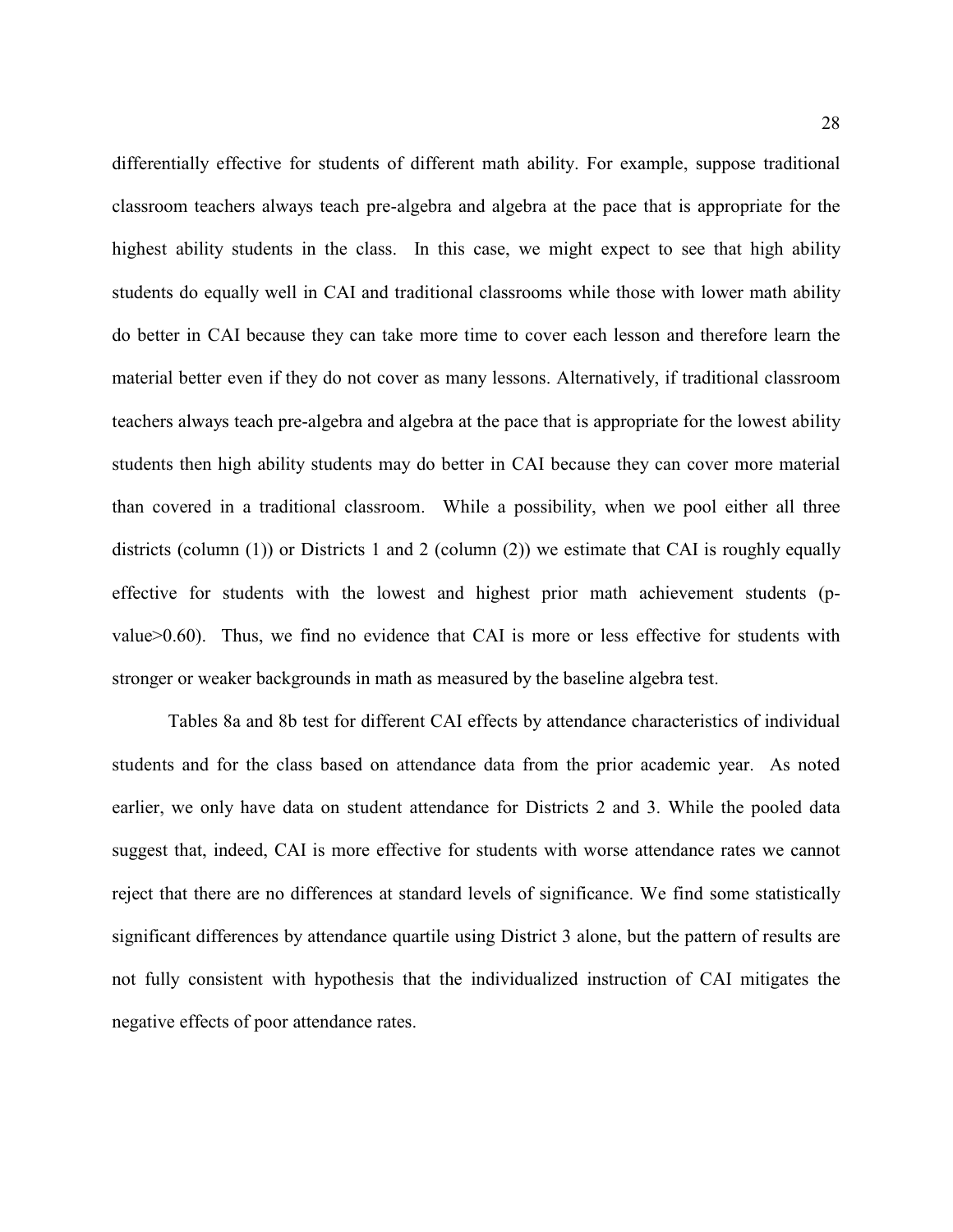Table 8b presents estimates allowing the effect of CAI to differ with the average attendance rate of the students in the classroom.<sup>33</sup> For Districts 2 and 3 either pooled or individually we find a larger CAI effect for classrooms with lower average attendance rates. For students in a classroom with average attendance rates, the CAI effect is less than 6 percent of a standard deviation and not statistically different from zero. In contrast, the CAI effect for students in a classroom with attendance rates one standard deviation below the mean is 0.35 of a standard deviation (p-value equals 0.08).

Next, we examine whether CAI is more effective for larger classes. Here we measure class size based on the initial class assignment rosters used for random assignment; thus, class size is available for all three districts. The average class sizes in these districts range from 24 to 29 students. Pooling all three districts, we find that the CAI effect is larger for larger classrooms; unfortunately this marginal effect is not statistically significant at standard levels (pvalue equals 0.19). However, pooling only Districts 1 and 2 we find that the CAI effect is about twice as large and statistically significant at the 10% level (the p-value is 0.067). Based on this estimate, for a classroom of 25 students the effect of CAI is 0.21 of a standard deviation (p-value < 0.001). For a class of 15 students there is no difference between CAI and traditional instruction (0.01 of a standard deviation with a p-value of 0.89). Class size effects are positive for District 1 (p-value = 0.09) and District 2 (p-value = 0.80), individually. The coefficient estimate is very small and negative with a large standard error in District 3. We cautiously

 $33$  For each student we calculate the average attendance rate of her classmates using attendance data for the prior year and excluding her own attendance rate from the calculation.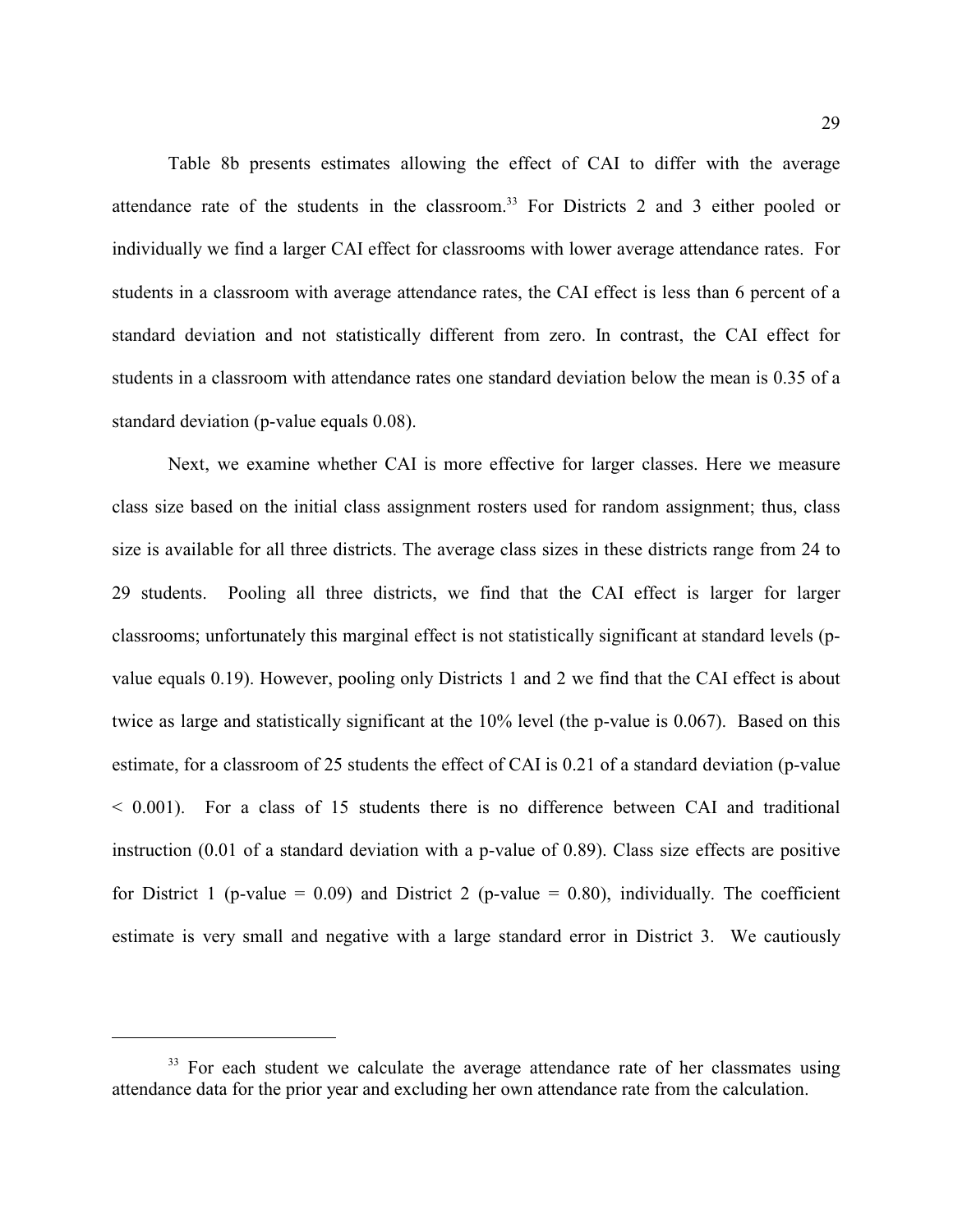conclude there is some evidence CAI is more effective in larger classes, consistent with the idea that the main benefit of CAI is the individualization of the instruction.

Finally, we examine whether CAI effects are larger in classrooms with greater heterogeneity in terms of baseline math achievement. Specifically, we allow the CAI effect to depend on the baseline test score standard deviation for the class. The top panel of Table 10 presents overall results. While the estimate of the coefficient on the interaction term for District 1 is negative, those for Districts 2 and 3 individually, are positive, consistent with the idea that the benefit of CAI is through individualized instruction. However, regardless of sample, none of the coefficients on the interaction between CAI and baseline standard deviation are statistically significant.

One potential explanation for the results only being weakly supportive of the importance of individualized instruction is that heterogeneity, in-and-of itself, may not hinder effective teaching. Rather, in certain circumstances – such as in small classrooms – heterogeneity in student ability may be quite manageable in a traditional classroom. In this case, the relative advantage of CAI (and hence more individualized instruction) may only become apparent in large and heterogenous classes. To test this hypothesis, in the second panel of Table 10 we add a third level interaction – that between CAI, the baseline standard deviation in student test scores, and an indicator for whether the class is "large" (defined as more than 24 students).<sup>34</sup> We now find there is a large, statistically significant, relative advantage to being assigned to CAI for

 $34$  The results are robust to small changes in the definition of a large class. For example, the result is similar if we define large classes as those with more than 20 students (the 30<sup>th</sup> percentile based on classrooms), but they are not similar at the  $60<sup>th</sup>$  percentile (more than 26 students). We also obtain qualitatively similar results when we define class size as a continuous variable.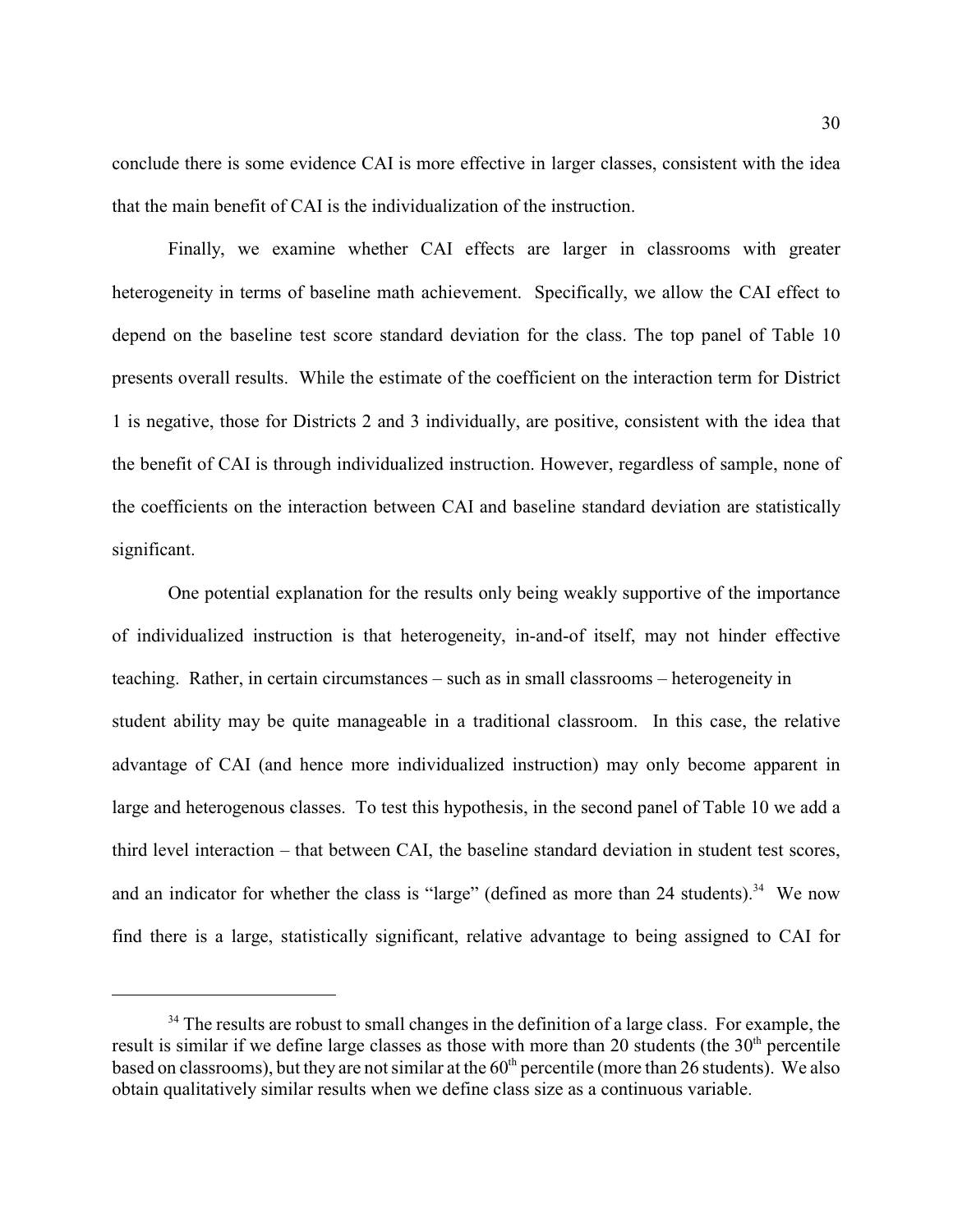large, heterogeneous classes which is consistent with the hypothesis that CAI benefits primarily accrue through increased individualization of instruction.

## **V. COST-BENEFIT SIMULATION**

Of course, gains from computerized instruction do not come for free as the computer labs required for CAI are costly and are dedicated to CAI. In our example, a 30-seat lab costs \$100,000 with an additional \$150,000 for pre-algebra, algebra, and classroom management software and roughly \$17,000 per year for training, support, and maintenance of the lab.<sup>35</sup> According to the company's website a lab lasts 7-10 years so a CAI lab may cost nearly \$53,000 per year. 36

Given that providing instruction through CAI may serve as a substitute for reduced class sizes, one way to evaluate its cost effectiveness is to compare its cost to the compensation cost of hiring additional teachers to reduce class size. Using pre-algebra/algebra test scores measured in national standard deviation units we find that a student in an average-sized class (24 pupils) using CAI in our largest district (District 1) scores 11 percent of a standard deviation higher than a student in a similarly-sized traditional classroom. Because the gains from CAI are larger for larger classes, the benefit of CAI equals zero when the average class size is reduced to 13

<sup>&</sup>lt;sup>35</sup> Information on the cost of a CAI lab comes from one of the districts in our study.

 $36$  The company estimates the annual cost per pupil at just over \$100. However, we can only get close to this per-pupil estimate if we assume that the lab would serve 400 students per year over a 7 year period and that the district would not pay for training, support, and maintenance cost after the initial three years. We generate our own estimates because we believe this cost per pupil to be unrealistically low.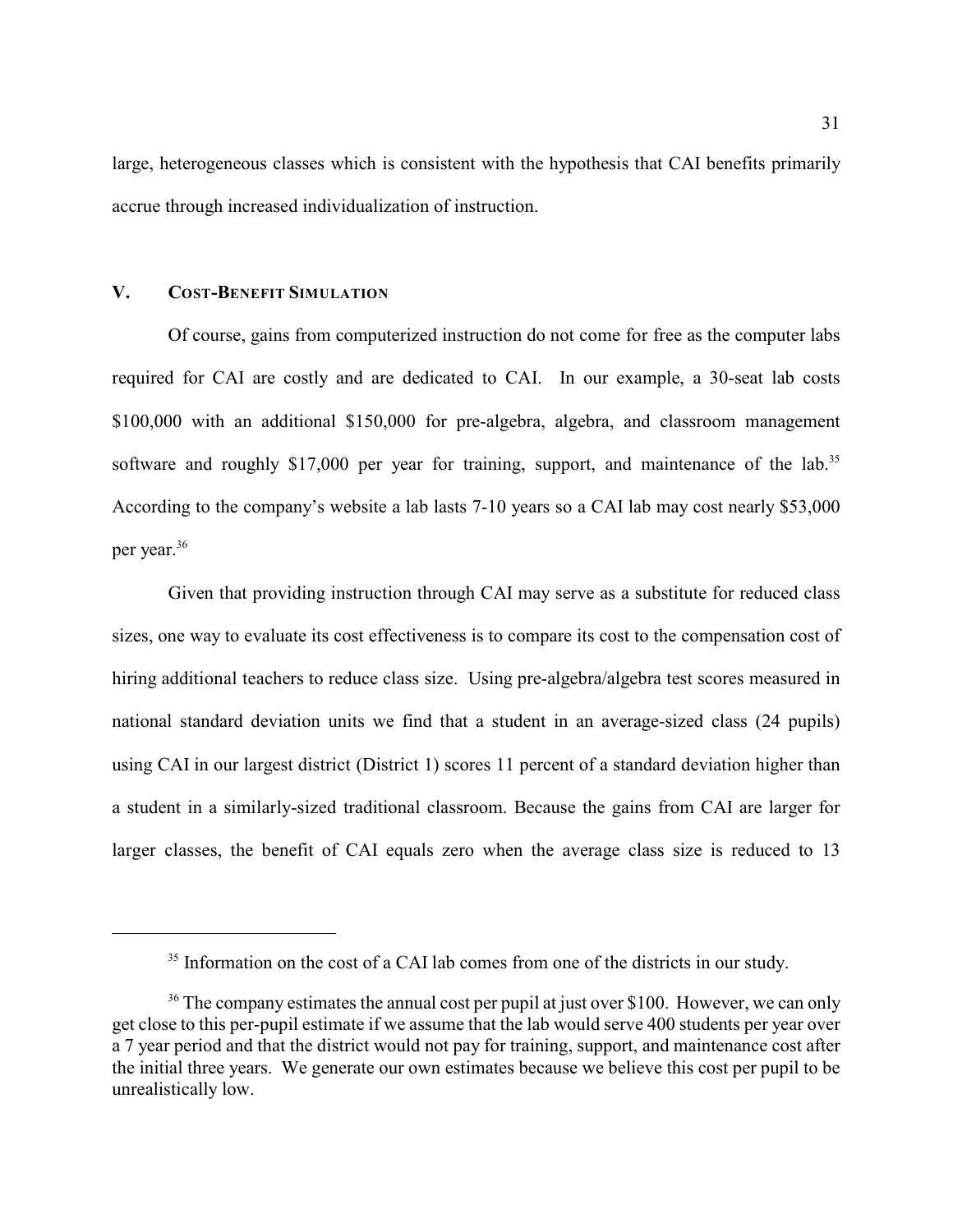students. Thus we compare the per-pupil cost of CAI to the cost of reducing class sizes to 13 students.

Begin with an estimate of the cost of reducing class size using all of the schools in District 1 that are in our analysis sample.<sup>37</sup> The average class size for all District 1 classes represented in the study is 23.5. Although District 1 has eight periods per day, by contract teachers do not teach every period. The typical teacher in our sample teaches 6 periods. As a result, the District would have to hire about 24 more pre-algebra and algebra teachers to reduce the average class size to 13. Using an estimate of the starting salary for teachers in District 1, adjusted to reflect "total compensation," we estimate that the cost of class size reduction would be \$241 per pupil per year.<sup>38</sup> (See the Simulation Appendix and Appendix Table 3 for details.)

The key determinants of whether CAI is more cost effective than class size reduction are the average number of students per class in the lab and the number of periods in the day a lab can be used. If the district implements CAI and keeps the average class size in the lab at 23.5 students, the annual per pupil cost is about \$279. Per pupil costs of CAI are lowest when the lab can be used every period of the day and each class has 30 pupils in it. If 30 students were assigned to classes in the lab, the per pupil cost decreases to about \$218 which is slightly lower

 $37$  We only report estimates using the analysis sample in District 1 because we have a good understanding of the typical number of periods in each school; we must make more assumptions when we using our entire analysis sample. That said, the estimated annual cost per pupil of CAI would be about \$274 using the entire analysis sample and the estimated cost of reducing class size to 13 students would be about \$246.

 $38$  The cost of reducing class size in this simulation is much lower than the estimates of the cost of class size reduction for elementary schools as in Tennessee STAR (e.g., nearly \$5000 per pupil in Schanzenbach 2006). This is primarily because when class sizes are reduced at the elementary school level, it is for all subjects, not just algebra and pre-algebra.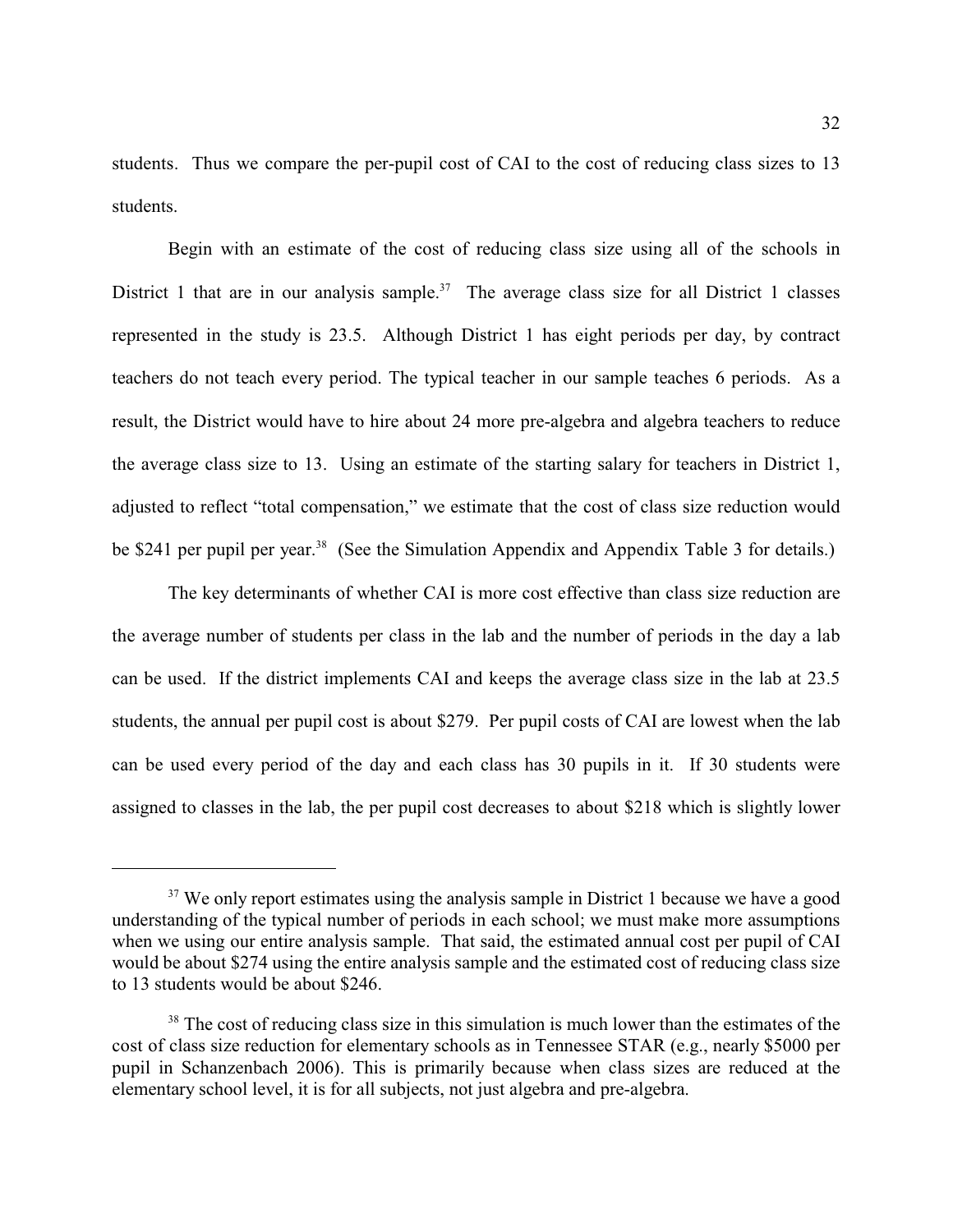than the estimated cost of class size reduction. More generally, the per pupil cost of CAI is estimated to be less than or equal to the cost of class size reduction as long as the district increases the average class size in the lab to between 27 and 30 pupils.

For individual schools in District 1 with larger average class sizes, our estimates of the cost of implementing CAI are less than our compensation cost estimates of reducing class size, even without increasing the average class size in the lab. For example, School B has an average class size of 26.8. In this case, cutting the average class size in half costs roughly \$278 per pupil compared to \$245 per pupil to implement CAI without changing the average class size. The benefits of CAI are the most attractive in School A where the cost of reducing class sizes is over \$100 more per student than that of adopting CAI.

In general our calculations suggest that the costs of reducing pre-algebra and algebra classes to 13 students and adopting CAI are quite comparable. However, we suspect that our estimates of the cost of class size reduction are more severely underestimated compared to those for CAI. The reason is that they only reflect increased costs in terms of teacher compensation while, in fact, there would likely be additional costs such as recruiting costs and capital expenditures that have not been taken into account. As a result, CAI may be the more costeffective way for school districts to raise mathematics achievement. Furthermore, in urban and rural districts that have difficulty hiring highly qualified mathematics teachers, CAI may be much easier to implement than a drastic reduction in class size.

#### **VI. CONCLUSION**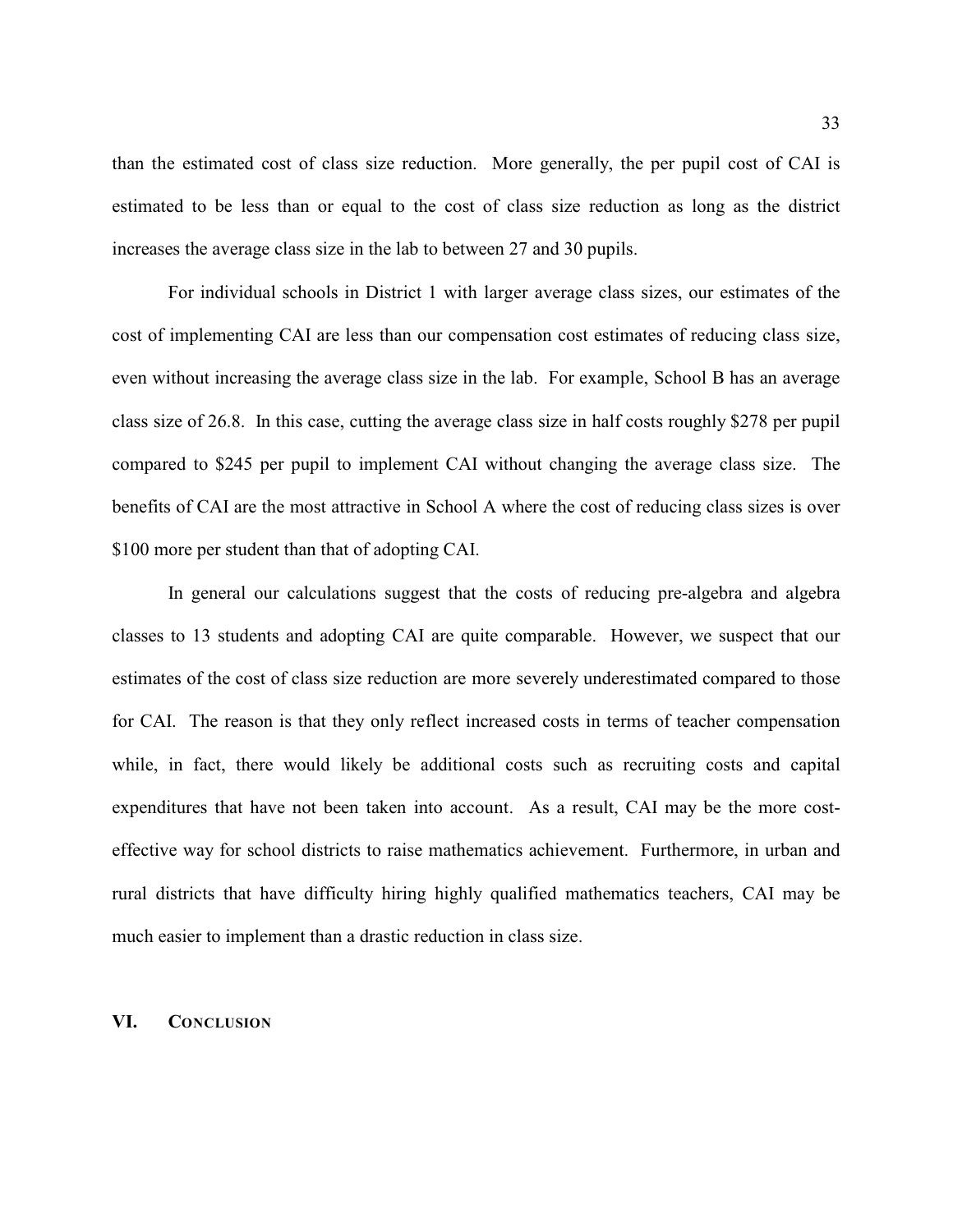Our results suggest that CAI may increase student achievement in pre-algebra and algebra by at least 0.17 of a standard deviation, on average, with somewhat larger effects for students in larger classes. Put differently, students learning pre-algebra and algebra through CAI are 26% of a school year ahead of their classmates in traditional classrooms after one year. In interpreting these results, one must keep in mind that the outcomes were measured relatively soon after the intervention ended such that we do not know how long they would "last." At the same time, it is not clear to us how one might measure such longer run outcomes, particularly since mathematics is not necessarily cumulative at the secondary school level, students in the control group may go on to use CAI, and all of the students may have been involved in other enrichment programs. In addition, this represents only one use of computers for teaching prealgebra and algebra and not all CAI hardware and software may be equally effective. That said, this study suggests that CAI has the potential to significantly enhance student mathematics achievement in middle and high school, that the gains are comparable to those achieved with drastic class size reduction, and that the costs are likely somewhat lower than the full cost of reducing the average class size for all algebra and pre-algebra classes. At the very least, our results suggest that CAI deserves additional rigorous evaluation and policy attention, particularly since it may be much easier for schools and districts to implement than large scale class size reduction.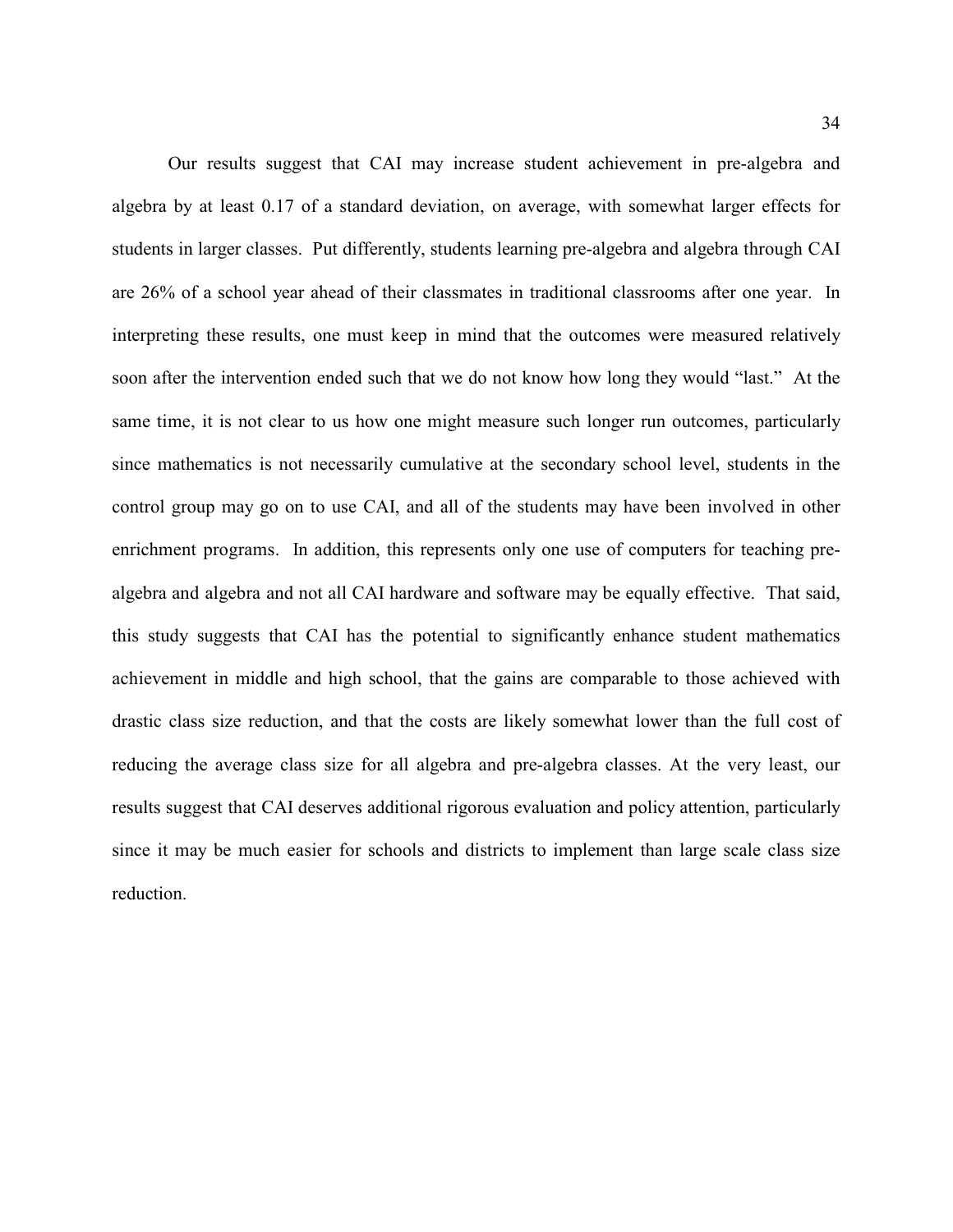#### **SIMULATION APPENDIX**

In this appendix we present more detailed information on the cost calculations for CAI and class size reduction using information on all algebra and pre-algebra classes for two schools in District 1. We also present the same calculations for all District 1 algebra and pre-algebra classes in the analysis sample.<sup>39</sup> Thus the top panel of the table presents cost estimates for implementing CAI while the bottom panel presents cost estimates for reducing class size to 13 students. The cost estimates vary because of differences across the schools in the average class size.

The first three columns are identical in each panel and represent the total number of prealgebra and algebra classes, total number of students, and the average class size, respectively. Column (4) lists the number of periods the lab is in use (top panel) or the teacher is teaching (bottom panel). For CAI we assume that the average class size is equal to the observed average class size or a maximum of 30 students (column (5) in the top panel). For class size reduction, we assume that classes are reduced to 13 students. Column (5) in the bottom panel equals the total number of new classes required to generate an average class size of 13. Column (6) then presents the number of labs the school (district) needs to put all algebra and pre-algebra classes in CAI (top panel) or the number of additional teachers needed to reduce algebra and pre-algebra class size to 13 given the assumption that the new teachers teach for 6 of the 8 periods in the day. Finally, we assume the lab involves a fixed cost of \$250,000 for hardware and software and \$50,000 for 3 years of support, training, and maintenance and that the lab is good for 7 years. For

 $39$  As noted in the text, we only present results using the analysis sample in District 1 because we have specifics about the structure of the school day. To use the entire analysis sample we must make more assumptions.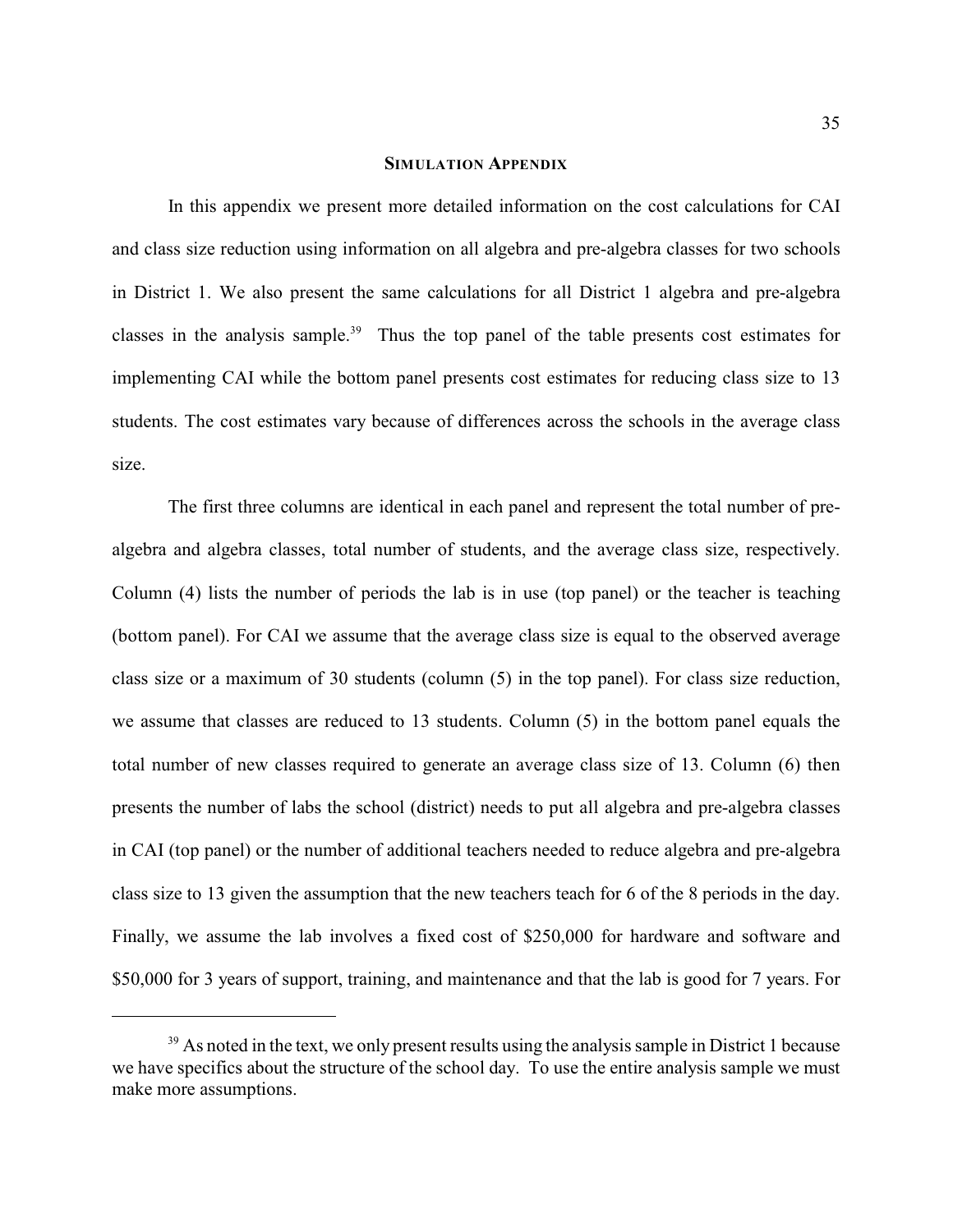the compensation cost of each teacher we use the salary of a new teacher in district 1 with zero years of experience and further assume that salary is 70 percent of the total compensation cost.

For a large school in our sample (School A), the cost of CAI is \$218 per pupil compared to \$329 per pupil to reduce class size to 13 students. For a smaller school in our sample (School B), the cost per pupil is roughly \$245 for CAI compared to \$278 for class size reduction. The final row in each panel presents cost estimates using information for all algebra and pre-algebra classes in District 1 that are represented in the analysis sample.<sup>40</sup> In this case, our per pupil cost of CAI is nearly \$280 compared to a per pupil cost of reducing class size that is closer to \$240.

When we consider the analysis sample for all three districts, we assume that teachers typically teach 6 out of a total of 8 class periods during the day in all three districts and that teacher salaries are the same as in District 1. Thus, since the average class size for all classes in the analysis sample (23.9) is quite similar to the average for District 1 classes (23.5), the estimates of the cost of CAI and the cost of class size reduction are quite similar to the estimates for District 1, \$274 per pupil for CAI and \$246 per pupil for class size reduction. This is likely an overestimate for CAI and an under estimate for class size reduction. For some of the schools in districts 2 and 3, it appears that teachers may actually teach fewer than 6 classes per day, and some schools may actually have more than 8 possible periods during the day. Also, teacher salaries may be somewhat higher in District 2 than in Districts 1 and 3.

 $40$  Most of schools in District 1 operate on a block schedule; however, classes could be organized either in 4 blocks for 1 semester or 8 periods over 1 year. For simplicity we assume classes are organized into 8 periods over 1 year for all schools.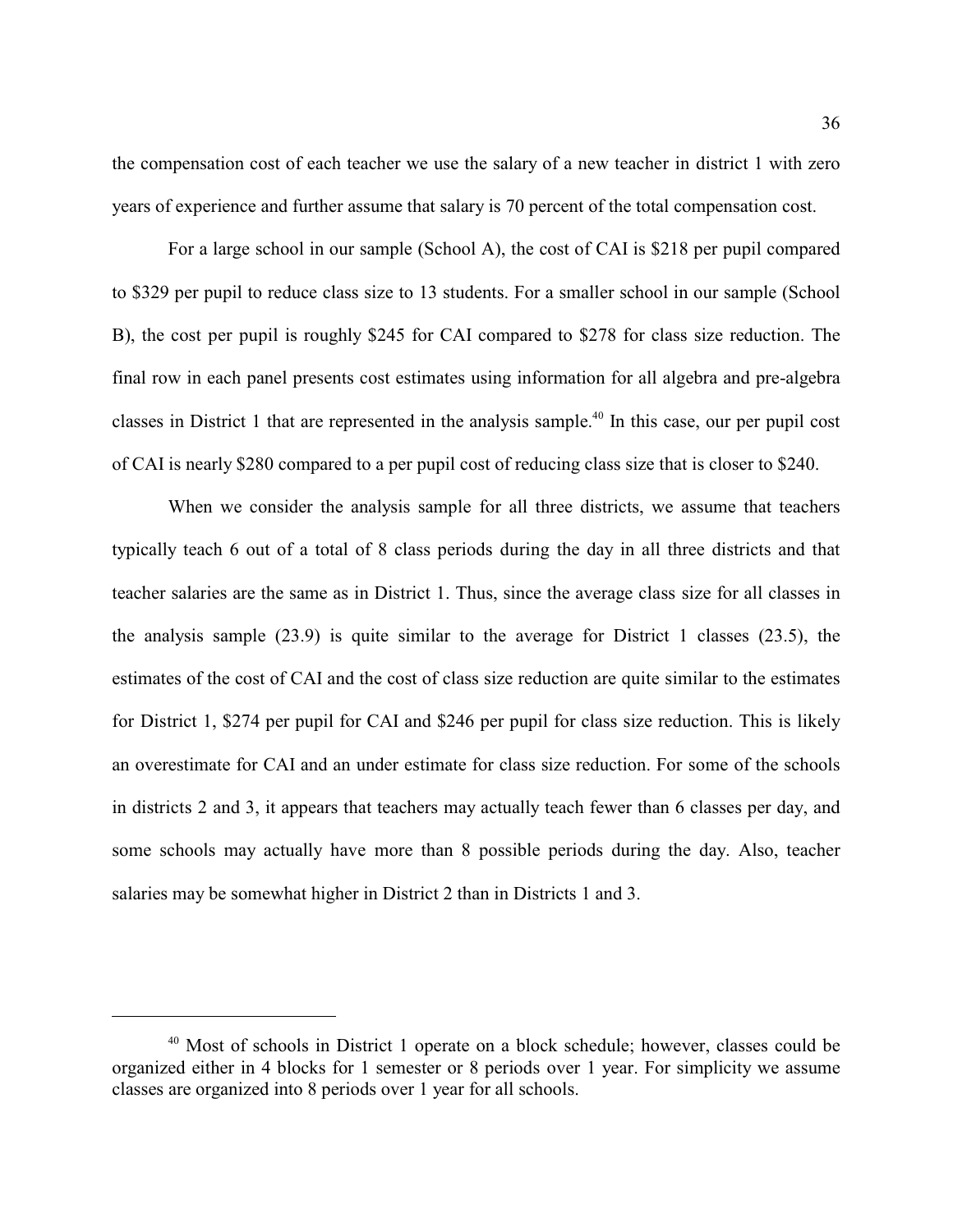#### **References**

- Angrist, Joshua and Victor Lavy. "New Evidence on Classroom Computers and Pupil Learning," *The Economic Journal*, no. 112, October, 2002, pp. 735-765.
- Banerjee, Abhijit, Shawn Cole, Esther Duflo, and Leigh Linden. "Remedying Education: Evidence from Two Randomized Experiments in India," *Quarterly Journal of Economics* (forthcoming).
- Boyd, Donald, Daniel Goldhaber, Hamilton Lankford, and James Wyckoff. "The Effect of Certification and Preparation on Teacher Quality" in *The Future of Children*, vol. 17 no. 1 (Spring 2007): 45-68.
- Braswell, James S., Anthony D. Lutkus, Wendy S. Grigg, et al. *The Nation's Report Card: Mathematics 2000*. (Washington, D.C.: National Center for Education Statistics), August 2001.
- Brooks, Cormell. Evaluation of Jefferson Parish Technology Grant I CAN Learn Algebra I, submitted to Elton Lagasse, Superintendent, Jefferson Parish Public Schools. September, 2000.
- Brown, Byron W. and Daniel H. Saks. "The Microeconomics of Schooling: How Does the Allocation of Time Affect Learning and What Does It Reveal about Teacher Preferences?" Unpublished manuscript, March 1984.
- Cuban, Larry. *Oversold and Underused: Computers in the Classroom*. Cambridge, MA: Harvard University Press. (2001)
- Enochs, J.R., H.M. Handley, and J.P. Wollenberg. "Relating Learning Style, Reading Vocabulary, Reading Comprehension, and Aptitude for Learning to Achievement in the Self-Paced and Computer-Assisted Instructional Modes." *Journal of Experimental Education*, vol. 54, no. 3 (Spring 1986): 135-139.
- Figlio, David and Cecilia Elena Rouse. "Do Accountability and Voucher Threats Improve Lowperforming Schools?." *Journal of Public Economics* 90, nos. 1-2 (January 2006): 239- 255.
- Goolsbee, Austan and Jonathan Guryan. "The Impact of Internet Subsidies in Public Schools," *The Review of Economics and Statistics,* 88 no. 2 (May 2006): 336-347.
- Grogger, Jeffrey. "Does School Quality Explain the Recent Black/White Wage Trend?" *Journal of Labor Economics*, 14 (1996): 231-253.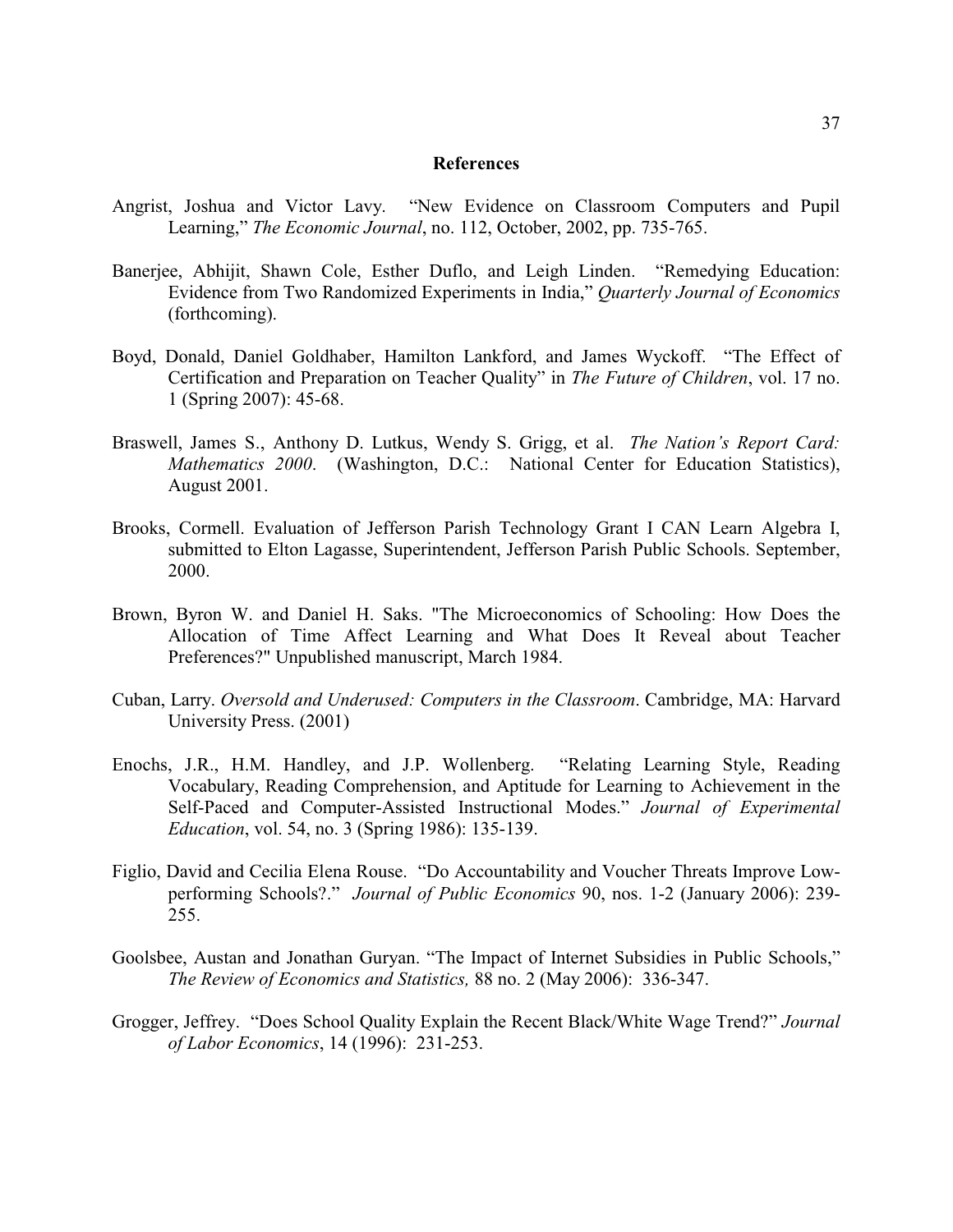- Heath, Marilyn and Ravitz, Jason. "Teaching and Learning Computing: What Teachers Say." Presented at ED-MEDIA 2001 World Conference on Educational Multimedia, Hypermedia and Telecommunications, 2001.
- Kerstyn, Christine. "Evaluation of the *I Can Learn* Mathematics Classroom: First Year of Implementation (2000-2001 School Year)" Hillsborough County Public Schools mimeo, 2001.
- Kirby, Peggy C., "I Can Learn Algebra I" Pilot Project Evaluation Report II, submitted to JRL Enterprises, December 1995.
- Kirby, Peggy, C., "Comparison of I CAN Learn® and Traditionally-Taught 8th Grade Student Performance on the Georgia Criterion-Referenced Competency Test*.* Unpublished manuscript, November 2004.
- Kirkpatrick, Heather and Larry Cuban. "Computers Make Kids Smarter Right?" Technos 7, (2), Summer 1998, pp. 26-31.
- Kulik, Chen-Lin C. and James A. Kulik. "Effectiveness of Computer Based Instruction: An Updated Analysis." Computers in Human Behavior. vol. 7, pp. 75-94 (1991)
- Lazear, Edward P. "Educational Production." *Quarterly Journal of Economics*. 116 (3), pp. 777- 803.
- Lepper, Mark, R. and Jean-Luc Gutner. Children and Computers: Approacahing the Twenty-First Century. American Psychologist, V44, n2, Feb 1989, p170-78.
- Machin, Stephen, Sandra McNally, and Olmo Silva. "New Technology in Schools: Is There a Payoff?" *Economic Journal* (forthcoming).
- Means, Barbara. and Olson, Kerry. "Technology's Role in Education Reform." Menlo Park, CA: SRI International. (1995)
- Murnane, Richard J. and Jennifer L. Steele. "What is the problem? The Challenge of Providing Effective Teachers for All Children," *The Future of Children*, vol. 17, no. 1 (Spring 2007), forthcoming.
- Murnane, Richard J., John B. Willet, and Frank Levy. "The Growing Importance of Cognitive Skills in Wage Determination." *Review of Economics and Statistics* 77 (1995), pp. 251- 266.
- Ragosta, M. et al. "Computer-Assisted Instruction and Compensatory Education: The ETS/LAUSD Study Final Report, Project Report 19." Princeton, NJ: Educational Testing Service, 1982.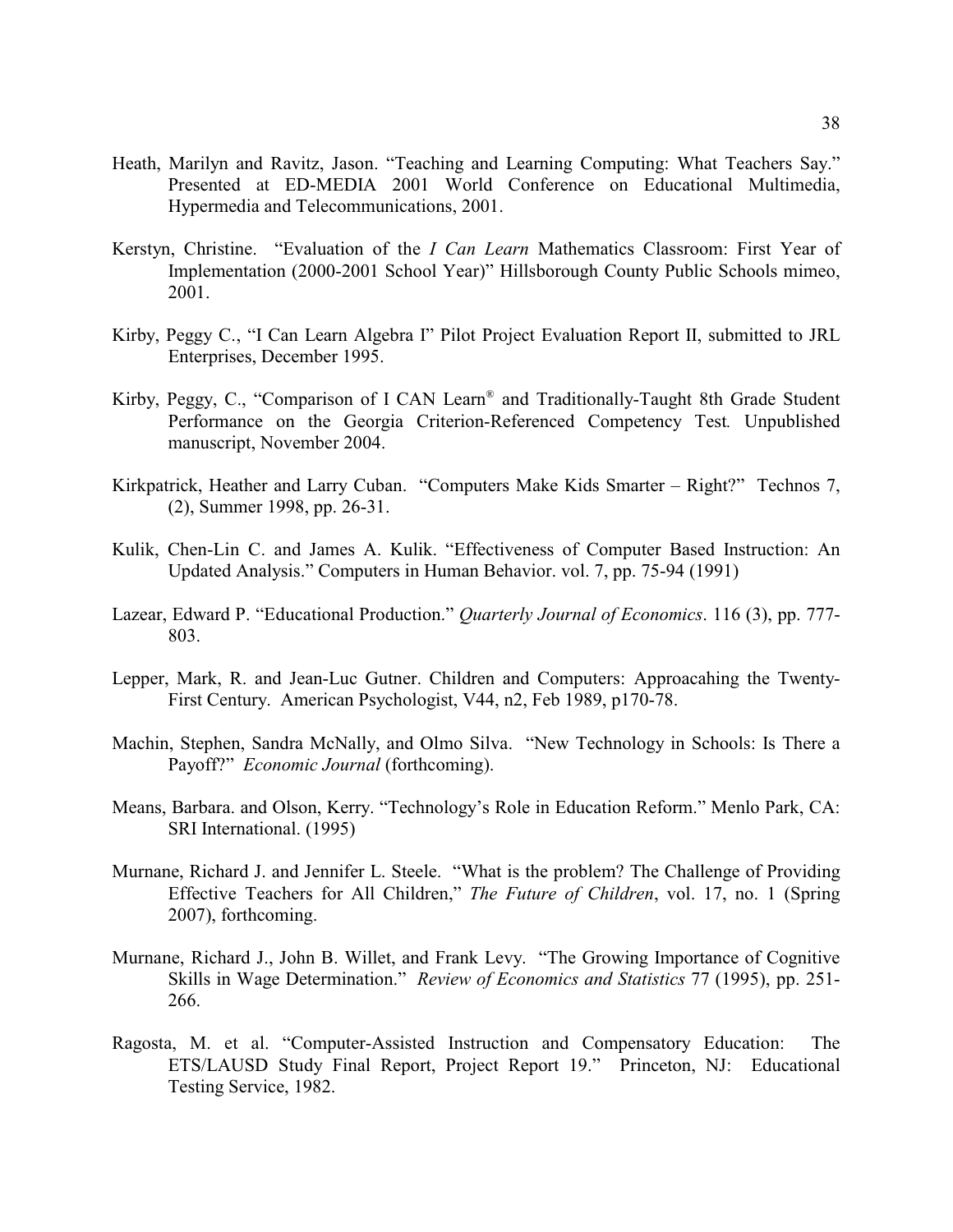- Rouse, Cecilia Elena, Alan B. Krueger, with Lisa Markman. "Putting Computerized Instruction to the Test: A Randomized Evaluation of a 'Scientifically-based' Reading Program." *Economics of Education Review* 23, no. 4 (August 2004): 323-338.
- Schanzenbach, Diane Whitmore. What Have Researchers Learned from Project STAR? Harris School Working Paper Series 06.06. (August 2006)
- Surber, Colleen F. and others. "Self-Pacing Versus Pacing Requirements: Criterion Measures, Student Evaluations, and Retention. Paper presented at the Annual Meeting of the American Psychological Association (Washington, D.C., September 3-7, 1976).
- Snyder, Thomas D., Sally A. Dillow, and Charlene M. Hoffman. *Digest of Education Statistics: 2006*. (Washington, DC: National Center for Education Statistics, 2007).
- U.S. Department of Education. "The Nation's Report Card. Mathematics 2005" Washington, D.C. 2006.
- Wang, Xiaoping, Tingyu Wang, and Renmin Ye. "Usage of Instructional Materials in High Schools: analyses of NELS Data." Presented at Annual Meeting of American Educational Research Association. 2002.
- Wenglinsky, Harold. "Does it Compute? The Relationship Between Educational Technology and Student Achievement in Mathematics." Princeton, NJ: Policy Information Center, Research Division, Educational Testing Service. (ERIC Document Reproduction Service No. ED425191) 1998.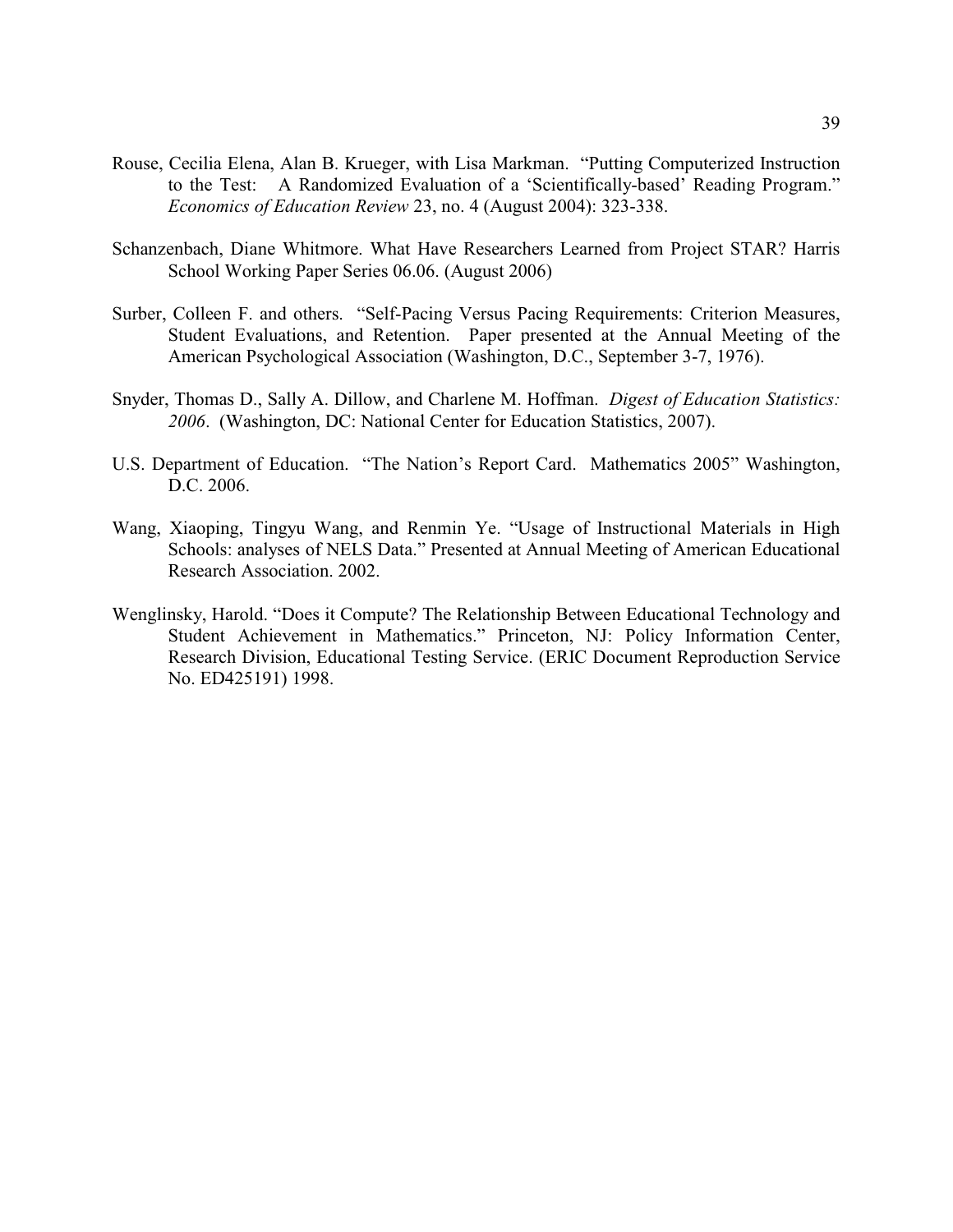|                                                       | <b>United States</b><br>100 Largest<br><b>Districts</b> | 3 Districts<br>Combined | District 1 | District 2 | District 3    |
|-------------------------------------------------------|---------------------------------------------------------|-------------------------|------------|------------|---------------|
| Average $#$ of students in a<br>district (all grades) | 112,807                                                 | ~1000                   | ~1000      | ~22,000    | $\sim$ 97,000 |
| $%$ Female                                            | 48.8                                                    | 49.4                    | 49.7       | 48.8       | 49.3          |
| % African American                                    | 28.1                                                    | 69.5                    | 93.6       | 40.3       | 59.4          |
| $%$ Hispanic                                          | 34.1                                                    | 16.2                    | 1.1        | 54.3       | 18.0          |
| % Native American                                     | 0.6                                                     | 0.5                     | 0.1        | 0.1        | 0.9           |
| $%$ Asian                                             | 7.1                                                     | 3.1                     | 1.9        | 0.8        | 4.4           |

**Table 1: Districts in Study Compared to National Average**

Source: Authors' calculations based on the National Center for Education Statistics Common Core of Data, 2003-2004 school year, 100 largest districts by total enrollment. Percentages are based only on schools reporting. (Data on sex are missing for Knox County, Memphis City, Nashville-Davidson County, Philadelphia City, Portland, and Shelby County School Districts. Data on race and ethnicity are missing for Memphis City, Nashville-Davidson County, and Shelby County School Districts.) Demographic characteristics for the 3 districts combined are enrollment-weighted averages of the individual district means.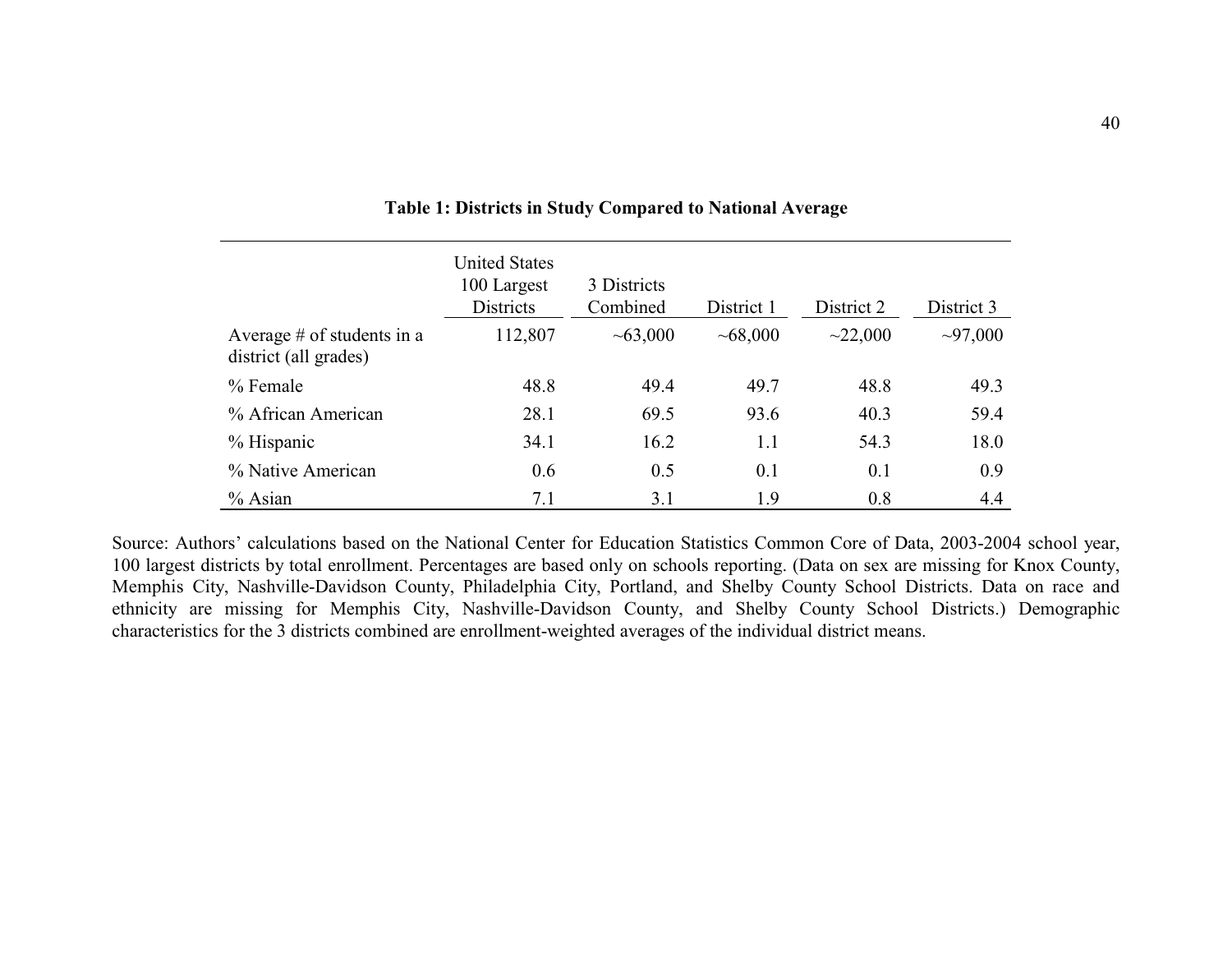|                                  |                     | District 1          |                             |                     | District 2          |                             |                     | District 3          |                             |
|----------------------------------|---------------------|---------------------|-----------------------------|---------------------|---------------------|-----------------------------|---------------------|---------------------|-----------------------------|
|                                  | Relevant<br>Schools | Schools<br>in Study | <b>Students</b><br>in Study | Relevant<br>Schools | Schools<br>in Study | <b>Students</b><br>in Study | Relevant<br>Schools | Schools<br>in Study | <b>Students</b><br>in Study |
| number of students               | 29,603              | 8,148               | 973                         | 5,270               | 4,476               | 412                         | 27,572              | 3,540               | 200                         |
| students per school              | 604                 | 815                 | 97                          | 659                 | 1119                | 103                         | 484                 | 1180                | 67                          |
| $\%$ grade $8$                   | 19.3                | 16.8                | 40.4                        | 2.3                 | 0.0                 | 0.0                         | 1.4                 | 0.0                 | 3.5                         |
| $%$ grade 9                      | 18.0                | 18.3                | 47.2                        | 38.0                | 40.0                | 52.7                        | 35.6                | 40.0                | 91.5                        |
| $\%$ grade 10                    | 15.1                | 17.8                | 9.9                         | 22.0                | 23.2                | 31.8                        | 23.3                | 25.1                | 3.0                         |
| % female                         | 50.5                | 49.0                | 52.0                        | 48.4                | 48.2                | 46.7                        | 49.9                | 47.6                | 47.7                        |
| % African American               | 94.2                | 97.2                | 87.8                        | 43.6                | 42.0                | 47.1                        | 61.1                | 92.5                | 94.5                        |
| % Hispanic                       | 1.0                 | 0.8                 | 0.8                         | 50.1                | 51.2                | 44.7                        | 15.2                | 1.2                 | 0.5                         |
| $%$ white                        | 2.6                 | 0.4                 | 0.1                         | 5.5                 | 5.9                 | 6.6                         | 18.3                | 4.0                 | 1.5                         |
| % Native American                | < 0.1               | < 0.1               | 0.0                         | 0.2                 | 0.1                 | 0.2                         | 1.1                 | 0.4                 | 0.0                         |
| % Asian                          | 2.2                 | 1.6                 | 1.8                         | 0.7                 | 0.8                 | 0.5                         | 4.5                 | 1.9                 | 3.0                         |
| $\%$ missing<br>demographic data |                     |                     | 9.6                         |                     |                     | 0.2                         |                     |                     | 0.5                         |

**Table 2: Schools and Students in Study Compared to the Overall District Averages**

Source: Authors' calculations based on the National Center for Education Statistics. Common Core of Data, 2003-2004 school year. There are 49 "relevant" schools in District 1, 8 in District 2, and 57 in District 3. Relevant schools in District 1 are defined as schools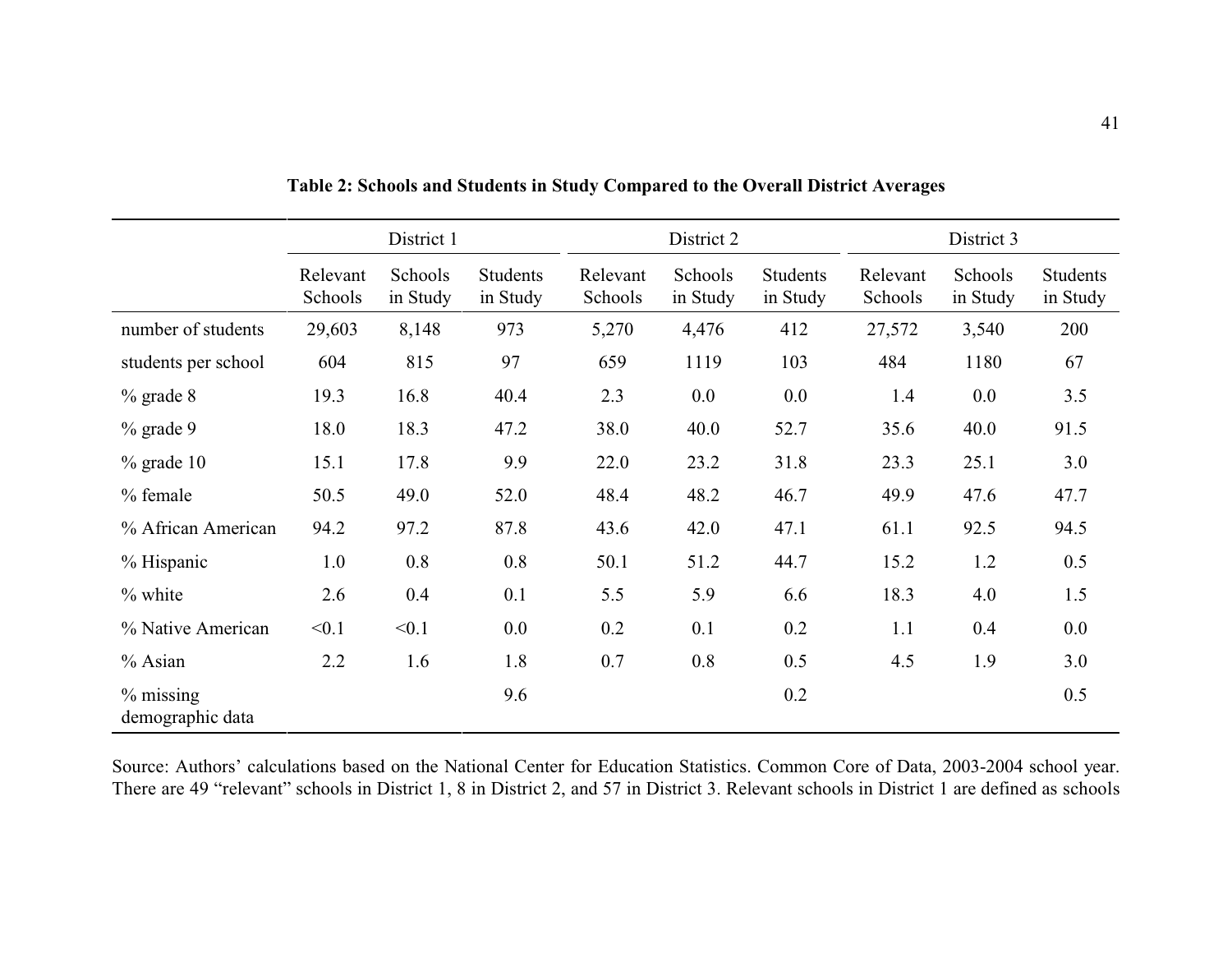in the CCD with a level of middle school, high school, or other; relevant schools in District 2 and District 3 have a level of high school or other. We drop middle schools in District 1 for which the highest grade offered is less than grade 8. There are 10 schools in the study in District 1, 4 schools in District 2, and 3 schools in District 3. Characteristics on the students in the study come from data made available to the authors by the school districts.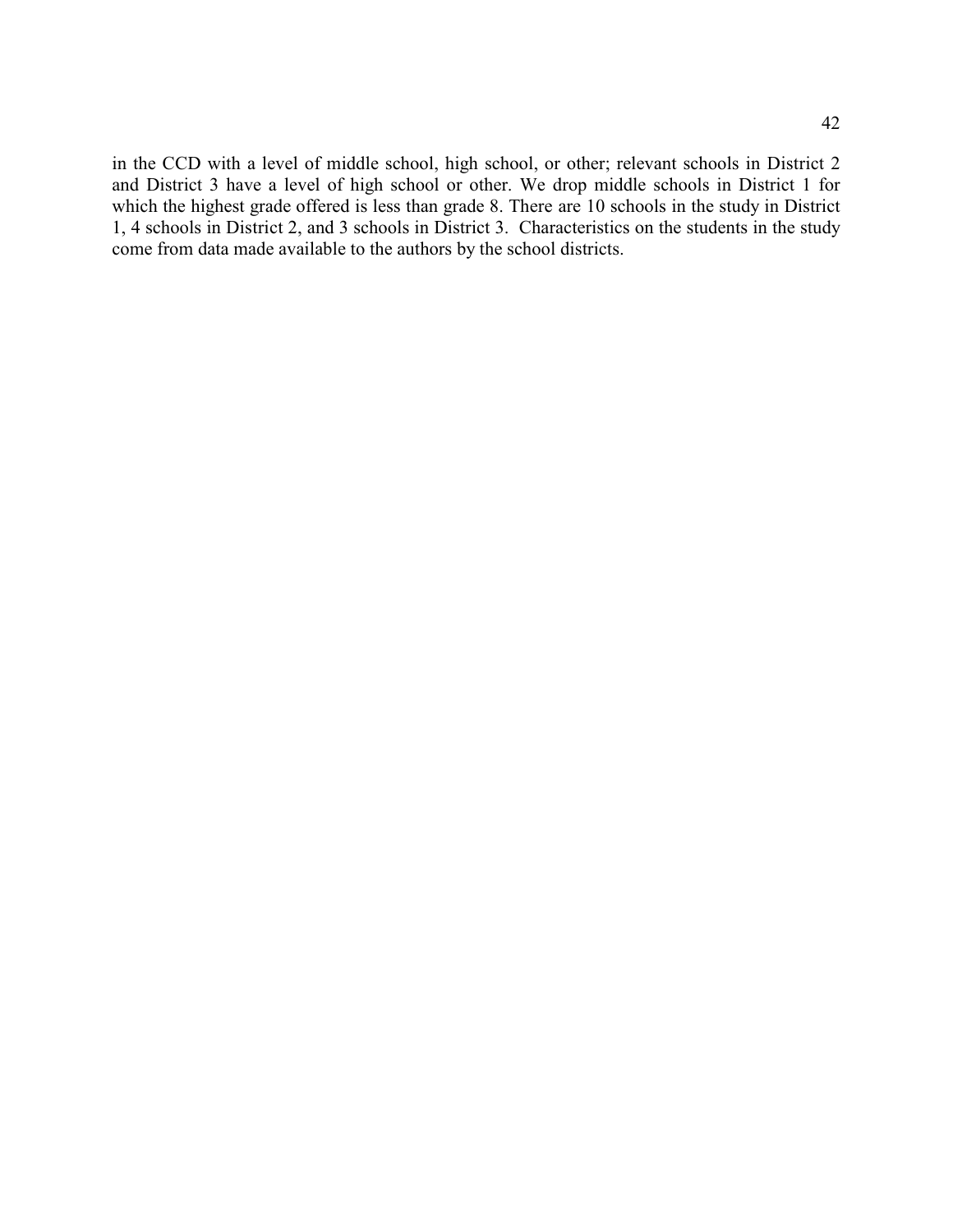|                             |                            | Random Assignment                |                          |
|-----------------------------|----------------------------|----------------------------------|--------------------------|
|                             | Traditional<br>Instruction | Computer-Assisted<br>Instruction | p-value of<br>difference |
|                             |                            | Full Sample                      |                          |
| Baseline algebra test score | 24.7                       | 24.7                             | 0.494                    |
| Percent female              | 47.2                       | 47.1                             | 0.637                    |
| Percent African American    | 80.0                       | 83.2                             | 0.561                    |
| Percent Hispanic            | 15.9                       | 13.5                             | 0.195                    |
| Class size                  | 25.8                       | 25.7                             | 0.860                    |
| Number of Observations      | 1133                       | 1145                             |                          |
|                             |                            | Analysis Sample                  |                          |
| Baseline algebra test score | 24.7                       | 24.8                             | 0.304                    |
| Percent female              | 51.1                       | 48.9                             | 0.148                    |
| Percent African American    | 81.9                       | 84.0                             | 0.060                    |
| Percent Hispanic            | 13.8                       | 12.1                             | 0.061                    |
| Class size                  | 25.8                       | 26.2                             | 0.549                    |
| Number of Observations      | 785                        | 800                              |                          |

# **Table 3: Randomization of Treatment and Control Using Full and Analysis Samples**

Notes: All test scores are scaled scores converted to standard deviation units. The test for a difference in mean characteristic by random assignment is based on a regression of the characteristic on an indicator for random assignment and randomization pool fixed effects allowing for correlation in standard errors at the classroom level. We report the p-value for the ttest that the coefficient on the random assignment indicator equals zero.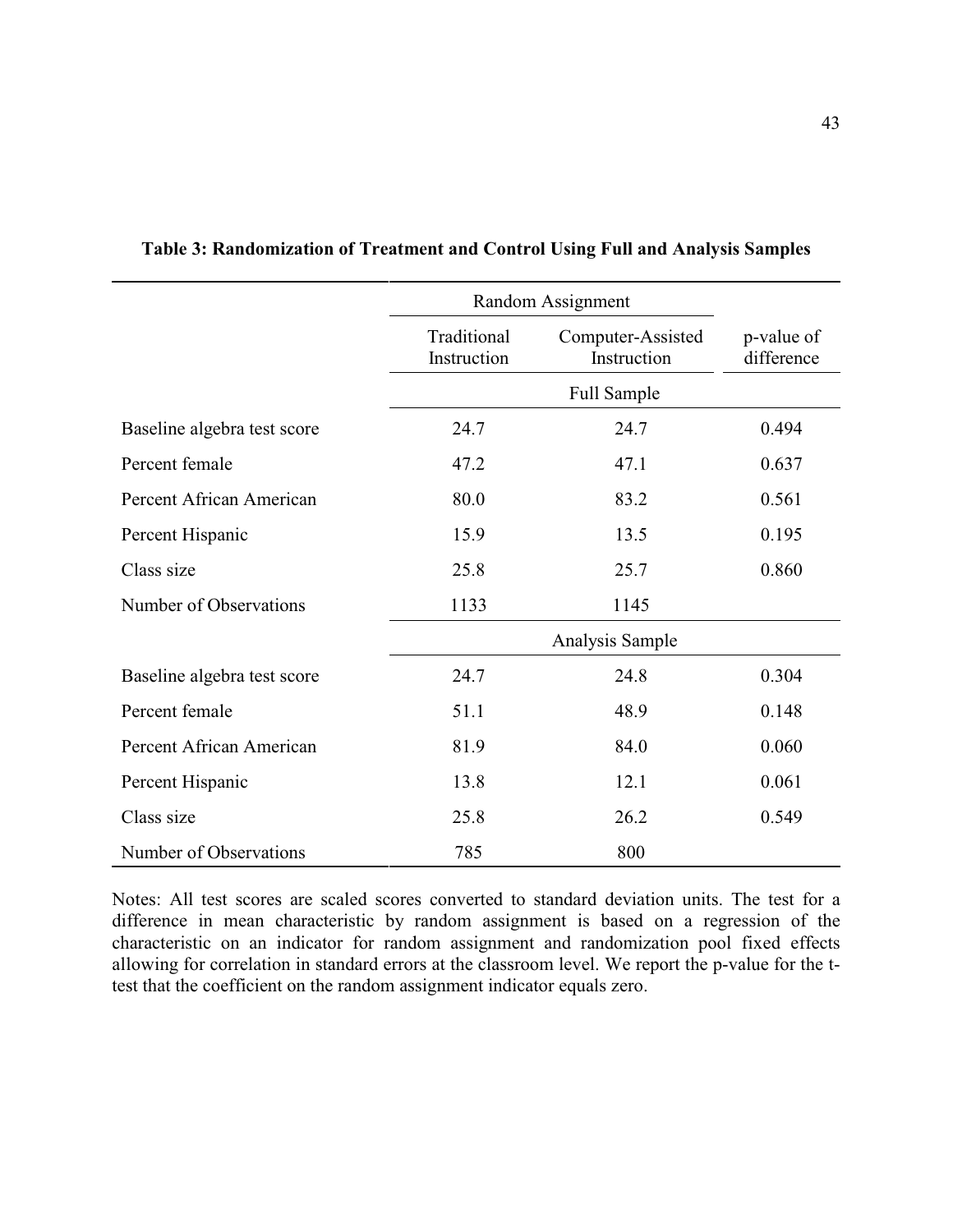|                                |                  | <b>OLS</b>          |                  |                  |                     |                     |
|--------------------------------|------------------|---------------------|------------------|------------------|---------------------|---------------------|
|                                | (1)              | (2)                 | (3)              | (4)              | (5)                 | (6)                 |
| <b>CAI</b>                     | 0.173<br>(0.076) | 0.172<br>(0.074)    | 0.212<br>(0.077) | 0.172<br>(0.060) | 0.173<br>(0.059)    | 0.249<br>(0.086)    |
| Baseline algebra test<br>score |                  |                     |                  | 0.500<br>(0.035) | 0.493<br>(0.034)    | 0.491<br>(0.034)    |
| Female                         |                  | 0.081<br>(0.044)    |                  |                  | 0.095<br>(0.041)    | 0.087<br>(0.041)    |
| African American               |                  | $-0.671$<br>(0.180) |                  |                  | $-0.506$<br>(0.137) | $-0.498$<br>(0.138) |
| Hispanic                       |                  | $-0.540$<br>(0.211) |                  |                  | $-0.390$<br>(0.159) | $-0.370$<br>(0.159) |
| <b>Observations</b>            | 1872             | 1872                | 1585             | 1585             | 1585                | 1585                |

| <b>Table 4a: Ordinary Least Squares and Instrumental Variable Estimates</b> |
|-----------------------------------------------------------------------------|
| of the Effect of Computer-Assisted Instruction (CAI) on Algebra Achievement |
| (without Teacher Fixed Effects)                                             |

Notes: Each column represents a separate regression. Test scores are scaled scores converted to standard deviation units. Each regression also controls for the randomization pool as well as an indicator equal to one if sex is missing and an indicator equal to 1 if race/ethnicity is missing for those regressions that include demographic information. For the IV estimates of the effect of treatment on the treated we define treatment as completing at least one lesson in computerized algebra instruction. We report standard errors that allow for correlation within classroom in parentheses.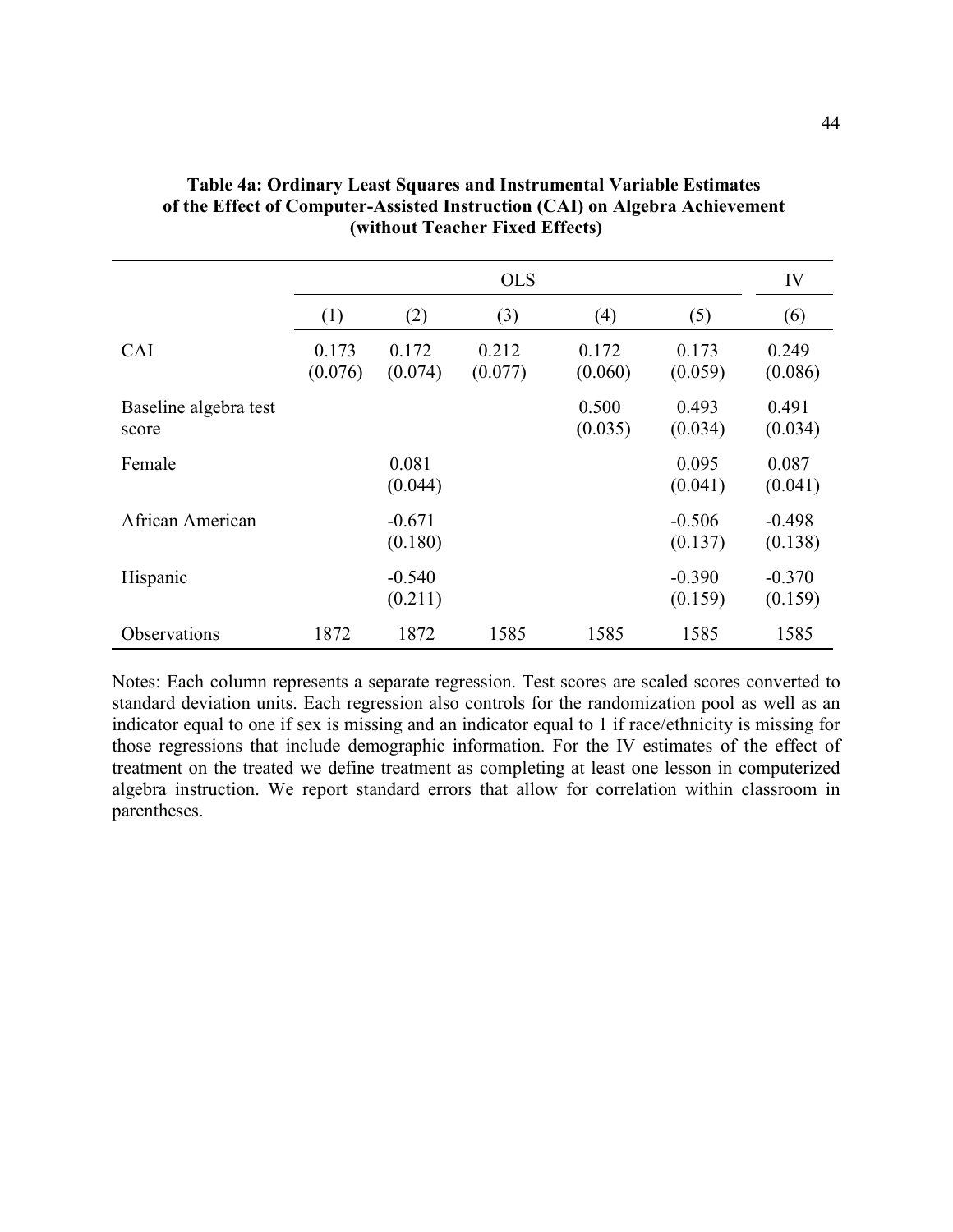|                                | <b>OLS</b>       |                     |                  | IV               |                     |                     |
|--------------------------------|------------------|---------------------|------------------|------------------|---------------------|---------------------|
|                                | (1)              | (2)                 | (3)              | (4)              | (5)                 | (6)                 |
| <b>CAI</b>                     | 0.373<br>(0.071) | 0.367<br>(0.067)    | 0.423<br>(0.074) | 0.284<br>(0.053) | 0.283<br>(0.053)    | 0.417<br>(0.080)    |
| Baseline algebra test<br>score |                  |                     |                  | 0.483<br>(0.035) | 0.477<br>(0.034)    | 0.468<br>(0.034)    |
| Female                         |                  | 0.108<br>(0.041)    |                  |                  | 0.125<br>(0.041)    | 0.115<br>(0.041)    |
| African American               |                  | $-0.619$<br>(0.155) |                  |                  | $-0.449$<br>(0.129) | $-0.433$<br>(0.131) |
| Hispanic                       |                  | $-0.498$<br>(0.185) |                  |                  | $-0.351$<br>(0.154) | $-0.315$<br>(0.152) |
| Observations                   | 1872             | 1872                | 1585             | 1585             | 1585                | 1585                |

# **Table 4b: Ordinary Least Squares and Instrumental Variable Estimates of the Effect of Computer-Assisted Instruction (CAI) on Algebra Achievement (with Teacher Fixed Effects)**

Notes: Each column represents a separate regression. Test scores are scaled scores converted to standard deviation units. Each regression also controls for the randomization pool, an indicator equal to one if sex is missing, and an indicator equal to 1 if race/ethnicity is missing for those regressions that include demographic information, and teacher fixed effects. For the IV estimates of the effect of treatment on the treated we define treatment as completing at least one lesson in computerized algebra instruction. We report standard errors that allow for correlation within classroom in the parentheses. The p-values of the F-tests on the statistical significance of the teacher effects equal zero for all specifications.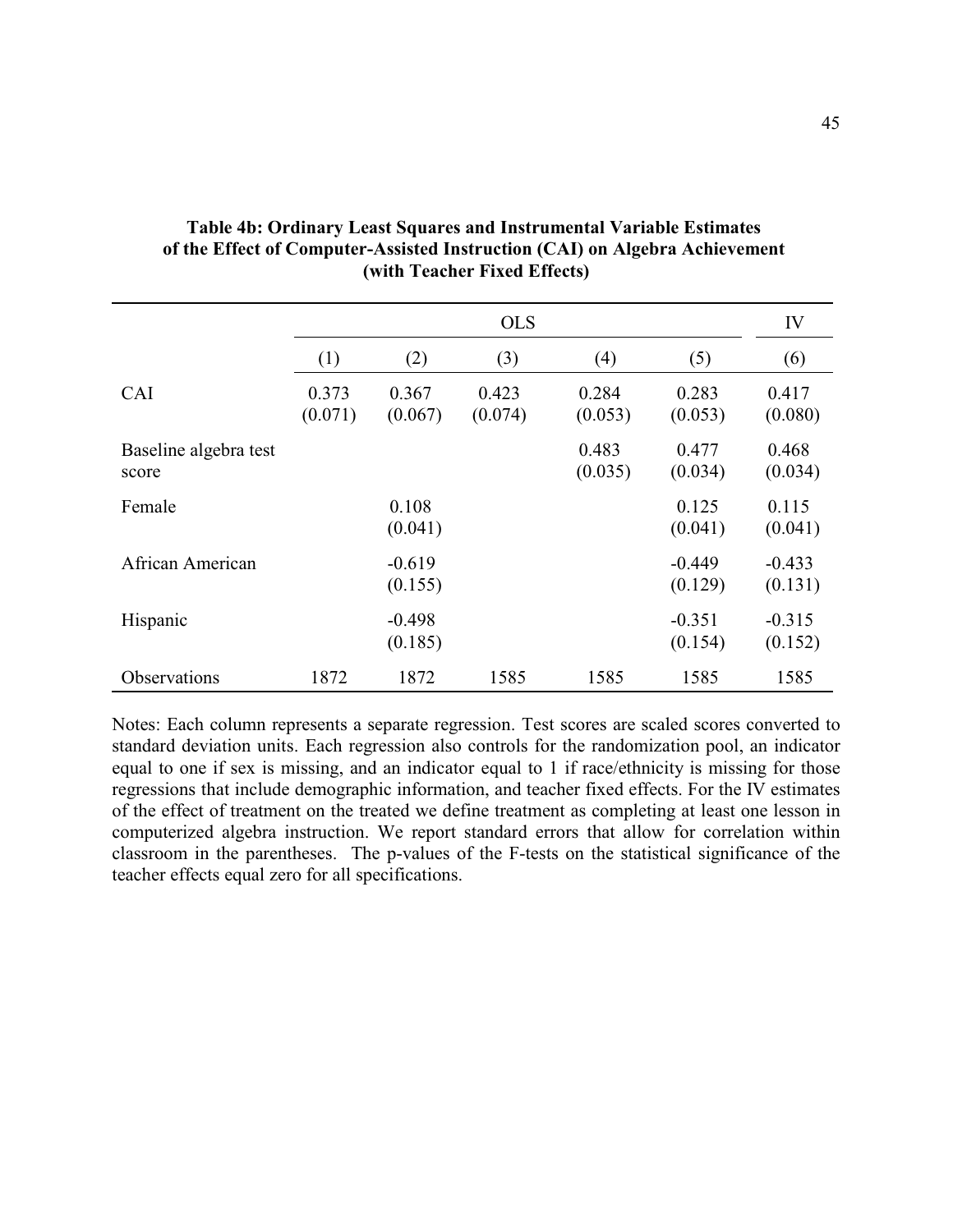|                                           | Random Assignment          |                |  |
|-------------------------------------------|----------------------------|----------------|--|
|                                           | Traditional<br>Instruction | CAI            |  |
| Number of lessons students are expected   | 52.7                       | 55.3           |  |
| to complete based on the course level     | (14.4)                     | (15.3)         |  |
| Percent of students completing no lessons | 80.1                       | 9.1            |  |
| in CAI                                    | (39.9)                     | (28.8)         |  |
| Percent of students completing more than  | 14.8                       | 83.8           |  |
| 10 lessons in CAI                         | (35.5)                     | (36.9)         |  |
| Percent of students completing more than  | 10.3                       | 70.3           |  |
| 20 lessons in CAI                         | (30.4)                     | (45.7)         |  |
| Number of lessons completed in CAI        | 5.6<br>(15.2)              | 33.0<br>(23.9) |  |
| Number of CAI lessons completed as a      | 10.0                       | 64.5           |  |
| percent of course expectations            | (27.8)                     | (50.4)         |  |
| Number of observations                    | 785                        | 800            |  |

# **Table 5: Amount of Time in the Computer Lab by the Random Assignment of the Student's Class**

Notes: District 1 has 62 school days in the study while classes in districts 2 and 3 generally have 180 days in the study. One exception is that a few classes in district 3 meet only one-half of the schools days.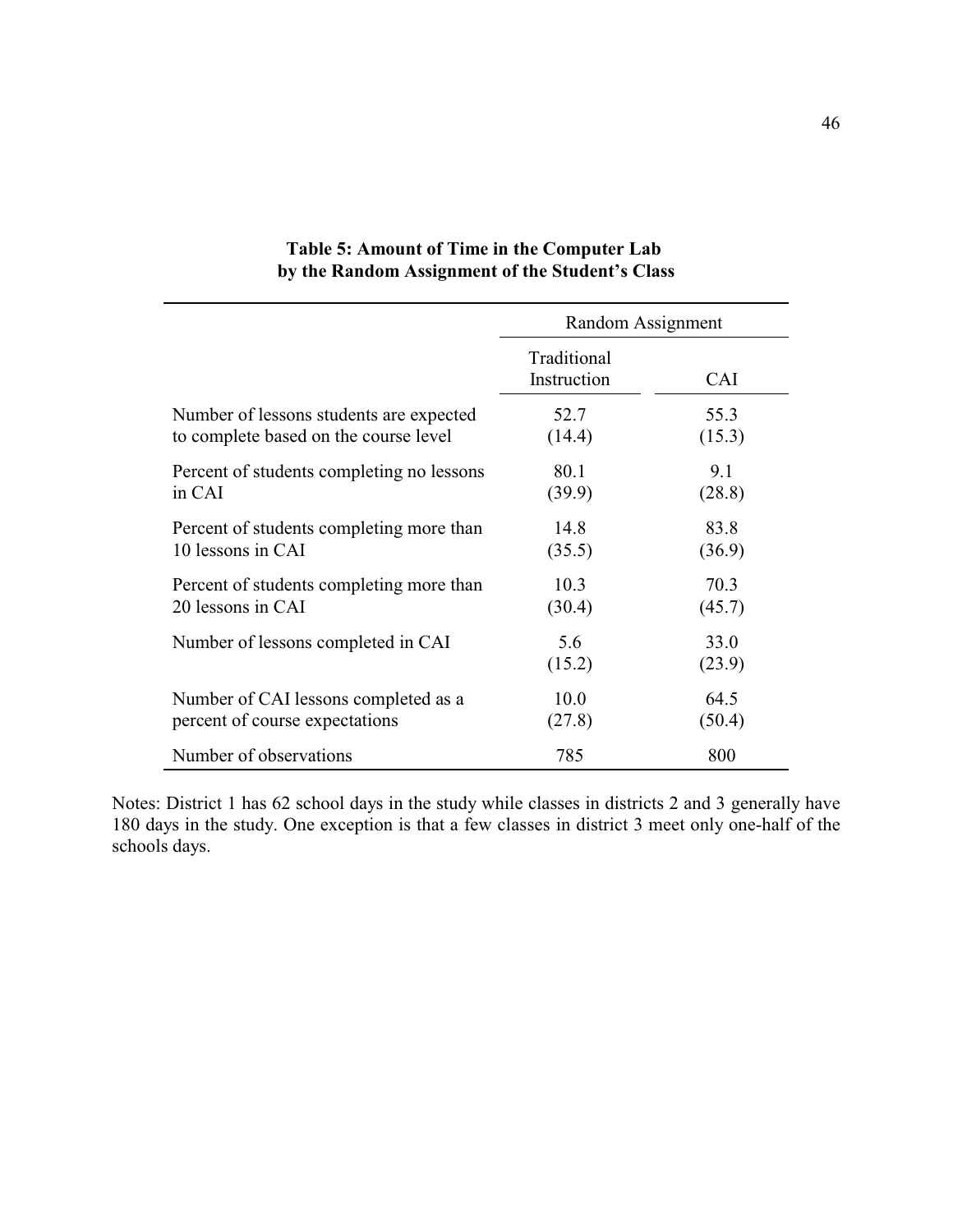|                     | Algebra<br><b>Scale Score</b> | $2nd$ Otr<br><b>Benchmark</b><br>Algebra Test      | $3rd$ Qtr<br><b>Benchmark</b><br>Algebra Test | <b>State</b><br>Mathematics<br>Test |
|---------------------|-------------------------------|----------------------------------------------------|-----------------------------------------------|-------------------------------------|
|                     | (1)                           | (2)                                                | (3)                                           | (4)                                 |
|                     |                               |                                                    | Maximum available sample                      |                                     |
| <b>CAI</b>          | 0.226<br>(0.071)              | 0.381<br>(0.127)                                   | 0.604<br>(0.286)                              | 0.260<br>(0.119)                    |
| <b>Observations</b> | 973                           | 230                                                | 239                                           | 454                                 |
|                     |                               | Constraining sample students to be the same across | specification                                 |                                     |
| <b>CAI</b>          | 0.374<br>(0.168)              | 0.462<br>(0.173)                                   | 0.946<br>(0.482)                              | 0.381<br>(0.139)                    |
| Observations        | 185                           | 185                                                | 185                                           | 185                                 |

# **Table 6a: Ordinary Least Squares Estimates of the Effect of Computer-Assisted Instruction (CAI) on Algebra and Mathematics Achievement in District 1 Using Different Tests**

Notes: Standard errors that allow for correlation within classroom are in parentheses. The dependent variable in the first column is the normalized scale score for the algebra test; that in the second column is the  $2<sup>nd</sup>$  quarter district-wide  $8<sup>th</sup>$ -grade math test score; that in the third column is the  $3<sup>rd</sup>$  quarter district-wide  $8<sup>th</sup>$ -grade math test score; and that in the fourth column is the state mathematics test. All test scores are scale scores converted to standard deviation units. Each regression also includes controls for baseline test scores, the randomization pool, demographic characteristics, and an indicator equal to one if sex is missing, and an indicator equal to 1 if race/ethnicity is missing. The algebra and state mathematics tests were administered in the spring. The baseline algebra tests were given in the beginning of the academic year. The baseline benchmark algebra test was given in the  $1<sup>st</sup>$  quarter of the academic year. The baseline state test was given in the spring of the preceding academic year.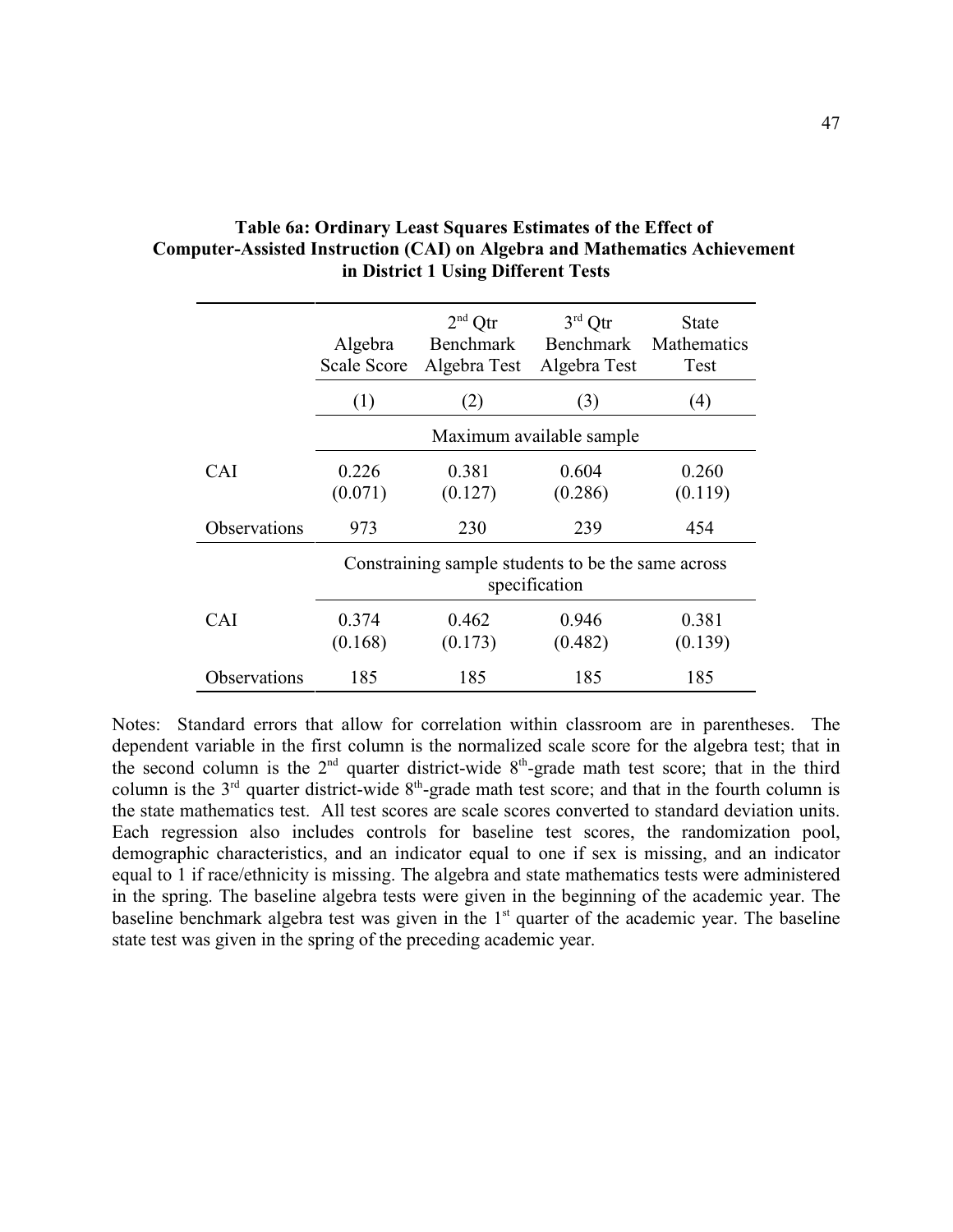|              |                               | District 2                                                                                 |                               | District 3                   |
|--------------|-------------------------------|--------------------------------------------------------------------------------------------|-------------------------------|------------------------------|
|              | Algebra<br><b>Scale Score</b> | <b>State</b><br>Mathematics<br><b>Test</b>                                                 | Algebra<br><b>Scale Score</b> | State<br>Mathematics<br>Test |
|              | (1)                           | (2)                                                                                        | (3)                           | (4)                          |
|              |                               |                                                                                            | Maximum sample available      |                              |
| CAI          | 0.200<br>(0.130)              | 0.089<br>(0.094)                                                                           | $-0.124$<br>(0.122)           | $-0.062$<br>(0.118)          |
| Observations | 412                           | 341                                                                                        | 200                           | 199                          |
|              |                               | Constraining sample students to be the same across<br>specification within school district |                               |                              |
| <b>CAI</b>   | 0.400<br>(0.171)              | 0.082<br>(0.112)                                                                           | 0.031<br>(0.182)              | $-0.202$<br>(0.109)          |
| Observations | 229                           | 229                                                                                        | 107                           | 107                          |

# **Table 6b: Ordinary Least Squares Estimates of the Effect of Computer-Assisted Instruction (CAI) on Algebra and Mathematics Achievement in Districts 2 and 3 Using Different Tests**

Notes: Standard errors that allow for correlation within classroom are in parentheses. The dependent variable in the first and third columns is the normalized scale score for the algebra test; those in the second and fourth column results are the respective state mathematics test. All test scores are scale scores converted to standard deviation units. Each regression also includes controls for baseline test scores, the randomization pool, demographic characteristics, and an indicator equal to one if sex is missing, and an indicator equal to 1 if race/ethnicity is missing. The algebra tests were administered in the spring. The baseline algebra tests were given in the beginning of the fall. For district 2 the state mathematics test was administered in the spring of the students'  $10<sup>th</sup>$  grade year. For district 3 the state mathematics test was administered in the fall of the students  $10<sup>th</sup>$  grade year. For both districts, the baseline state tests were given in the fall of the students'  $8<sup>th</sup>$  grade year.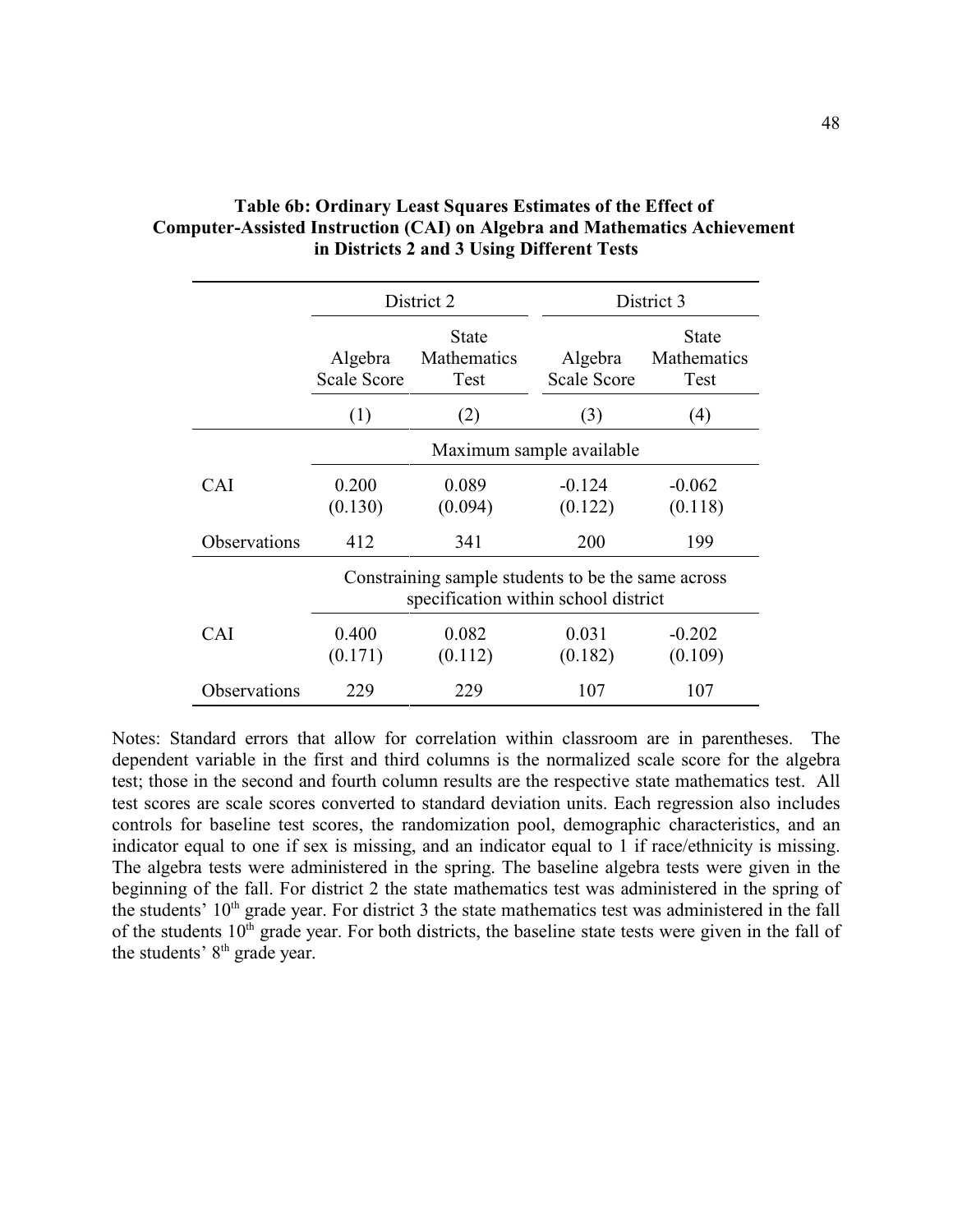|                                     | All 3 Districts | Districts 1 and 2 | District 1 | District 2 | District 3 |
|-------------------------------------|-----------------|-------------------|------------|------------|------------|
|                                     | (1)             | (2)               | (3)        | (4)        | (5)        |
| CAI effect for Algebra              | 0.005           | 0.069             | 0.130      | $-0.307$   | $-0.230$   |
|                                     | (0.059)         | (0.065)           | (0.066)    | (0.218)    | (0.100)    |
| CAI effect for pre-Algebra          | 0.481           | 0.453             | 0.442      | 0.513      | 1.360      |
|                                     | (0.119)         | (0.120)           | (0.155)    | (0.187)    | (0.690)    |
| CAI effect for bottom baseline test | 0.216           | 0.288             | 0.280      | 0.136      | $-0.199$   |
| score quartile                      | (0.091)         | (0.095)           | (0.095)    | (0.235)    | (0.287)    |
| CAI effect for 2nd baseline test    | 0.242           | 0.273             | 0.343      | 0.150      | $-0.090$   |
| score quartile                      | (0.100)         | (0.104)           | (0.115)    | (0.212)    | (0.282)    |
| CAI effect for $3rd$ baseline test  | 0.171           | 0.199             | 0.090      | 0.522      | 0.004      |
| score quartile                      | (0.105)         | (0.117)           | (0.125)    | (0.260)    | (0.161)    |
| CAI effect for top quartile         | 0.155           | 0.245             | 0.218      | 0.358      | $-0.436$   |
|                                     | (0.106)         | (0.112)           | (0.124)    | (0.237)    | (0.259)    |
| Number of observations              | 1585            | 1385              | 973        | 412        | 200        |

## **Table 7: Differential Intent to Treat Effects of the Computerized Instruction on Pre-Algebra and Algebra Achievement by Class Type and Baseline Test Score Quartile**

Notes: Each column of each panel represents a separate regression. All test scores are scale scores converted to standard deviation units. Regressions in the top panel also includes baseline test scores. Each regression also controls for the randomization pool, demographic characteristics, an indicator equal to one if sex is missing, and an indicator equal to 1 if race/ethnicity is missing. Baseline test score quartiles are defined within district and class type (algebra or pre-algebra).We report standard errors that allow for correlation within classroom in the parentheses.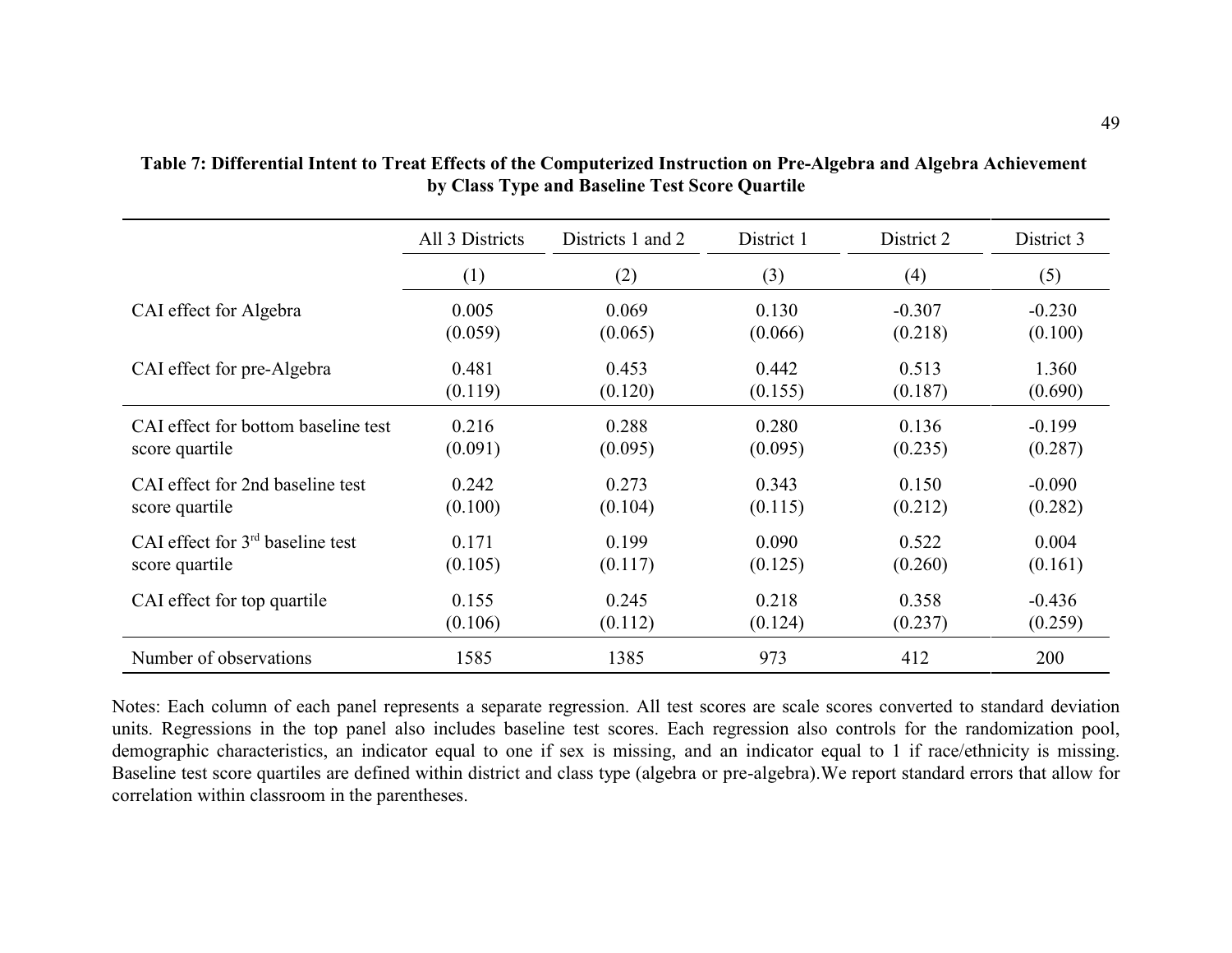|                               | Districts 2 and 3 | District 2 | District 3 |
|-------------------------------|-------------------|------------|------------|
|                               | (1)               | (2)        | (3)        |
| CAI effect for bottom         | 0.439             | 0.112      | 0.797      |
| baseline attendance quartile  | (0.287)           | (0.395)    | (0.353)    |
| CAI effect for 2nd baseline   | $-0.221$          | $-0.136$   | $-0.578$   |
| attendance quartile           | (0.208)           | (0.328)    | (0.267)    |
| CAI effect for $3rd$ baseline | $-0.051$          | $-0.053$   | $-0.068$   |
| attendance quartile           | (0.175)           | (0.256)    | (0.293)    |
| CAI effect for top baseline   | $-0.020$          | $-0.119$   | 0.146      |
| attendance quartile           | (0.197)           | (0.313)    | (0.255)    |
| Number of observations        | 372               | 221        | 151        |

# **Table 8a: Differential Intent to Treat Effects of the Computerized Instruction on Pre-Algebra and Algebra Achievement by Individual Attendance Rates**

Notes: Each column and panel represents a separate regression. Test scores are scaled scores converted to standard deviation units. Each regression also controls for the randomization pool, the baseline test scores, demographic characteristics, an indicator equal to one if sex is missing, and an indicator equal to 1 if race/ethnicity is missing. We report standard errors that allow for correlation within classroom in the parentheses. Each student's attendance rate is calculated as the percent of enrolled days that the student is in attendance. Attendance quartiles are calculated within district.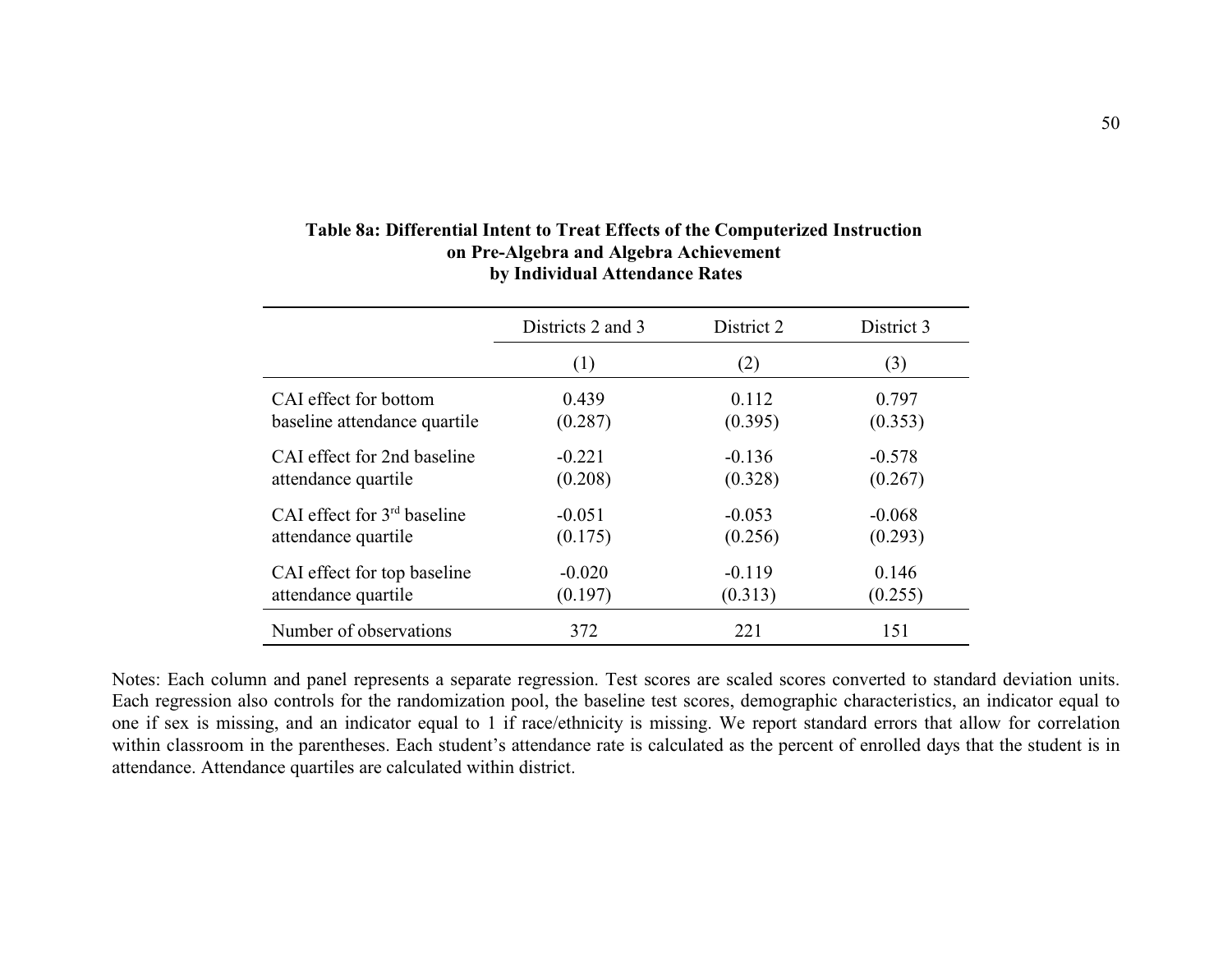|                            | District 2 and<br>District 3 | District 2 | District 3 |
|----------------------------|------------------------------|------------|------------|
| <b>CAI</b>                 | 2.131                        | 2.261      | 2.808      |
|                            | (1.017)                      | (1.220)    | (1.970)    |
| $CAI \times Average class$ | $-0.025$                     | $-0.025$   | $-0.034$   |
| attendance                 | (0.012)                      | (0.014)    | (0.022)    |
| Mean (std. deviation) of   | 83.287                       | 82.513     | 84.695     |
| class attendance rate      | (11.803)                     | (13.605)   | (7.307)    |
| Number of observations     | 564                          | 364        | <b>200</b> |

# **Table 8b: Differential Intent to Treat Effects of the Computerized Instruction on Pre-Algebra and Algebra Achievement by Class Characteristic: Attendance**

Notes: See notes for table 9a. Average class attendance is based on individual student attendance data for the year preceding the year of the experiment.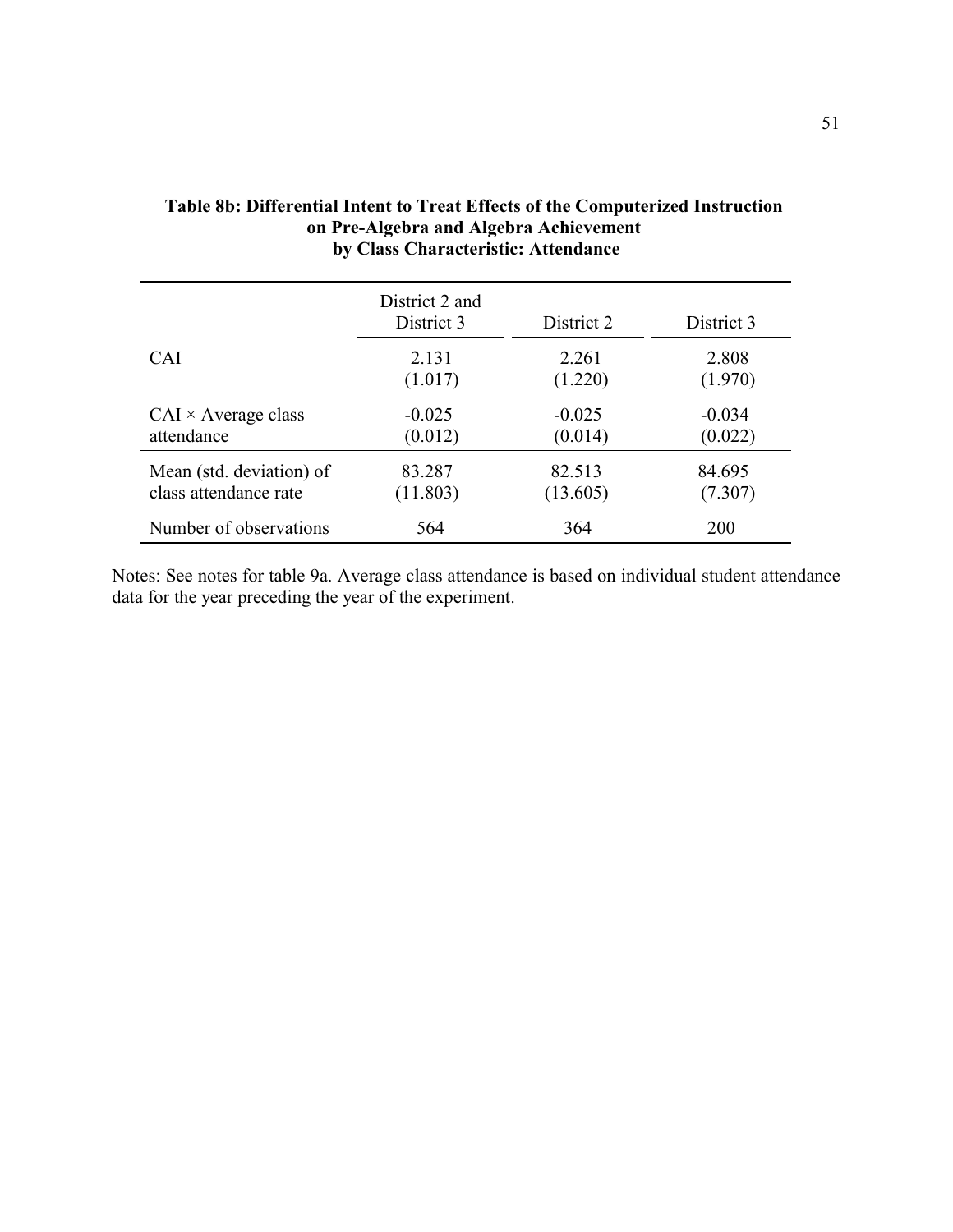|                         | All 3 Districts | Districts 1 and 2 | District 1 | District 2 | District 3 |
|-------------------------|-----------------|-------------------|------------|------------|------------|
|                         | (1)             | (2)               | (3)        | (4)        | (5)        |
| CAI                     | $-0.097$        | $-0.281$          | $-0.266$   | $-0.035$   | $-0.033$   |
|                         | (0.215)         | (0.254)           | (0.250)    | (0.920)    | (0.694)    |
| $CAI \times Class size$ | 0.010           | 0.020             | 0.019      | 0.011      | $-0.004$   |
|                         | (0.008)         | (0.011)           | (0.011)    | (0.042)    | (0.022)    |
| Mean class size         | 26.005          | 25.623            | 26.420     | 23.740     | 28.650     |
| (standard deviation)    | (6.623)         | (6.122)           | (6.330)    | (5.135)    | (8.976)    |
| Number of observations  | 1585            | 1385              | 973        | 412        | 200        |

## **Table 9: Differential Intent to Treat Effects of the Computerized Instruction on Pre-Algebra and Algebra Achievement by Class Size**

Notes: Each column represents a separate regression. Test scores are scaled scores converted to standard deviation units. Each regression also controls for the randomization pool, the baseline test scores, demographic characteristics, an indicator equal to one if sex is missing, and an indicator equal to 1 if race/ethnicity is missing. We report standard errors that allow for correlation within classroom in the parentheses.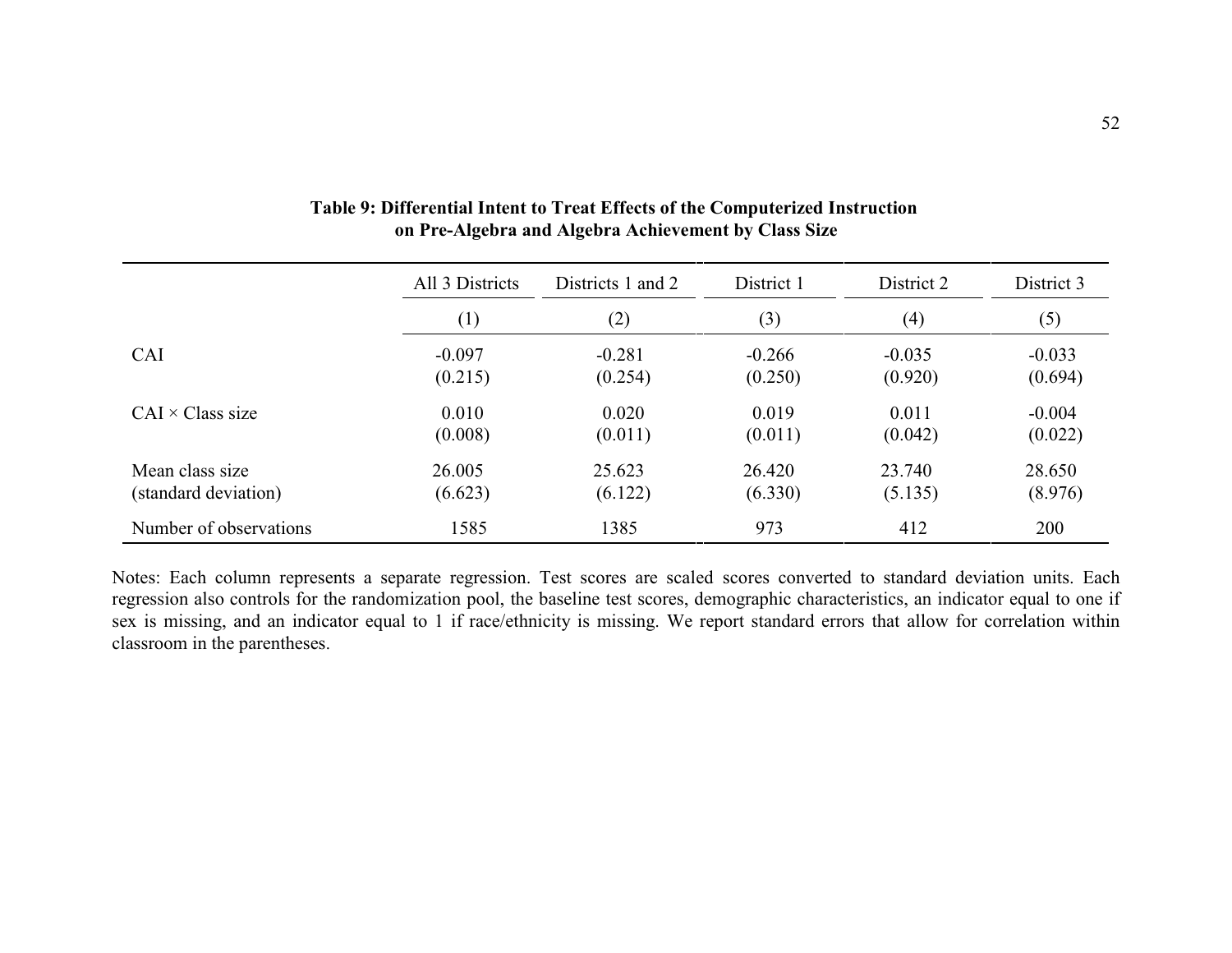|                                          | All 3 Districts | Districts 1 and 2 | District 1 | District 2 | District 3 |
|------------------------------------------|-----------------|-------------------|------------|------------|------------|
|                                          | (1)             | (2)               | (3)        | (4)        | (5)        |
| $CAI \times$ baseline standard deviation | 0.110           | $-0.064$          | $-0.118$   | 0.600      | 0.583      |
| for the class                            | (0.391)         | (0.387)           | (0.443)    | (0.921)    | (0.934)    |
|                                          | (6)             | (7)               | (8)        | (9)        | (10)       |
| $CAI \times$ baseline standard deviation | $-1.100$        | $-0.620$          | $-0.559$   | $-0.514$   | $-3.804$   |
| for the class                            | (0.560)         | (0.529)           | (0.594)    | (1.352)    | (0.369)    |
| $CAI \times class$ baseline standard     | 1.512           | 0.688             | 0.485      | 9.257      | 4.136      |
| deviation $\times$ I(large class)        | (0.892)         | (0.870)           | (0.907)    | (2.085)    | (0.711)    |
| Mean class baseline standard             | 0.781           | 0.782             | 0.774      | 0.802      | 0.773      |
| deviation (standard deviation)           | (0.160)         | (0.154)           | (0.157)    | (0.147)    | (0.193)    |
| Number of observations                   | 1585            | 1385              | 973        | 412        | 200        |

# **Table 10: Differential Intent to Treat Effects of the Computerized Instruction on Pre-Algebra and Algebra Achievement by Class Baseline Test Score Standard Deviation**

Notes: See notes for table 10. The coefficients in top and bottom panels are from different specifications. The median class size in the overall sample is 24 students. A large class is defined as having more than 24 students. A small class is defined as having 24 or fewer students.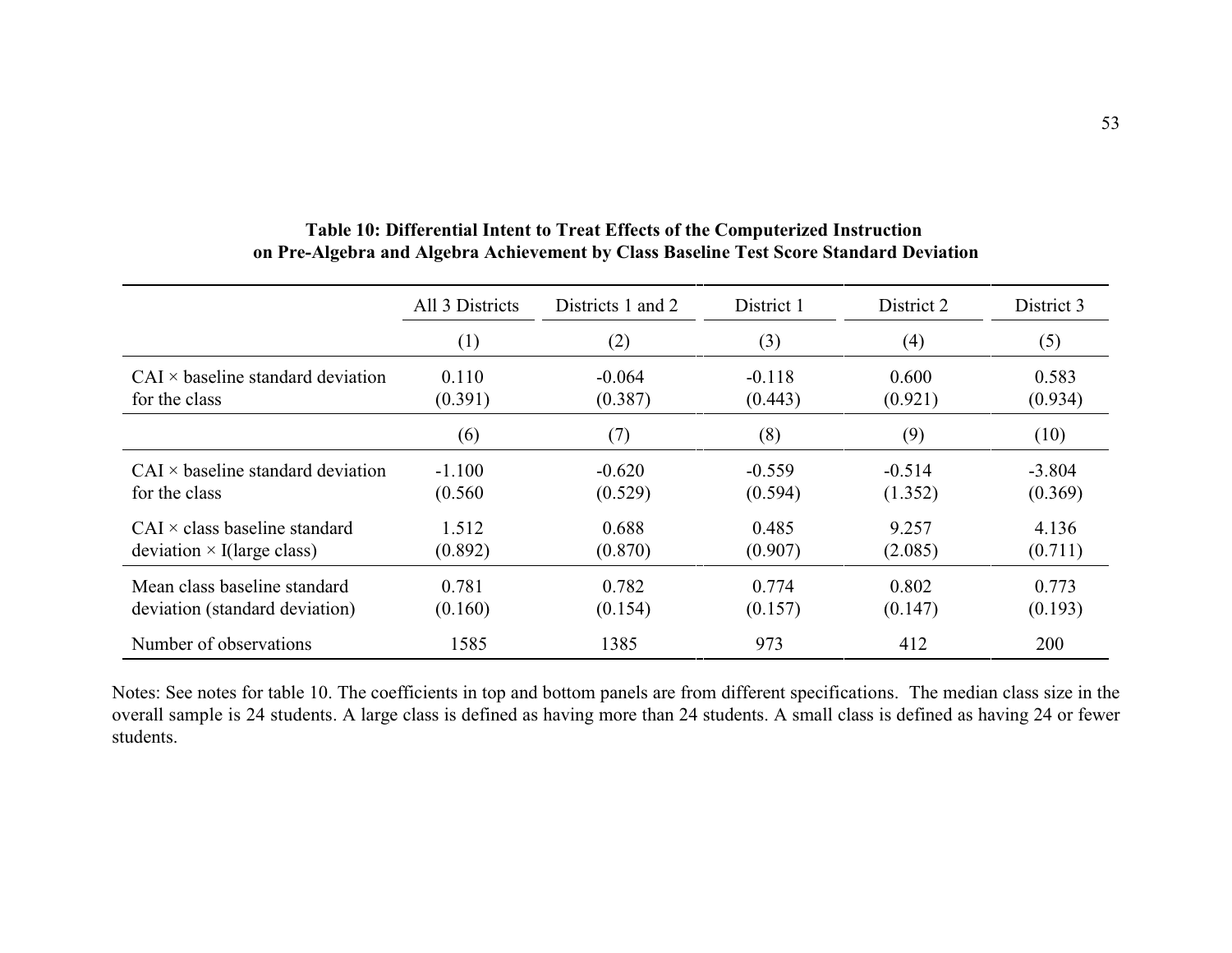|                               | Combined | District 1         | District 2     | District 3     |  |  |
|-------------------------------|----------|--------------------|----------------|----------------|--|--|
|                               |          | <b>Full Sample</b> |                |                |  |  |
| Number of schools             | 17       | 10                 | 4              | 3              |  |  |
| Number of randomization pools | 60       | 31                 | 19             | 10             |  |  |
| Number of classes             | 151      | 81                 | 46             | 24             |  |  |
| Number of teachers            | 61       | 39                 | 15             | $\overline{7}$ |  |  |
| Number of students            | 3541     | 1870               | 1062           | 609            |  |  |
|                               |          | Analysis Sample    |                |                |  |  |
| Number of schools             | 17       | 10                 | $\overline{4}$ | 3              |  |  |
| Number of randomization pools | 60       | 31                 | 19             | 10             |  |  |
| Number of classes             | 141      | 74                 | 44             | 23             |  |  |
| Number of teachers            | 57       | 36                 | 14             | $\overline{7}$ |  |  |
| Number of students            | 1585     | 973                | 412            | 200            |  |  |

**Appendix Table 1: Numbers of Schools Classes, Teachers, and Randomization Pools**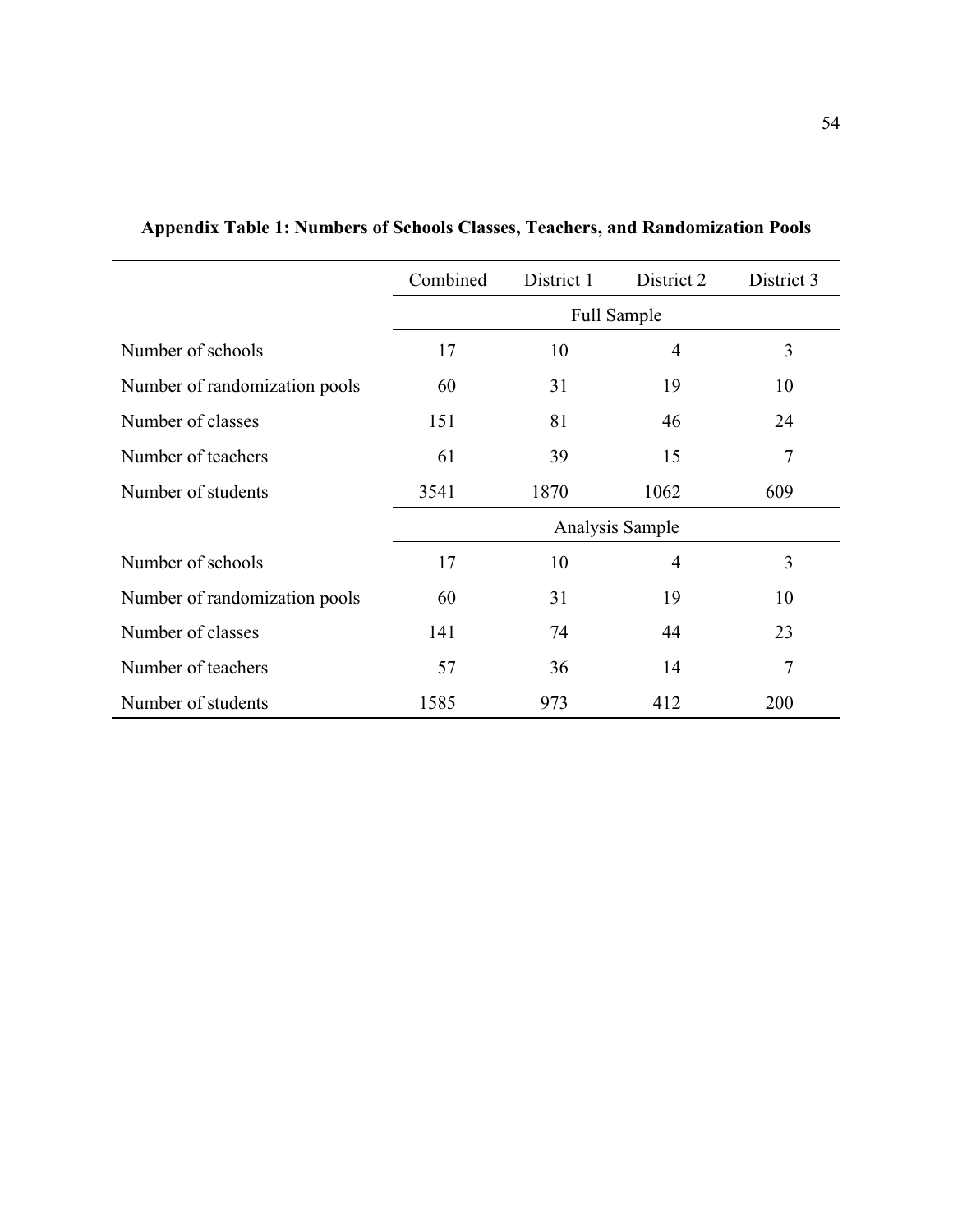|                              |                            | Random Assignment           |                          |  |
|------------------------------|----------------------------|-----------------------------|--------------------------|--|
|                              | Traditional<br>Instruction | Computerized<br>Instruction | p-value of<br>difference |  |
| District #1                  |                            |                             |                          |  |
| Baseline algebra test score  | 24.6                       | 24.7                        | 0.285                    |  |
| Baseline state test score    | 9.2                        | 9.2                         | 0.990                    |  |
| Baseline district test score | 3.0                        | 3.7                         | 0.107                    |  |
| Female                       | 51.5                       | 47.8                        | 0.128                    |  |
| African American             | 98.0                       | 97.8                        | 0.260                    |  |
| Hispanic                     | 0.6                        | 0.8                         | 0.821                    |  |
| Class size                   | 25.3                       | 25.5                        | 0.949                    |  |
| District #2                  |                            |                             |                          |  |
| Baseline algebra test score  | 24.6                       | 24.7                        | 0.823                    |  |
| Baseline state test score    | 6.6                        | 6.7                         | 0.558                    |  |
| Female                       | 43.9                       | 44.8                        | 0.561                    |  |
| African American             | 51.3                       | 44.8                        | 0.566                    |  |
| Hispanic                     | 42.6                       | 48.1                        | 0.204                    |  |
| Class size                   | 24.1                       | 24.6                        | 0.369                    |  |
| District #3                  |                            |                             |                          |  |
| Baseline algebra test score  | 25.0                       | 24.9                        | 0.904                    |  |
| Baseline state test score    | 16.7                       | 16.7                        | 0.992                    |  |
| Female                       | 43.2                       | 48.2                        | 0.482                    |  |
| African American             | 92.7                       | 95.6                        | 0.126                    |  |
| Hispanic                     | 0.7                        | 0.8                         | 0.792                    |  |

# **Appendix Table 2a: Randomization of Treatment and Control (Using Full Sample)**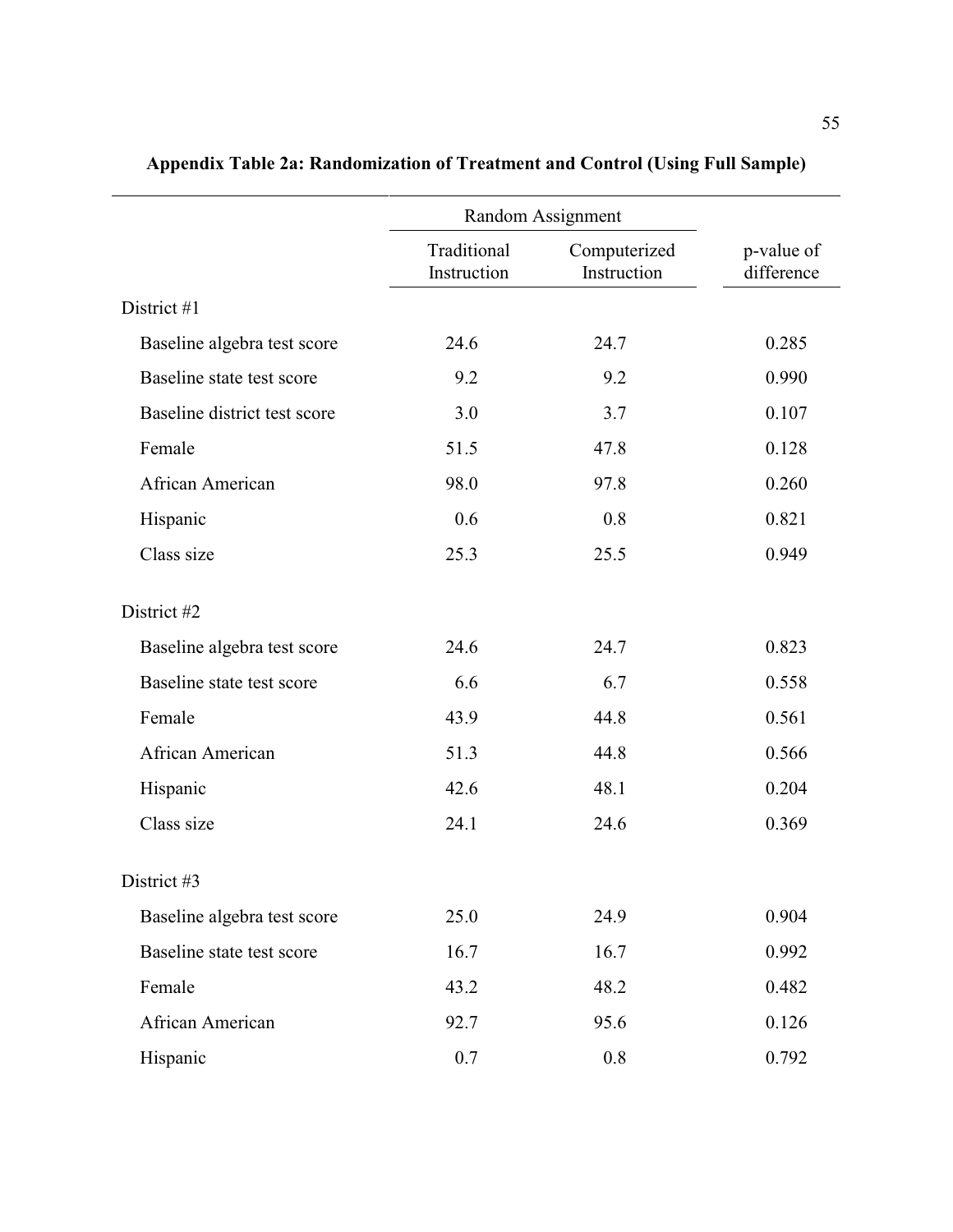| C17A<br>14 L<br>---------- | ____ | $  -$ | ~<br>ں ر<br>$- - -$ |
|----------------------------|------|-------|---------------------|
|                            |      |       |                     |

Notes: All test scores are scaled scores converted to standard deviation units. The test for a difference in mean characteristic by random assignment is based on a regression of the characteristic on an indicator for random assignment and randomization pool fixed effects allowing for correlation in standard errors at the classroom level. We report the p-value for the ttest that the coefficient on the random assignment indicator equals zero. For district #1: baseline algebra test scores are available for 700 treatment students and 624 controls; baseline state test scores are available for 474 treatment students and 387 controls; baseline district test scores are available for 110 treatment students and 147 controls; and demographic data are available for 831 treatment students and 689 controls. For district #2: baseline algebra test scores are available for 280 treatment students and 351 controls; baseline state test scores are available for 243 treatment students and 348 controls; and demographic data are available for 397 treatment students and 556 controls. For district #3: baseline algebra test scores are available for 165 treatment students and 158 controls; baseline state test scores are available for 151 treatment students and 172 controls; and demographic data are available for 249 treatment students and 287 controls.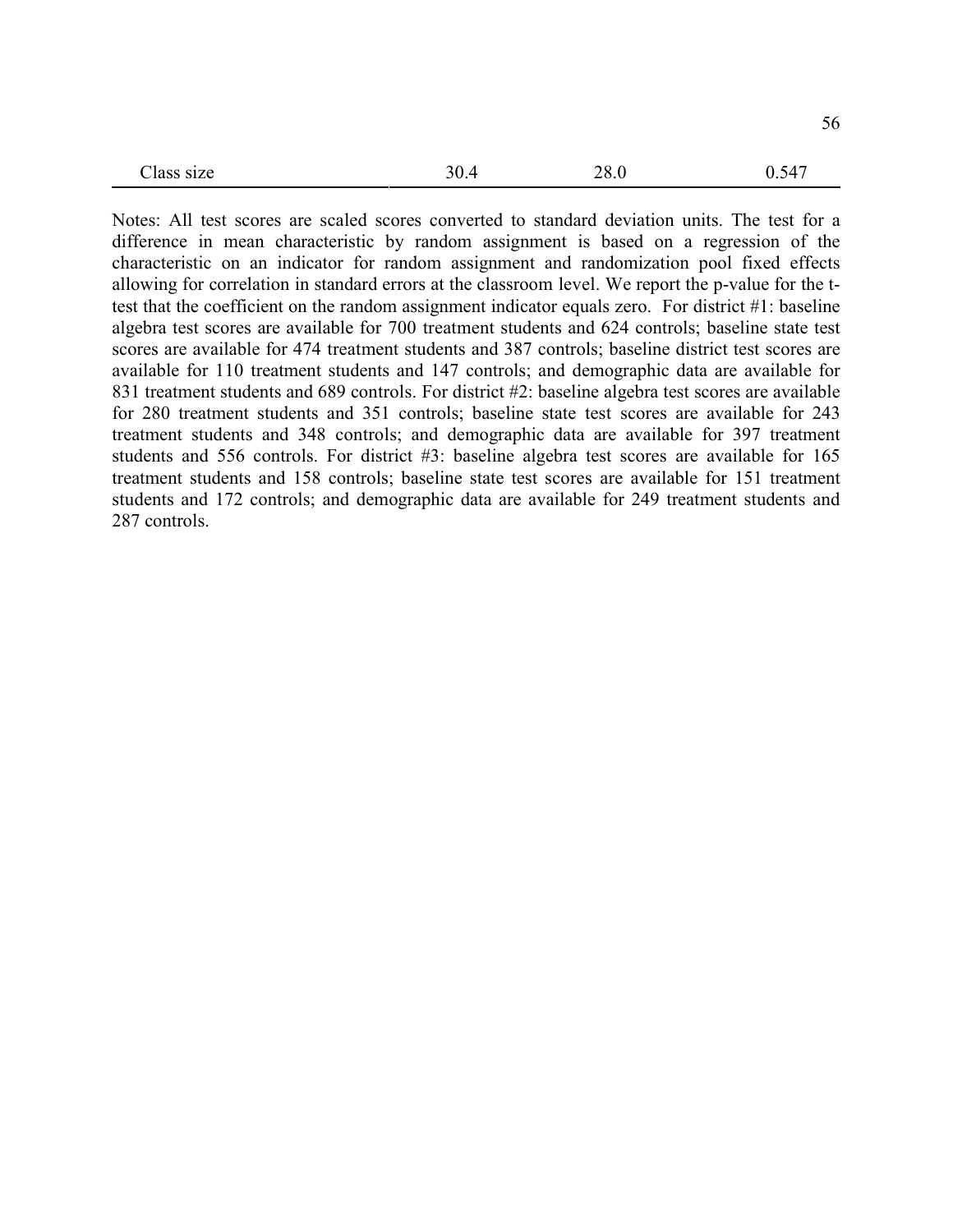|                              |                            | Random Assignment           |                          |  |
|------------------------------|----------------------------|-----------------------------|--------------------------|--|
|                              | Traditional<br>Instruction | Computerized<br>Instruction | p-value of<br>difference |  |
| District #1                  |                            |                             |                          |  |
| Baseline algebra test score  | 24.7                       | 24.7                        | 0.487                    |  |
| Baseline state test score    | 9.3                        | 9.5                         | 0.854                    |  |
| Baseline district test score | 3.2                        | 3.7                         | 0.093                    |  |
| Female                       | 53.6                       | 50.6                        | 0.092                    |  |
| African American             | 96.9                       | 97.2                        | 0.239                    |  |
| Hispanic                     | 0.7                        | 1.1                         | 0.977                    |  |
| Class size                   | 26.0                       | 26.8                        | 0.481                    |  |
| District #2                  |                            |                             |                          |  |
| Baseline algebra test score  | 24.7                       | 25.0                        | 0.274                    |  |
| Baseline state test score    | 6.7                        | 6.9                         | 0.200                    |  |
| Female                       | 48.0                       | 45.1                        | 0.634                    |  |
| African American             | 49.3                       | 44.5                        | 0.061                    |  |
| Hispanic                     | 43.7                       | 46.2                        | 0.054                    |  |
| Class size                   | 23.5                       | 24.0                        | 0.353                    |  |
| District #3                  |                            |                             |                          |  |
| Baseline algebra test score  | 25.1                       | 25.0                        | 0.320                    |  |
| Baseline state test score    | 16.9                       | 16.8                        | 0.437                    |  |
| Female                       | 48.0                       | 47.5                        | 0.808                    |  |
| African American             | 94.0                       | 94.9                        | 0.290                    |  |
| Hispanic                     | 0.0                        | 1.0                         | 0.161                    |  |
| Class size                   | 30.2                       | 27.1                        | 0.462                    |  |

# **Appendix Table 2b: Assessing Random Assignment with the Analysis Sample**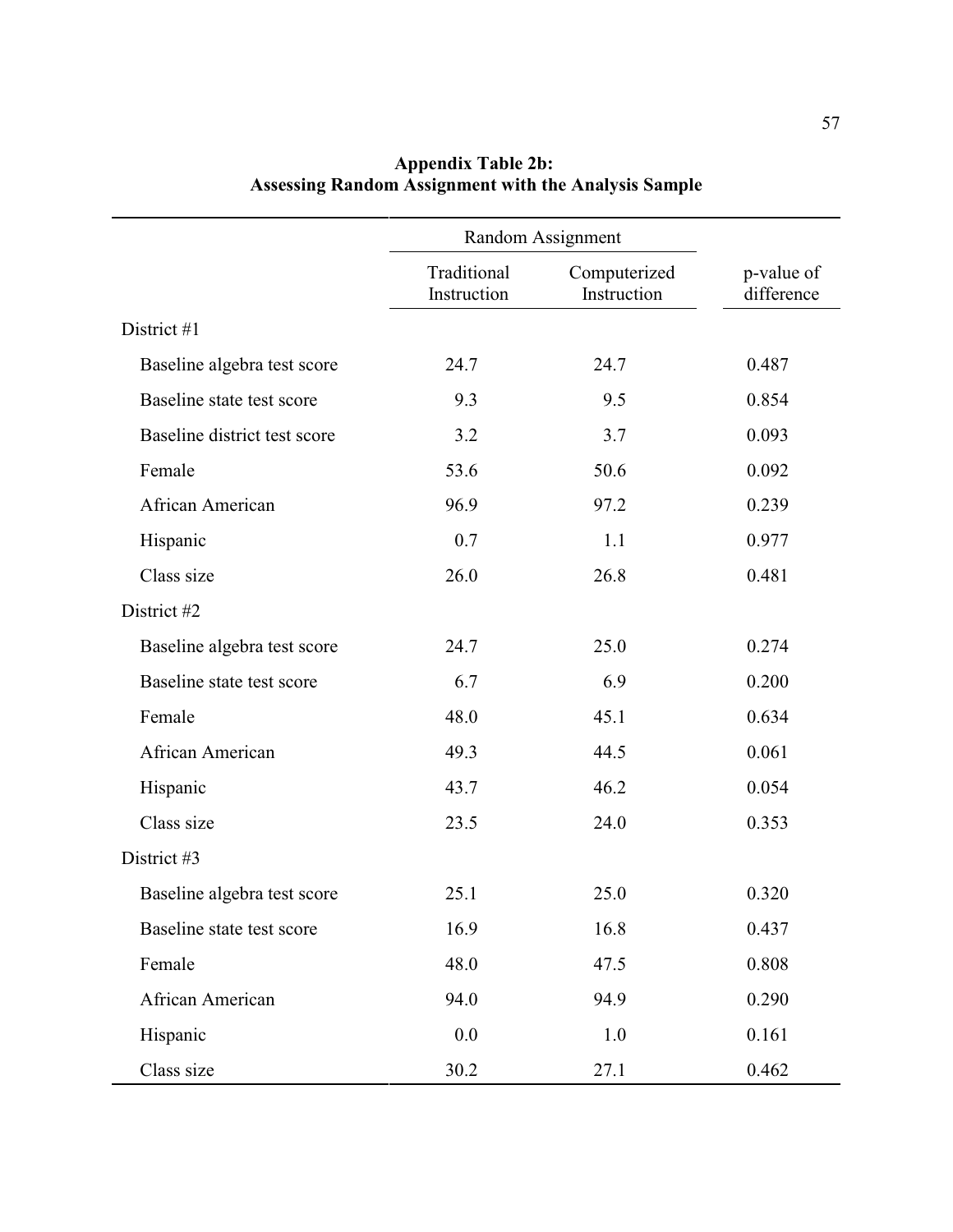| The cost of CAI                                                                                                                                                                                                                              |                         |                                                |               |                |                   |                    |                           |                     |
|----------------------------------------------------------------------------------------------------------------------------------------------------------------------------------------------------------------------------------------------|-------------------------|------------------------------------------------|---------------|----------------|-------------------|--------------------|---------------------------|---------------------|
| School                                                                                                                                                                                                                                       | Number<br>of<br>Classes | Total<br>number of<br><b>Students</b>          | Class<br>size | Periods        | CAI class<br>size | CAI labs<br>needed | Annual<br>cost per<br>lab | Cost per<br>student |
|                                                                                                                                                                                                                                              | (1)                     | (2)                                            | (3)           | (4)            | (5)               | (6)                | (7)                       | (8)                 |
| School A                                                                                                                                                                                                                                     | 22                      | 730                                            | 33.2          | 8              | 30.0              | 3.0                | \$52,381                  | \$218               |
| School B                                                                                                                                                                                                                                     | 12                      | 321                                            | 26.8          | 8              | 26.8              | 1.5                | \$52,381                  | \$245               |
| District 1 analysis sample                                                                                                                                                                                                                   | 74                      | 1736                                           | 23.5          | $8\phantom{.}$ | 23.5              | 9.3                | \$52,381                  | \$279               |
|                                                                                                                                                                                                                                              |                         | The cost of reducing class size to 13 students |               |                |                   |                    |                           |                     |
| Total<br>Number<br><b>New</b><br>New total<br>$Salary +$<br>of<br>number of<br>Class<br>math<br>teachers<br>benefits<br>Cost per<br>Periods<br>School<br>Classes<br><b>Students</b><br>student<br>classes<br>required<br>per teacher<br>size |                         |                                                |               |                |                   |                    |                           |                     |
|                                                                                                                                                                                                                                              | (1)                     | (2)                                            | (3)           | (4)            | (5)               | (6)                | (7)                       | (8)                 |
| School A                                                                                                                                                                                                                                     | 22                      | 730                                            | 33.2          | 6              | 56.2              | 5.7                | \$42,143                  | \$329               |
| School B                                                                                                                                                                                                                                     | 12                      | 321                                            | 26.8          | 6              | 24.7              | 2.1                | \$42,143                  | \$278               |
| District 1 analysis sample                                                                                                                                                                                                                   | 74                      | 1736                                           | 23.5          | 6              | 133.5             | 9.9                | \$42,143                  | \$241               |

# **Appendix Table 3: Cost Comparisons**

Notes: The information on number of classes and number of students for schools A and B apply to all algebra and pre-algebra classes in the school while the information on the number of classes and students for the analysis samples only applies to classes that are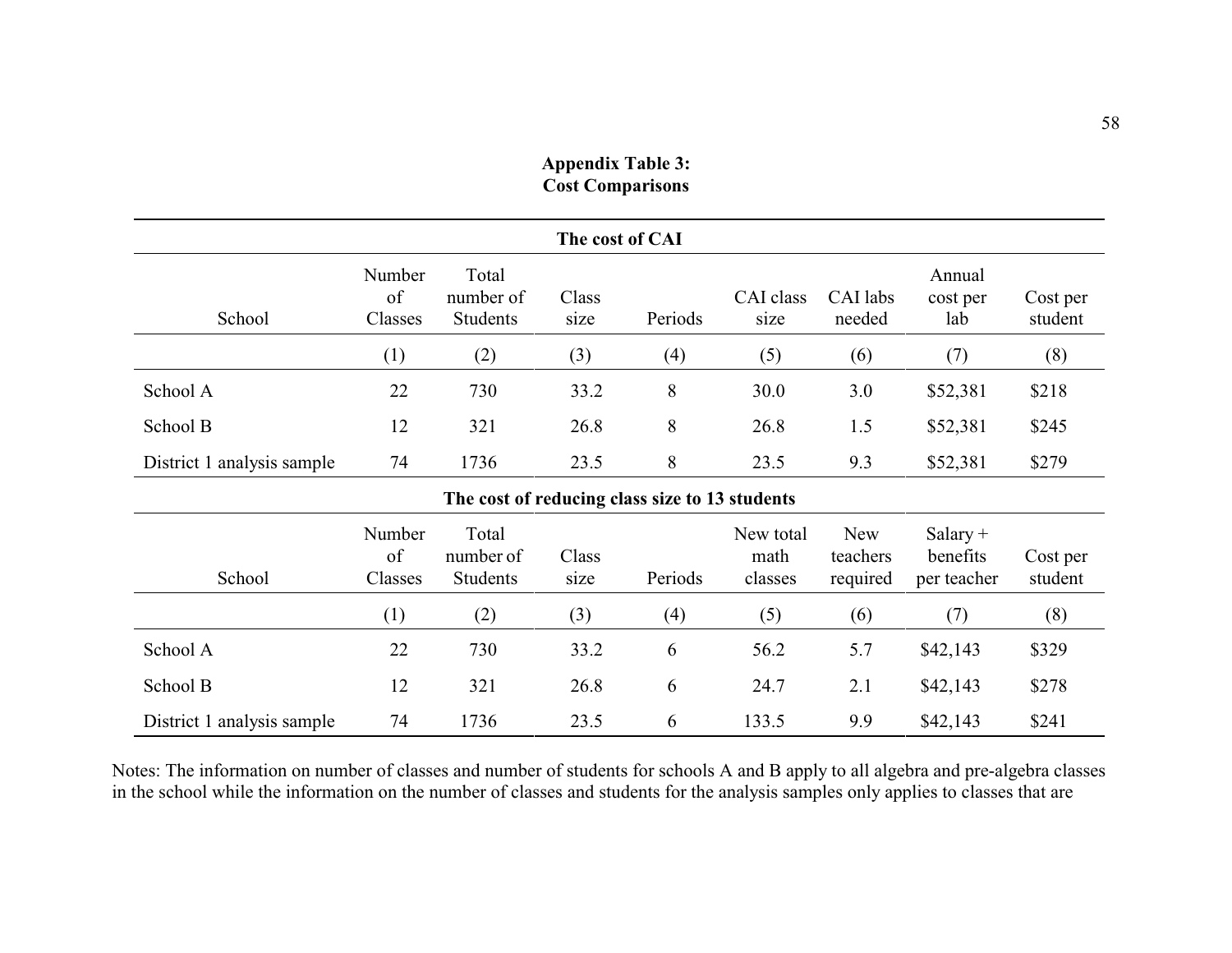represented in our analysis sample. The number of CAI labs needed equals the total number of students divided by the number of students each lab serves each day. We assume that the computer lab can be used for the number of periods specified in column (4) of the top panel and that each CAI class is equal to average class size with a maximum of 30 students (column 5). We assume the cost of the lab equals \$250,000 in fixed costs plus \$50,000 every 3 years for training, support, and maintenance and that the lab will be good for 7 years. New total math classes in column (5) of the bottom panel equals the number of math classes needed for an average class size of 13 students. Assuming each teacher teaches the number of periods in column (4), column (6) represents the number of new teachers needed to reduce class size to 13 students. Salary is based on the salary schedule for teachers in district 1 with no experience. We assume that salary equals 70 percent of total compensation costs.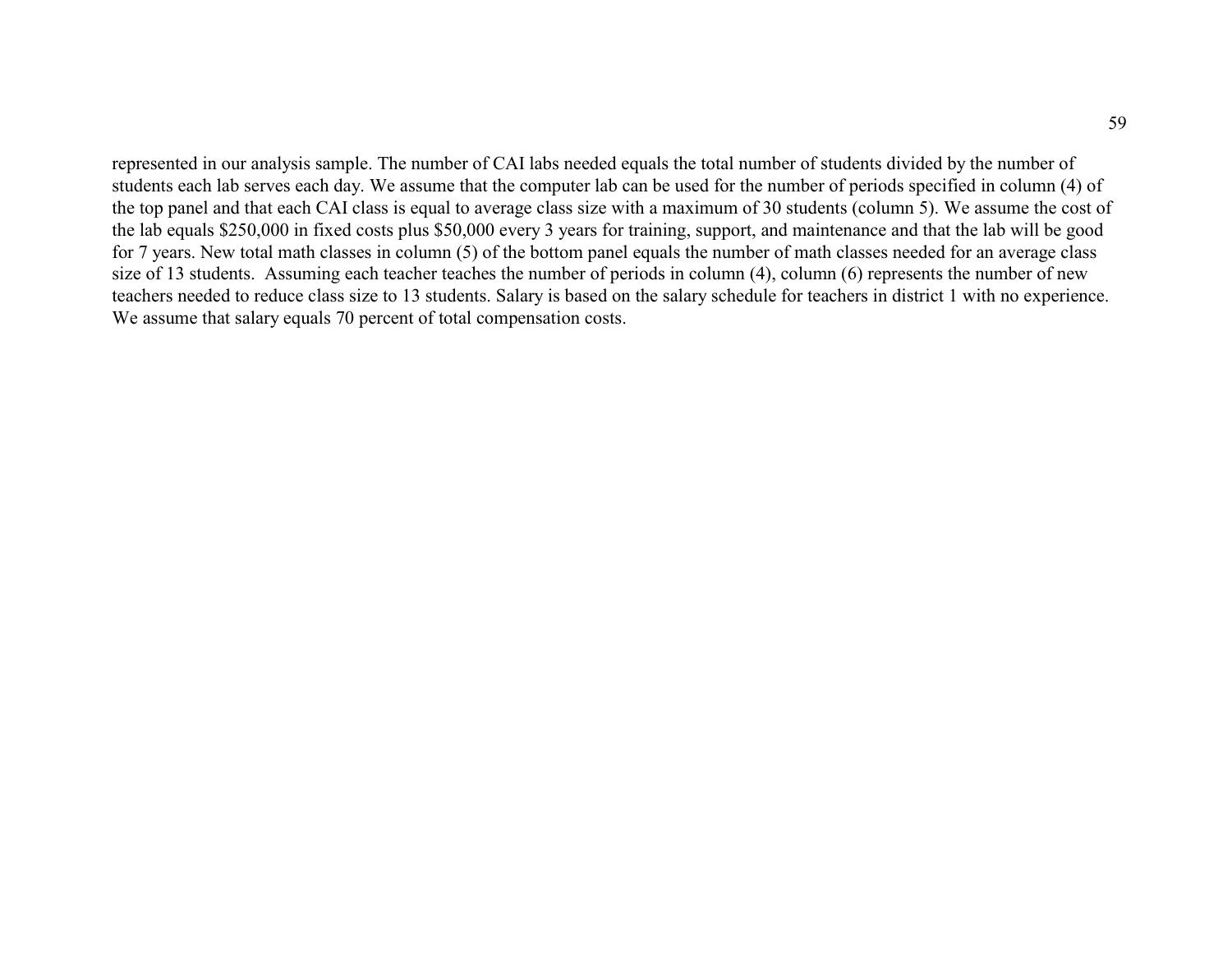# **Working Paper Series**

A series of research studies on regional economic issues relating to the Seventh Federal Reserve District, and on financial and economic topics.

| Standing Facilities and Interbank Borrowing: Evidence from the Federal Reserve's<br>New Discount Window<br>Craig Furfine                              | <b>WP-04-01</b> |
|-------------------------------------------------------------------------------------------------------------------------------------------------------|-----------------|
| Netting, Financial Contracts, and Banks: The Economic Implications<br>William J. Bergman, Robert R. Bliss, Christian A. Johnson and George G. Kaufman | <b>WP-04-02</b> |
| Real Effects of Bank Competition<br>Nicola Cetorelli                                                                                                  | <b>WP-04-03</b> |
| Finance as a Barrier To Entry: Bank Competition and Industry Structure in<br>Local U.S. Markets?<br>Nicola Cetorelli and Philip E. Strahan            | WP-04-04        |
| The Dynamics of Work and Debt<br>Jeffrey R. Campbell and Zvi Hercowitz                                                                                | <b>WP-04-05</b> |
| Fiscal Policy in the Aftermath of 9/11<br>Jonas Fisher and Martin Eichenbaum                                                                          | <b>WP-04-06</b> |
| Merger Momentum and Investor Sentiment: The Stock Market Reaction<br>To Merger Announcements<br>Richard J. Rosen                                      | <b>WP-04-07</b> |
| Earnings Inequality and the Business Cycle<br>Gadi Barlevy and Daniel Tsiddon                                                                         | <b>WP-04-08</b> |
| Platform Competition in Two-Sided Markets: The Case of Payment Networks<br>Sujit Chakravorti and Roberto Roson                                        | <b>WP-04-09</b> |
| Nominal Debt as a Burden on Monetary Policy<br>Javier Díaz-Giménez, Giorgia Giovannetti, Ramon Marimon, and Pedro Teles                               | <b>WP-04-10</b> |
| On the Timing of Innovation in Stochastic Schumpeterian Growth Models<br>Gadi Barlevy                                                                 | <b>WP-04-11</b> |
| Policy Externalities: How US Antidumping Affects Japanese Exports to the EU<br>Chad P. Bown and Meredith A. Crowley                                   | <b>WP-04-12</b> |
| Sibling Similarities, Differences and Economic Inequality<br>Bhashkar Mazumder                                                                        | <b>WP-04-13</b> |
| Determinants of Business Cycle Comovement: A Robust Analysis<br>Marianne Baxter and Michael A. Kouparitsas                                            | <b>WP-04-14</b> |
| The Occupational Assimilation of Hispanics in the U.S.: Evidence from Panel Data<br>Maude Toussaint-Comeau                                            | <b>WP-04-15</b> |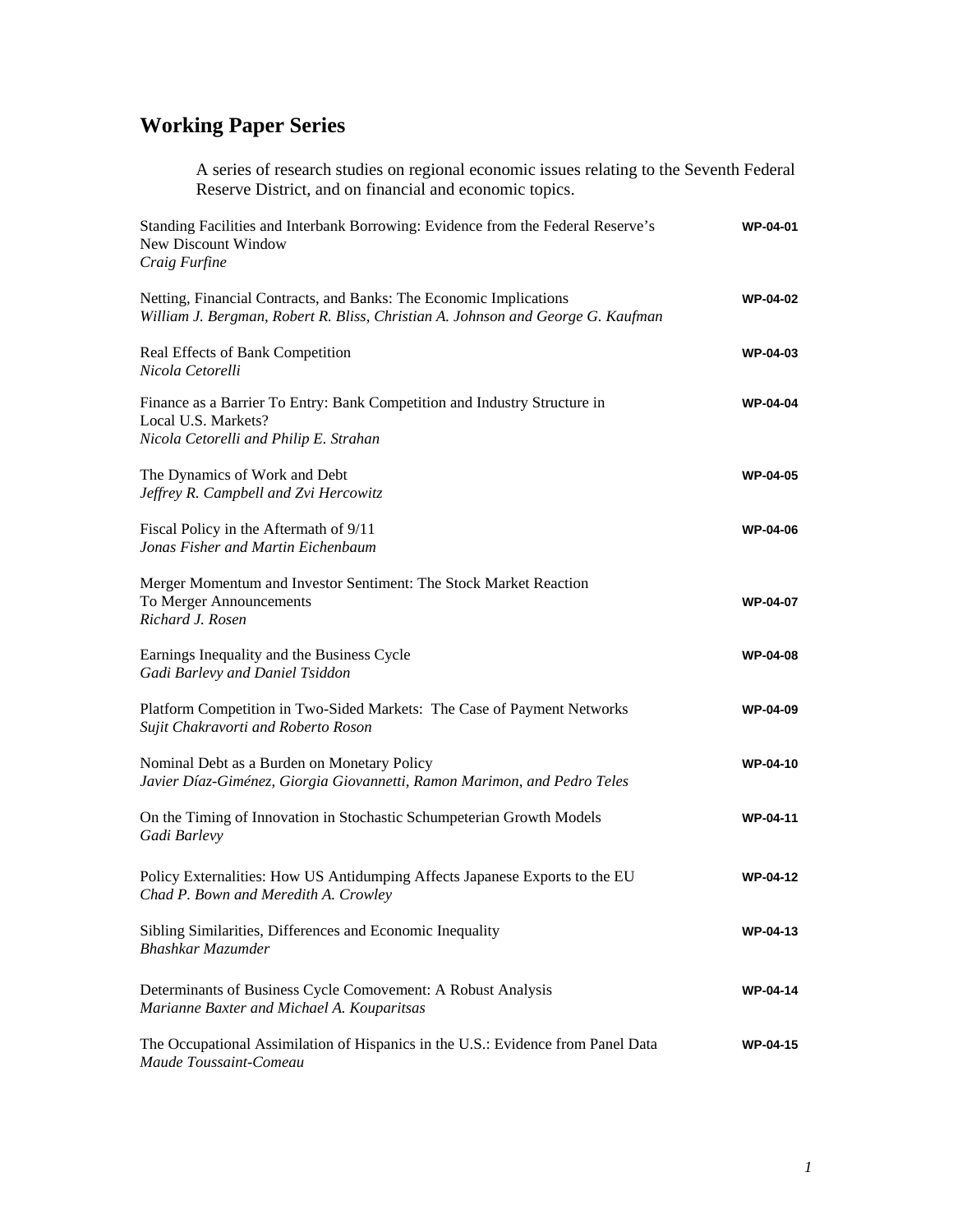| Reading, Writing, and Raisinets <sup>1</sup> : Are School Finances Contributing to Children's Obesity?<br>Patricia M. Anderson and Kristin F. Butcher | WP-04-16        |
|-------------------------------------------------------------------------------------------------------------------------------------------------------|-----------------|
| Learning by Observing: Information Spillovers in the Execution and Valuation<br>of Commercial Bank M&As<br>Gayle DeLong and Robert DeYoung            | <b>WP-04-17</b> |
| Prospects for Immigrant-Native Wealth Assimilation:<br>Evidence from Financial Market Participation<br>Una Okonkwo Osili and Anna Paulson             | <b>WP-04-18</b> |
| Individuals and Institutions: Evidence from International Migrants in the U.S.<br>Una Okonkwo Osili and Anna Paulson                                  | <b>WP-04-19</b> |
| Are Technology Improvements Contractionary?<br>Susanto Basu, John Fernald and Miles Kimball                                                           | <b>WP-04-20</b> |
| The Minimum Wage, Restaurant Prices and Labor Market Structure<br>Daniel Aaronson, Eric French and James MacDonald                                    | <b>WP-04-21</b> |
| Betcha can't acquire just one: merger programs and compensation<br>Richard J. Rosen                                                                   | <b>WP-04-22</b> |
| Not Working: Demographic Changes, Policy Changes,<br>and the Distribution of Weeks (Not) Worked<br>Lisa Barrow and Kristin F. Butcher                 | <b>WP-04-23</b> |
| The Role of Collateralized Household Debt in Macroeconomic Stabilization<br>Jeffrey R. Campbell and Zvi Hercowitz                                     | <b>WP-04-24</b> |
| Advertising and Pricing at Multiple-Output Firms: Evidence from U.S. Thrift Institutions<br>Robert DeYoung and Evren Örs                              | <b>WP-04-25</b> |
| Monetary Policy with State Contingent Interest Rates<br>Bernardino Adão, Isabel Correia and Pedro Teles                                               | <b>WP-04-26</b> |
| Comparing location decisions of domestic and foreign auto supplier plants<br>Thomas Klier, Paul Ma and Daniel P. McMillen                             | <b>WP-04-27</b> |
| China's export growth and US trade policy<br>Chad P. Bown and Meredith A. Crowley                                                                     | <b>WP-04-28</b> |
| Where do manufacturing firms locate their Headquarters?<br>J. Vernon Henderson and Yukako Ono                                                         | <b>WP-04-29</b> |
| Monetary Policy with Single Instrument Feedback Rules<br>Bernardino Adão, Isabel Correia and Pedro Teles                                              | <b>WP-04-30</b> |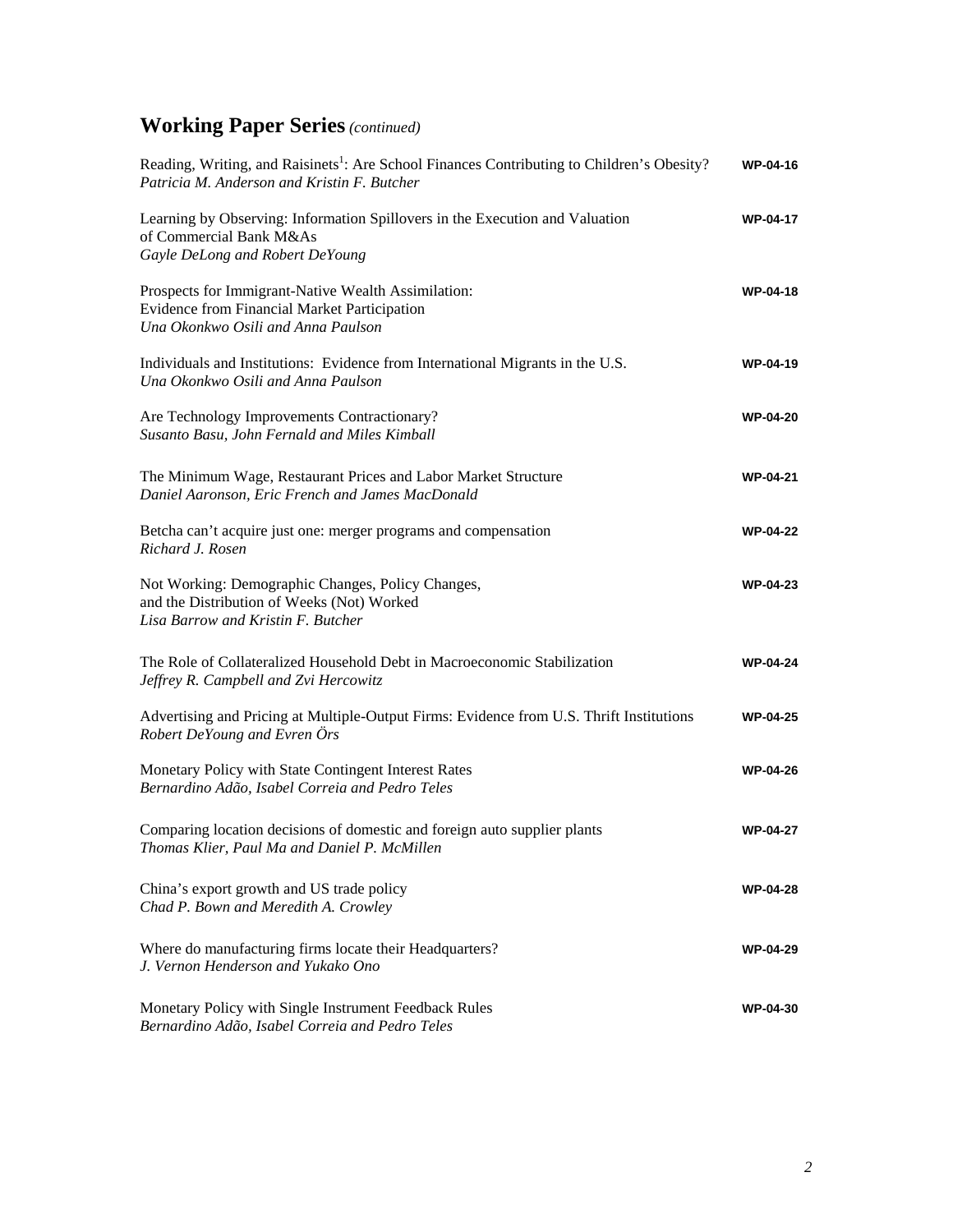| Firm-Specific Capital, Nominal Rigidities and the Business Cycle<br>David Altig, Lawrence J. Christiano, Martin Eichenbaum and Jesper Linde         | <b>WP-05-01</b> |
|-----------------------------------------------------------------------------------------------------------------------------------------------------|-----------------|
| Do Returns to Schooling Differ by Race and Ethnicity?<br>Lisa Barrow and Cecilia Elena Rouse                                                        | <b>WP-05-02</b> |
| Derivatives and Systemic Risk: Netting, Collateral, and Closeout<br>Robert R. Bliss and George G. Kaufman                                           | <b>WP-05-03</b> |
| Risk Overhang and Loan Portfolio Decisions<br>Robert DeYoung, Anne Gron and Andrew Winton                                                           | <b>WP-05-04</b> |
| Characterizations in a random record model with a non-identically distributed initial record<br>Gadi Barlevy and H. N. Nagaraja                     | <b>WP-05-05</b> |
| Price discovery in a market under stress: the U.S. Treasury market in fall 1998<br>Craig H. Furfine and Eli M. Remolona                             | <b>WP-05-06</b> |
| Politics and Efficiency of Separating Capital and Ordinary Government Budgets<br>Marco Bassetto with Thomas J. Sargent                              | <b>WP-05-07</b> |
| Rigid Prices: Evidence from U.S. Scanner Data<br>Jeffrey R. Campbell and Benjamin Eden                                                              | <b>WP-05-08</b> |
| Entrepreneurship, Frictions, and Wealth<br>Marco Cagetti and Mariacristina De Nardi                                                                 | <b>WP-05-09</b> |
| Wealth inequality: data and models<br>Marco Cagetti and Mariacristina De Nardi                                                                      | <b>WP-05-10</b> |
| What Determines Bilateral Trade Flows?<br>Marianne Baxter and Michael A. Kouparitsas                                                                | WP-05-11        |
| Intergenerational Economic Mobility in the U.S., 1940 to 2000<br>Daniel Aaronson and Bhashkar Mazumder                                              | WP-05-12        |
| Differential Mortality, Uncertain Medical Expenses, and the Saving of Elderly Singles<br>Mariacristina De Nardi, Eric French, and John Bailey Jones | WP-05-13        |
| Fixed Term Employment Contracts in an Equilibrium Search Model<br>Fernando Alvarez and Marcelo Veracierto                                           | <b>WP-05-14</b> |
| Causality, Causality, Causality: The View of Education Inputs and Outputs from Economics<br>Lisa Barrow and Cecilia Elena Rouse                     | WP-05-15        |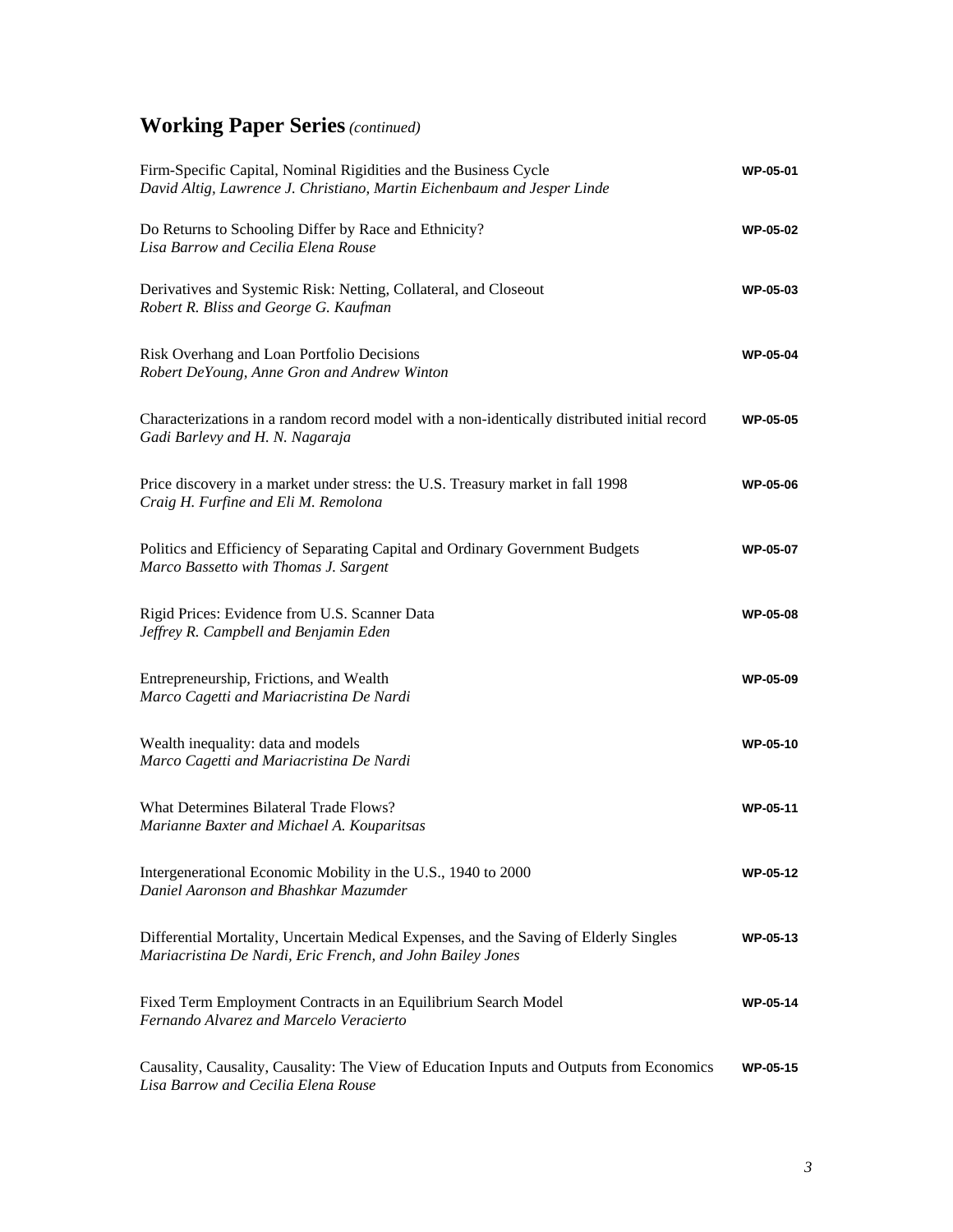| <b>Competition in Large Markets</b><br>Jeffrey R. Campbell                                                                                                                      | <b>WP-05-16</b> |
|---------------------------------------------------------------------------------------------------------------------------------------------------------------------------------|-----------------|
| Why Do Firms Go Public? Evidence from the Banking Industry<br>Richard J. Rosen, Scott B. Smart and Chad J. Zutter                                                               | <b>WP-05-17</b> |
| Clustering of Auto Supplier Plants in the U.S.: GMM Spatial Logit for Large Samples<br>Thomas Klier and Daniel P. McMillen                                                      | <b>WP-05-18</b> |
| Why are Immigrants' Incarceration Rates So Low?<br>Evidence on Selective Immigration, Deterrence, and Deportation<br>Kristin F. Butcher and Anne Morrison Piehl                 | <b>WP-05-19</b> |
| Constructing the Chicago Fed Income Based Economic Index – Consumer Price Index:<br>Inflation Experiences by Demographic Group: 1983-2005<br>Leslie McGranahan and Anna Paulson | <b>WP-05-20</b> |
| Universal Access, Cost Recovery, and Payment Services<br>Sujit Chakravorti, Jeffery W. Gunther, and Robert R. Moore                                                             | <b>WP-05-21</b> |
| Supplier Switching and Outsourcing<br>Yukako Ono and Victor Stango                                                                                                              | <b>WP-05-22</b> |
| Do Enclaves Matter in Immigrants' Self-Employment Decision?<br>Maude Toussaint-Comeau                                                                                           | <b>WP-05-23</b> |
| The Changing Pattern of Wage Growth for Low Skilled Workers<br>Eric French, Bhashkar Mazumder and Christopher Taber                                                             | <b>WP-05-24</b> |
| U.S. Corporate and Bank Insolvency Regimes: An Economic Comparison and Evaluation<br>Robert R. Bliss and George G. Kaufman                                                      | <b>WP-06-01</b> |
| Redistribution, Taxes, and the Median Voter<br>Marco Bassetto and Jess Benhabib                                                                                                 | <b>WP-06-02</b> |
| <b>Identification of Search Models with Initial Condition Problems</b><br>Gadi Barlevy and H. N. Nagaraja                                                                       | <b>WP-06-03</b> |
| <b>Tax Riots</b><br>Marco Bassetto and Christopher Phelan                                                                                                                       | <b>WP-06-04</b> |
| The Tradeoff between Mortgage Prepayments and Tax-Deferred Retirement Savings<br>Gene Amromin, Jennifer Huang, and Clemens Sialm                                                | <b>WP-06-05</b> |
| Why are safeguards needed in a trade agreement?<br>Meredith A. Crowley                                                                                                          | <b>WP-06-06</b> |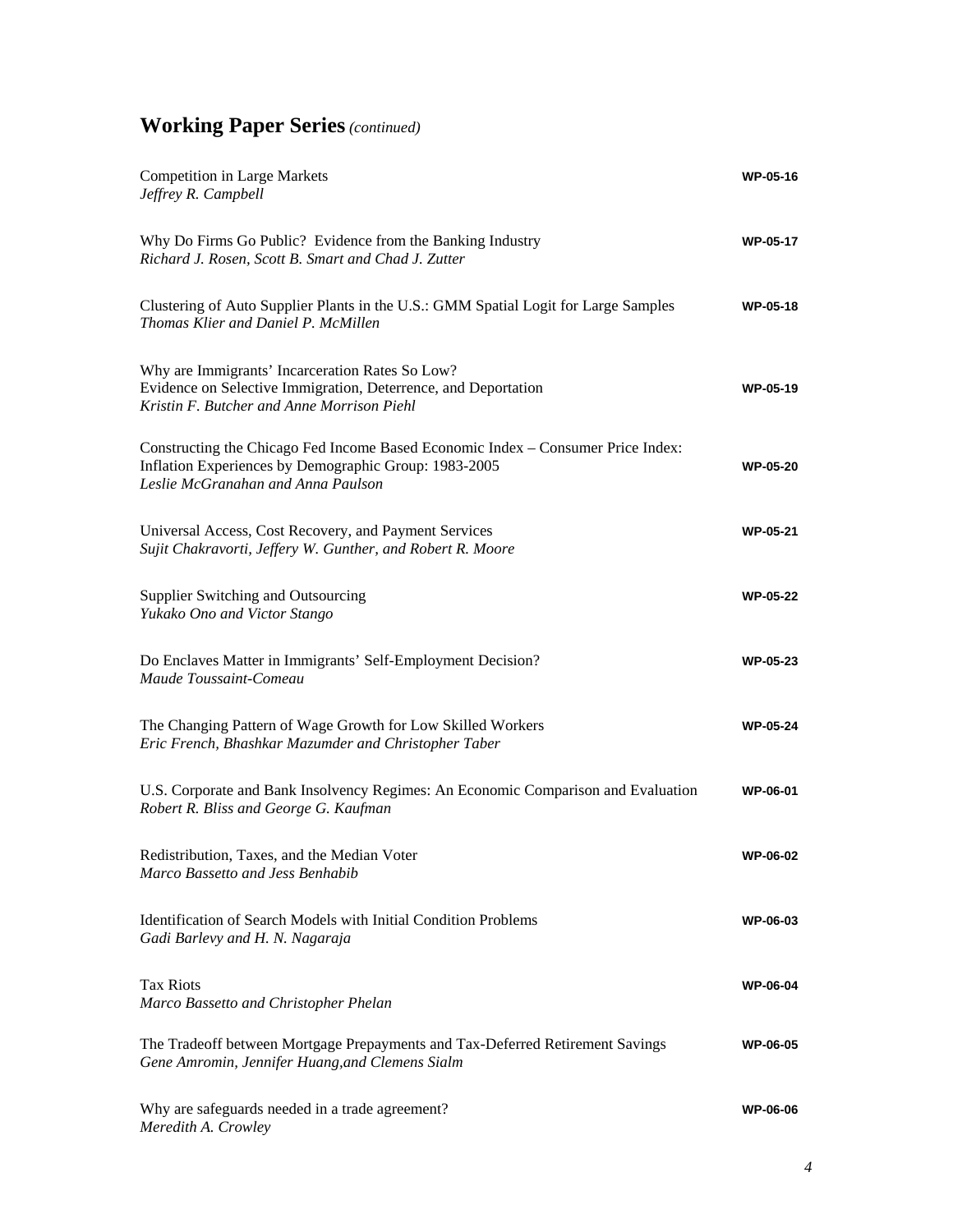| Taxation, Entrepreneurship, and Wealth<br>Marco Cagetti and Mariacristina De Nardi                                                                                     | <b>WP-06-07</b> |
|------------------------------------------------------------------------------------------------------------------------------------------------------------------------|-----------------|
| A New Social Compact: How University Engagement Can Fuel Innovation<br>Laura Melle, Larry Isaak, and Richard Mattoon                                                   | <b>WP-06-08</b> |
| Mergers and Risk<br>Craig H. Furfine and Richard J. Rosen                                                                                                              | <b>WP-06-09</b> |
| Two Flaws in Business Cycle Accounting<br>Lawrence J. Christiano and Joshua M. Davis                                                                                   | WP-06-10        |
| Do Consumers Choose the Right Credit Contracts?<br>Sumit Agarwal, Souphala Chomsisengphet, Chunlin Liu, and Nicholas S. Souleles                                       | WP-06-11        |
| Chronicles of a Deflation Unforetold<br>François R. Velde                                                                                                              | <b>WP-06-12</b> |
| Female Offenders Use of Social Welfare Programs Before and After Jail and Prison:<br>Does Prison Cause Welfare Dependency?<br>Kristin F. Butcher and Robert J. LaLonde | WP-06-13        |
| Eat or Be Eaten: A Theory of Mergers and Firm Size<br>Gary Gorton, Matthias Kahl, and Richard Rosen                                                                    | <b>WP-06-14</b> |
| Do Bonds Span Volatility Risk in the U.S. Treasury Market?<br>A Specification Test for Affine Term Structure Models<br>Torben G. Andersen and Luca Benzoni             | <b>WP-06-15</b> |
| Transforming Payment Choices by Doubling Fees on the Illinois Tollway<br>Gene Amromin, Carrie Jankowski, and Richard D. Porter                                         | <b>WP-06-16</b> |
| How Did the 2003 Dividend Tax Cut Affect Stock Prices?<br>Gene Amromin, Paul Harrison, and Steven Sharpe                                                               | <b>WP-06-17</b> |
| Will Writing and Bequest Motives: Early 20th Century Irish Evidence<br>Leslie McGranahan                                                                               | WP-06-18        |
| How Professional Forecasters View Shocks to GDP<br>Spencer D. Krane                                                                                                    | WP-06-19        |
| Evolving Agglomeration in the U.S. auto supplier industry<br>Thomas Klier and Daniel P. McMillen                                                                       | <b>WP-06-20</b> |
| Mortality, Mass-Layoffs, and Career Outcomes: An Analysis using Administrative Data<br>Daniel Sullivan and Till von Wachter                                            | <b>WP-06-21</b> |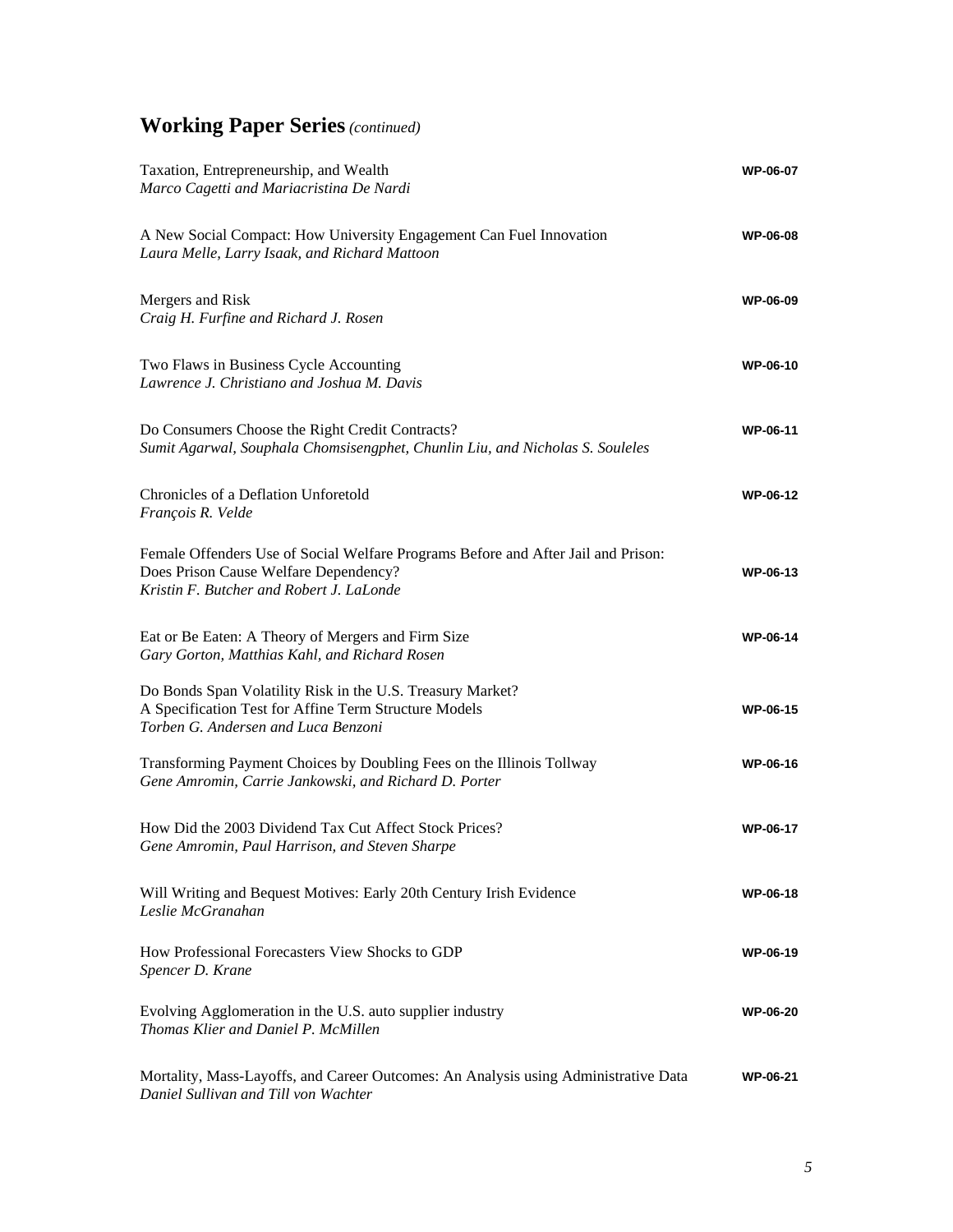| The Agreement on Subsidies and Countervailing Measures:<br>Tying One's Hand through the WTO.<br>Meredith A. Crowley                      | <b>WP-06-22</b> |
|------------------------------------------------------------------------------------------------------------------------------------------|-----------------|
| How Did Schooling Laws Improve Long-Term Health and Lower Mortality?<br>Bhashkar Mazumder                                                | WP-06-23        |
| Manufacturing Plants' Use of Temporary Workers: An Analysis Using Census Micro Data<br>Yukako Ono and Daniel Sullivan                    | <b>WP-06-24</b> |
| What Can We Learn about Financial Access from U.S. Immigrants?<br>Una Okonkwo Osili and Anna Paulson                                     | <b>WP-06-25</b> |
| Bank Imputed Interest Rates: Unbiased Estimates of Offered Rates?<br>Evren Ors and Tara Rice                                             | <b>WP-06-26</b> |
| Welfare Implications of the Transition to High Household Debt<br>Jeffrey R. Campbell and Zvi Hercowitz                                   | <b>WP-06-27</b> |
| Last-In First-Out Oligopoly Dynamics<br>Jaap H. Abbring and Jeffrey R. Campbell                                                          | <b>WP-06-28</b> |
| Oligopoly Dynamics with Barriers to Entry<br>Jaap H. Abbring and Jeffrey R. Campbell                                                     | <b>WP-06-29</b> |
| Risk Taking and the Quality of Informal Insurance: Gambling and Remittances in Thailand<br>Douglas L. Miller and Anna L. Paulson         | <b>WP-07-01</b> |
| Fast Micro and Slow Macro: Can Aggregation Explain the Persistence of Inflation?<br>Filippo Altissimo, Benoît Mojon, and Paolo Zaffaroni | <b>WP-07-02</b> |
| Assessing a Decade of Interstate Bank Branching<br>Christian Johnson and Tara Rice                                                       | <b>WP-07-03</b> |
| Debit Card and Cash Usage: A Cross-Country Analysis<br>Gene Amromin and Sujit Chakravorti                                                | <b>WP-07-04</b> |
| The Age of Reason: Financial Decisions Over the Lifecycle<br>Sumit Agarwal, John C. Driscoll, Xavier Gabaix, and David Laibson           | WP-07-05        |
| Information Acquisition in Financial Markets: a Correction<br>Gadi Barlevy and Pietro Veronesi                                           | <b>WP-07-06</b> |
| Monetary Policy, Output Composition and the Great Moderation<br><b>Benoît</b> Mojon                                                      | <b>WP-07-07</b> |
| Estate Taxation, Entrepreneurship, and Wealth<br>Marco Cagetti and Mariacristina De Nardi                                                | <b>WP-07-08</b> |